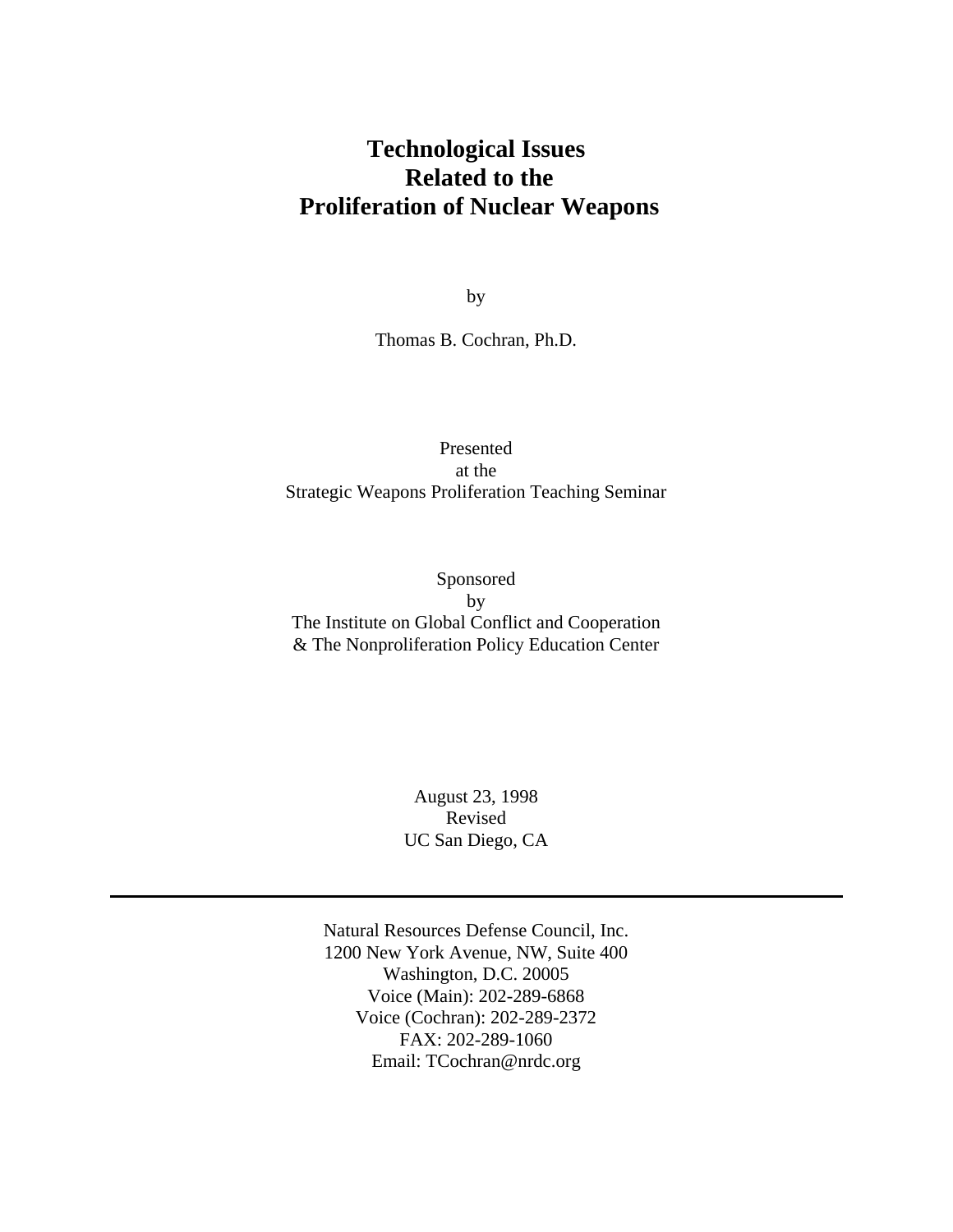|                                                                       | $\mathbf{1}$ |
|-----------------------------------------------------------------------|--------------|
|                                                                       | $\mathbf{1}$ |
|                                                                       | $\mathbf{1}$ |
|                                                                       | $\mathbf{1}$ |
|                                                                       | 3            |
|                                                                       | 3            |
|                                                                       | 3            |
|                                                                       | 5            |
|                                                                       | 6            |
|                                                                       | 8            |
|                                                                       |              |
| E. The Amount of Plutonium and/or Highly-Enriched Uranium Needed for  |              |
|                                                                       | 12           |
| F. The Amount of Plutonium Used in Boosted Fission Primaries          | 16           |
| G. The Effect of Using "Civil Plutonium" of Widely Varying Isotopic   |              |
| Composition on the Efficiency of a Nuclear Explosive—the              |              |
|                                                                       | 16           |
|                                                                       | 19           |
|                                                                       | 19           |
|                                                                       | 21           |
|                                                                       |              |
|                                                                       | 21           |
|                                                                       | 22           |
| B. "Solid-pack" Implosion Type Pure Fission Designs                   | 23           |
|                                                                       | 24           |
| D. Boosted Fission and Other Single-stage Thermonuclear Designs       | 24           |
|                                                                       | 25           |
|                                                                       |              |
|                                                                       | 27           |
|                                                                       | 27           |
|                                                                       | 28           |
|                                                                       | 30           |
|                                                                       | 30           |
|                                                                       | 33           |
| D. Reactor Characteristics Important from a Proliferation Prospective | 33           |
|                                                                       | 34           |
|                                                                       | 36           |
|                                                                       | 38           |
|                                                                       | 39           |
|                                                                       | 40           |
|                                                                       | 42           |
|                                                                       |              |

# **TABLE OF CONTENTS**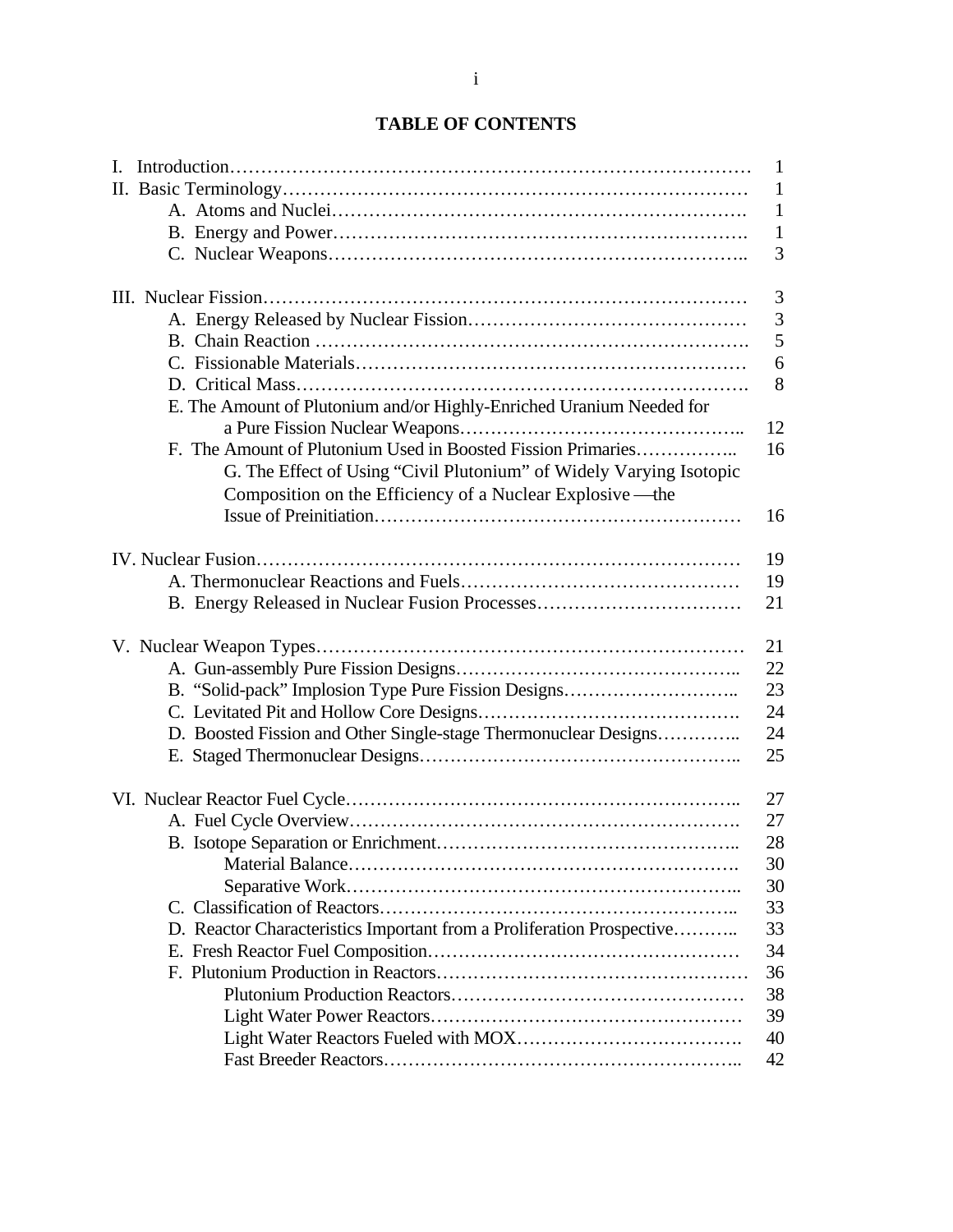# **LIST OF TABLES**

|                                                                                                                                       | 3              |
|---------------------------------------------------------------------------------------------------------------------------------------|----------------|
| Table 3. Emitted and recoverable energies per uranium-235 nucleus fissioned                                                           | $\overline{4}$ |
|                                                                                                                                       | 6              |
| Table 5. Categories of plutonium according to the percentage of plutonium-240                                                         | 8              |
|                                                                                                                                       | 10             |
| Table 7. Approximate fissile material requirements for pure fission nuclear weapons                                                   | 15             |
| Table 8. Thermonuclear reactions important to nuclear weapons and controlled                                                          |                |
| Table 9. Explosive energy available per unit mass of fissile and fusion materials 21                                                  |                |
| Table 10. Enrichment Services (Feed and Separative Work Requirements) 32                                                              |                |
|                                                                                                                                       | 35             |
| Table 12. Plutonium production and the percent concentration of plutonium<br>as a function of fuel exposure for the Hanford B reactor | 37             |
|                                                                                                                                       | 38             |
| Table 14. Characteristics of spent fuel from a VVER-1000 fueled with                                                                  | 39             |
| Table 15. Characteristics of VVER-1000 fresh MOX fuel made with plutonium                                                             | 41             |
|                                                                                                                                       | 41             |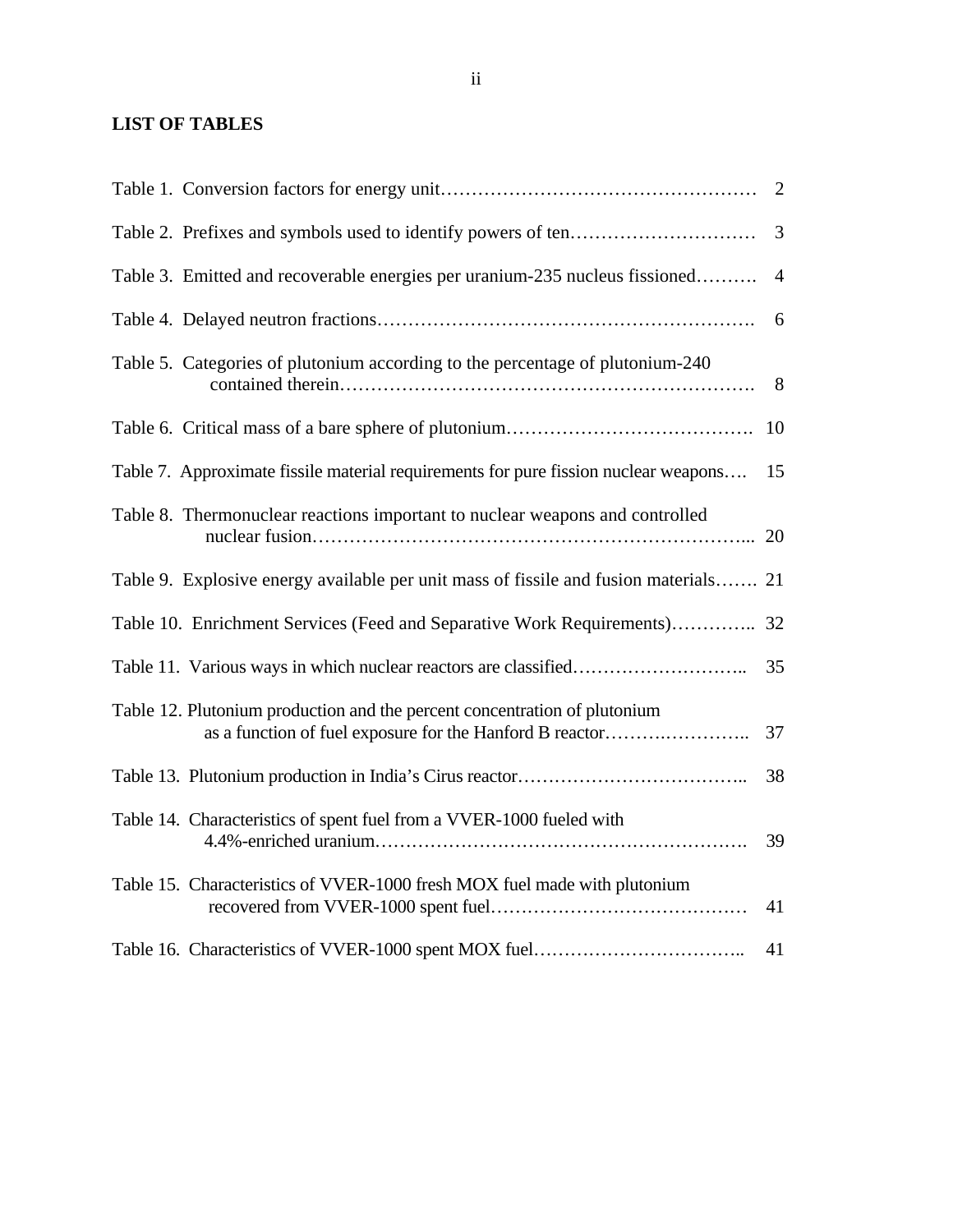## **LIST OF FIGURES**

| Figure 2. Nuclear weapon yield versus plutonium mass for pure fission weapons 13 |  |
|----------------------------------------------------------------------------------|--|
|                                                                                  |  |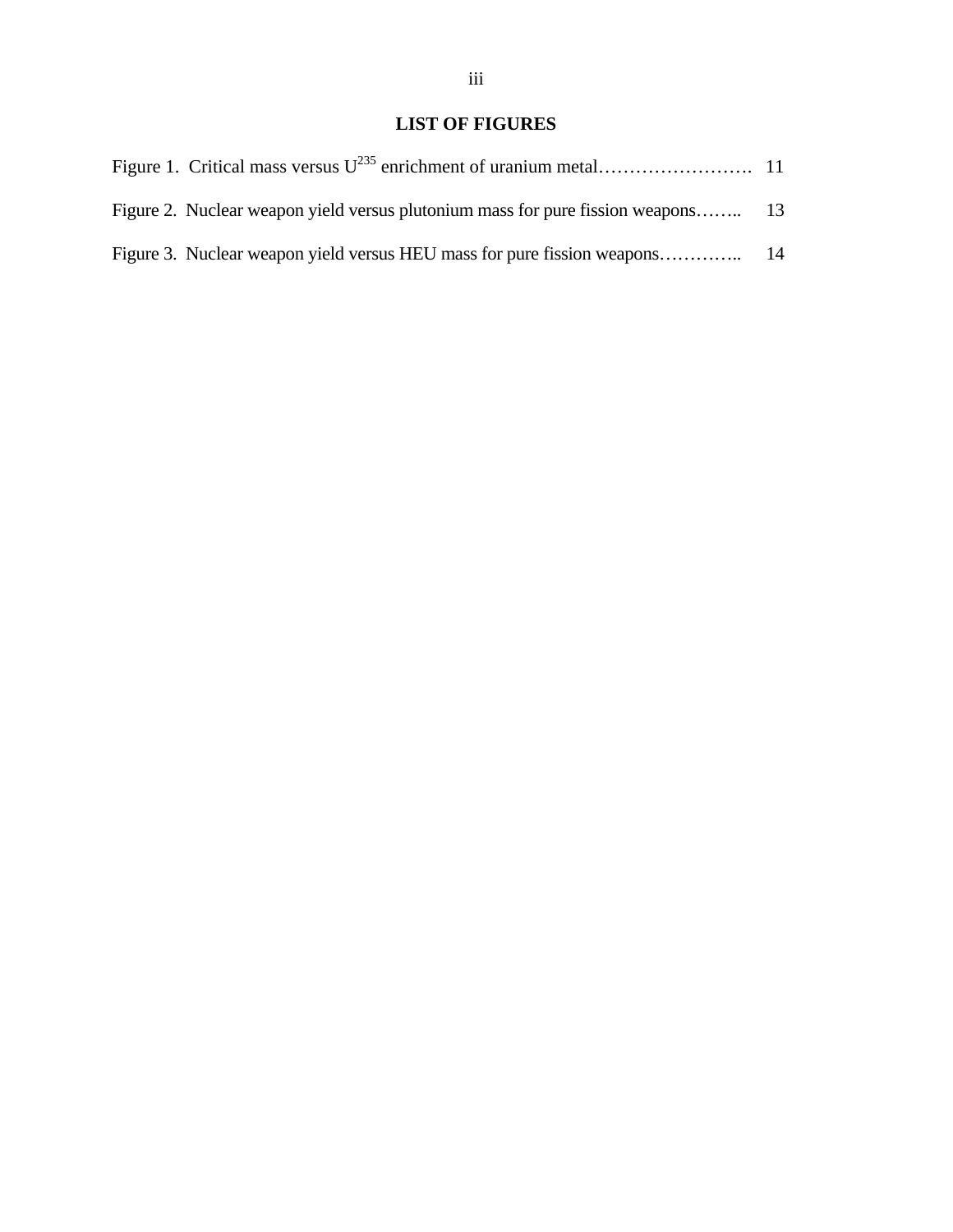#### **PREFACE**

This report provides an introduction to selected technical issues related to nuclear weapons proliferation and the physical protection and material control, accounting and safeguards of nuclear materials. Prepared for faculty and students, it should be read in conjunction with the companion report, "Proliferation of Nuclear Weapons and Nuclear Safeguards." This and the companion report are derived from selected works by the author and his colleagues, Christopher E. Paine and Matthew G. McKinzie, at NRDC.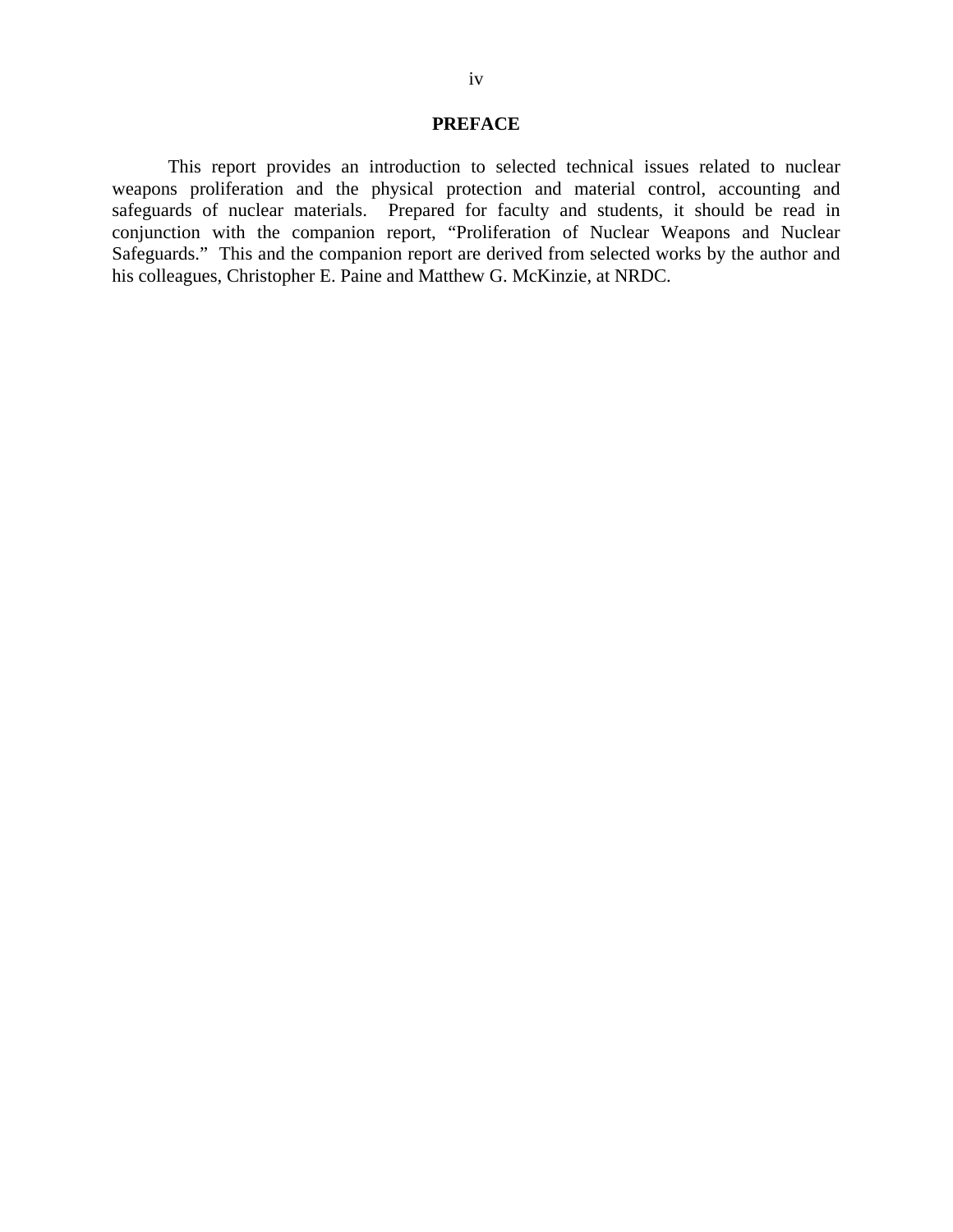#### **I. Introduction**

 We begin in the next section with a discussion of some basic terminology associated with nuclear weapons and nuclear reactor operations. This is followed in Sections III, IV and V with a review of the basic physics underlying nuclear weapons and reactors. Section VI differentiates several well known types of nuclear weapons, and Sections VII discusses some of the elements needed to understand plutonium production in several common types of nuclear reactors.

#### **II. Basic Terminology**

#### **A. Atoms and Nuclei**

 Chemical compounds are made up of **elements**, e.g., hydrogen, helium, oxygen, lead, zinc, uranium, plutonium. A **hydrogen atom** consists of a nucleus containing a single proton and an electron orbiting around it. The nucleus of a helium atom has two protons in the nucleus and two orbiting electrons. Heavier elements have an even greater number of protons. Elements are distinguished by their **atomic number**, that is, the number of protons in the nucleus of the atom. **Uranium** has 92 protons in the nucleus and **plutonium** has 94. Some elements with atomic numbers greater than uranium have been found in trace amounts in nature, for example, in uranium ores; otherwise these heavier elements must be created synthetically either in reactors, nuclear explosive devices, or by accelerators. Elements 110-112 were recently discovered, and scientists are trying to create and identify even heavier elements.

 With one exception the nuclei of atoms also contain neutrons, which are similar to protons but without an electrical charge. Atoms of the same element must have the same number of protons, but can have a different number of neutrons. We distinguish them by calling them "**isotopes**" of the element. Thus, an element can have several isotopes. We call the collection of isotopes of the various elements "**nuclides**." We distinguish and identify the nuclides by the name of the element and a number that identifies the total number of protons and neutrons in the nucleus. For example, **deuterium** (symbol, D) is an isotope of hydrogen with one proton and one neutron in the nucleus, **tritium** (symbol, T) is an isotope of hydrogen with one proton and two neutrons in the nucleus, uranium-235 (abbreviated "U-235" or "U<sup>235</sup>") has 92 protons and 143 neutrons (92+143=235) in the nucleus, and plutonium-239 (abbreviated Pu-239" or "Pu<sup>239</sup>") has 94 protons and 145 neutrons (94+145=239). For our purpose we can use the terms "nuclides" and "isotopes" interchangeably.

#### **B. Energy and Power**

**Energy**. Just as one can measure length in centimeters, inches, feet, yards, meters, rods, furlongs, kilometers, miles, light years or parsecs, physicists measure energy using a wide variety of different units. Some of the more common **energy units** associated with nuclear weapons and nuclear power, ranked by the size of the unit, are the electron volt (ev), erg, joule (J), calorie (cal), kilowatt-hour (kWh), megawatt-day (MWd), and kiloton of TNT equivalent (Kt). Some conversion factors that can be used to convert from one set of units to another are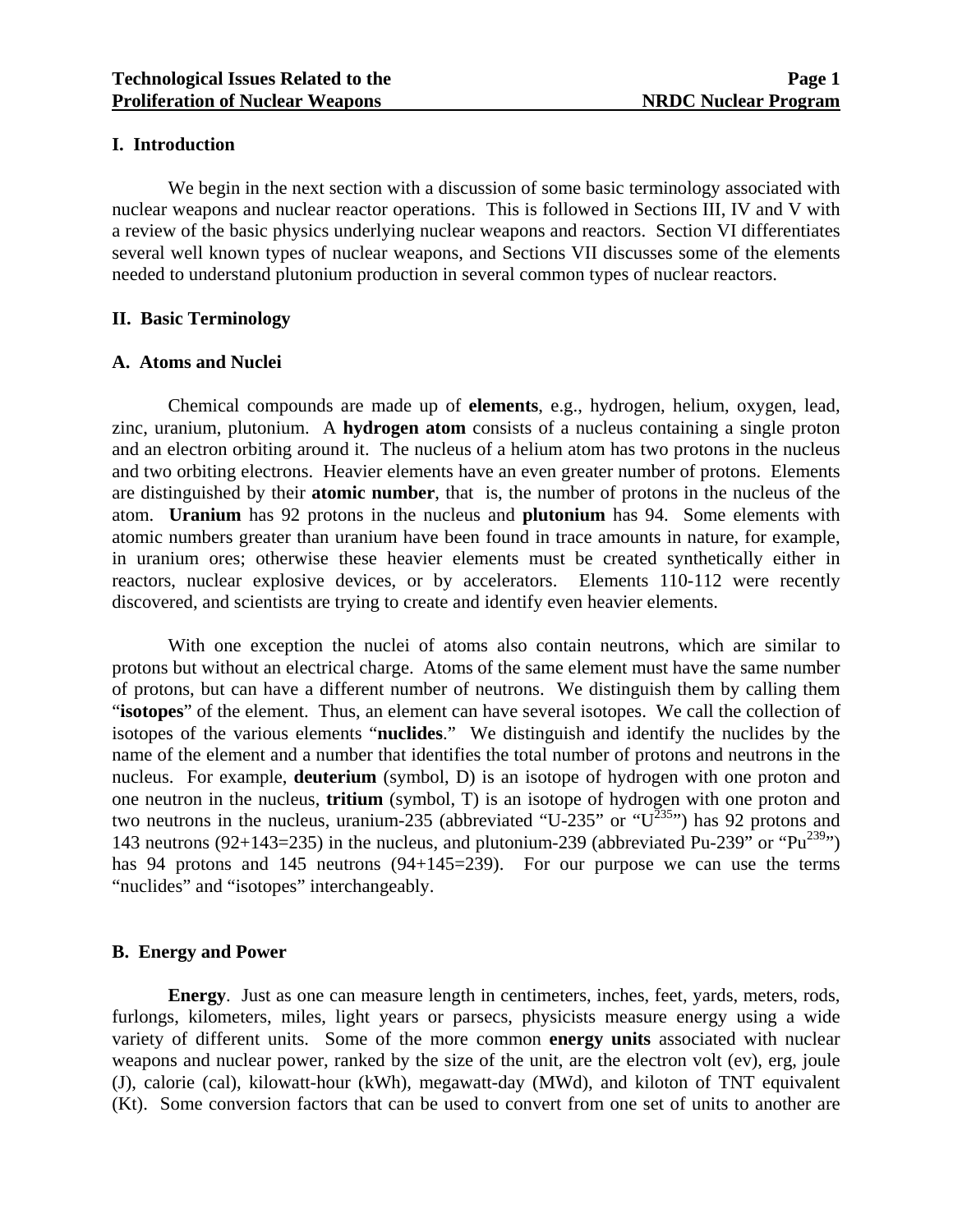provided in Table 1. Electron volts are often used to measure the energy involved in individual chemical reactions; million electron volts (MeV) for nuclear reaction, and kilotons of TNT equivalent for nuclear weapon explosions.

| <b>To Convert from</b>         | T <sub>0</sub>       | <b>Multiply by</b>                         |
|--------------------------------|----------------------|--------------------------------------------|
| electronvolt (ev)              | joule $(J)$          | $1.60219x10^{-19}$                         |
| million electronvolt (MeV)     | joule $(J)$          | $1.60219x10^{-13}$                         |
| erg                            | Joule $(J)$          | $10^{-7}$                                  |
| watt-second (Ws)               | joule $(J)$          | $(1 \text{ watt} \equiv \text{joule/sec})$ |
| calorie (cal)                  | joule $(\mathbf{J})$ | 4.1868                                     |
| kilowatt-hour (kWh)            | joule $(J)$          | $3.6x10^{6}$                               |
| megawatt-day (MWd)             | joule $(J)$          | $8.64x10^{10}$                             |
| kiloton of TNT equivalent (Kt) | calories (cal)       | $10^{12}$                                  |

**Table 1**. Conversion factors for energy units.

The amount of explosive energy released by a given mass of TNT depends on its constituents and density. In order to avoid confusion, since the 1940s the convention has been to assumed that the explosive energy released by detonating one kiloton of TNT is equivalent to  $10^{12}$ calories.

**Power** is energy per unit of time. The power of a nuclear reactor can be measured in watts, but since this is such a small unit, the reactor power is typically measured in units of kilowatts (kW), megawatts (MW), or gigawatts (GW). To distinguish whether the unit of power refers to the rate of production of electrical energy or thermal (heat) energy, "W, "the symbol for watt, is often accompanied by a subscript "e" or "t," e.g., "MW<sub>t</sub>" for "megawatt (thermal)" or MWe for "megawatt (electric)."

 The prefixes kilo-, mega-, and giga- in the above units are three of a series of prefixes used to indicate a decimal multiple or submultiple of the basic unit. While these prefixes are probably the only ones we will be needing here, for completeness, other prefixes are defined in Table 2, where we have arbitrarily chosen the watt (W) as the basic unit.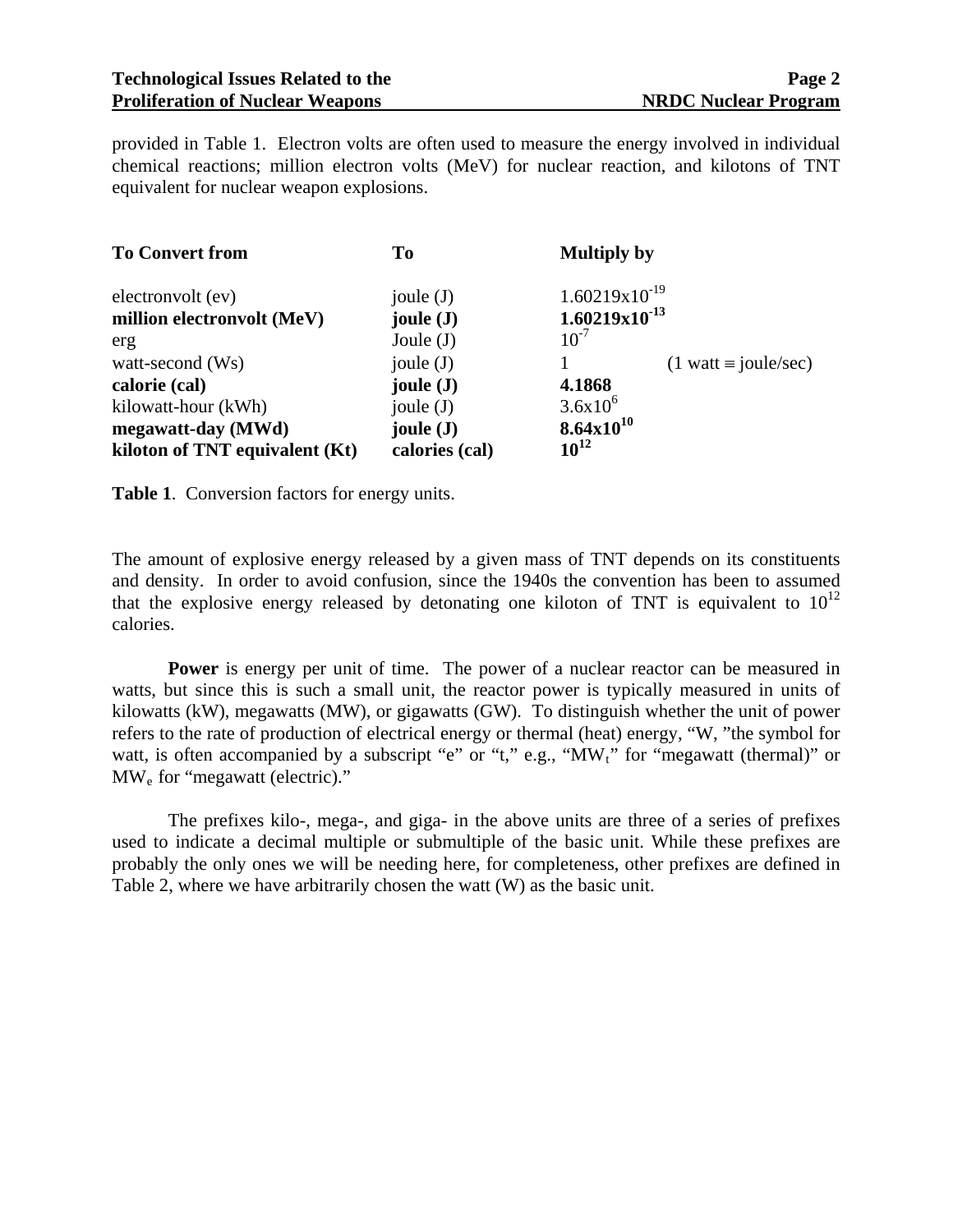|                         |                | $= 1,000,000,000,000$ W                          |
|-------------------------|----------------|--------------------------------------------------|
| $= 1$ GW<br>1 GigaW     | $=10^9$ W      | $= 1,000,000,000$ W                              |
| 1 MegaW<br>$= 1$ MW     | $= 10^6$ W     | $= 1,000,000$ W                                  |
| $= 1$ kW                | $= 10^3$ W     | $= 1,000 W$                                      |
| $= 1$ mW                |                | $= 0.001 W$                                      |
| $= 1 \mu W$<br>1 microW | $= 10^{-6}$ W  | $= 0.000001$ W                                   |
| $= 1$ nW                | $= 10^{-9}$ W  | $= 0.000000001$ W                                |
| $= 1$ pW                |                | $= 0.000000000001$ W                             |
| $= 1$ fW<br>1 femtoW    | $= 10^{-15}$ W | $= 0.000000000000001$ W                          |
| $= 1$ aW                | $= 10^{-18}$ W | $= 0.00000000000000001$ W                        |
|                         | $= 1$ TW       | $= 10^{12}$ W<br>$= 10^{-3}$ W<br>$= 10^{-12}$ W |

**Table 2**. Prefixes and symbols used to identify powers of ten.

#### **C. Nuclear Weapons**

 A **nuclear weapon** is a device in which most or all of the explosive energy is derived from either fission, fusion, or a combination of the two nuclear processes. "**Fusion weapons**," also referred to as **"thermonuclear" or "hydrogen" weapons**, are usually defined as atomic weapons in which at least a portion of the release of energy occurs through nuclear fusion.

#### **III. Nuclear Fission**

**Nuclear fission** is the splitting of the nucleus of an atom into two (or more) parts. Certain isotopes of uranium and plutonium (and some other heavier elements), when bombarded by neutrons, will split into atoms of lighter elements and in the process will emit, on average, two or more neutrons from each nucleus and considerable energy—about ten million times as much, atom for atom, as is obtained from ordinary chemical combustion.

#### **A. Energy Released by Nuclear Fission**

Approximately 207 million electron volts (MeV) (or 3.3 x  $10^{11}$  joules) are released in each fission of a uranium or plutonium nucleus, but only about 180 MeV is immediately available as explosive energy (from gamma rays and the kinetic energy of fission products and neutrons, and from only a small fraction of the decay energy of fission products) (Table 3). Also from the Table 3, it can be seen that for each fission of U-235, about 198 to 207 MeV of the energy per U-235 fission is recoverable as heat in a nuclear reactor.

 Based on 180 MeV per fission, an explosion equivalent to 1 kiloton (Kt) of TNT (defined as the release of  $10^{12}$  calories) is obtained by the fission of 1.45 x  $10^{23}$  nuclei. Each mole (e.g., 235 g of U-235 or 239 g of Pu-239) contains  $6.022045 \times 10^{23}$  atoms, or nuclei (Avogadro's number). Thus, for each kg of Pu-239 fissioned the explosive energy released is 17.4 Kt of TNT equivalent; and for U-235 it is 17.7 Kt. Without drawing a distinction between the small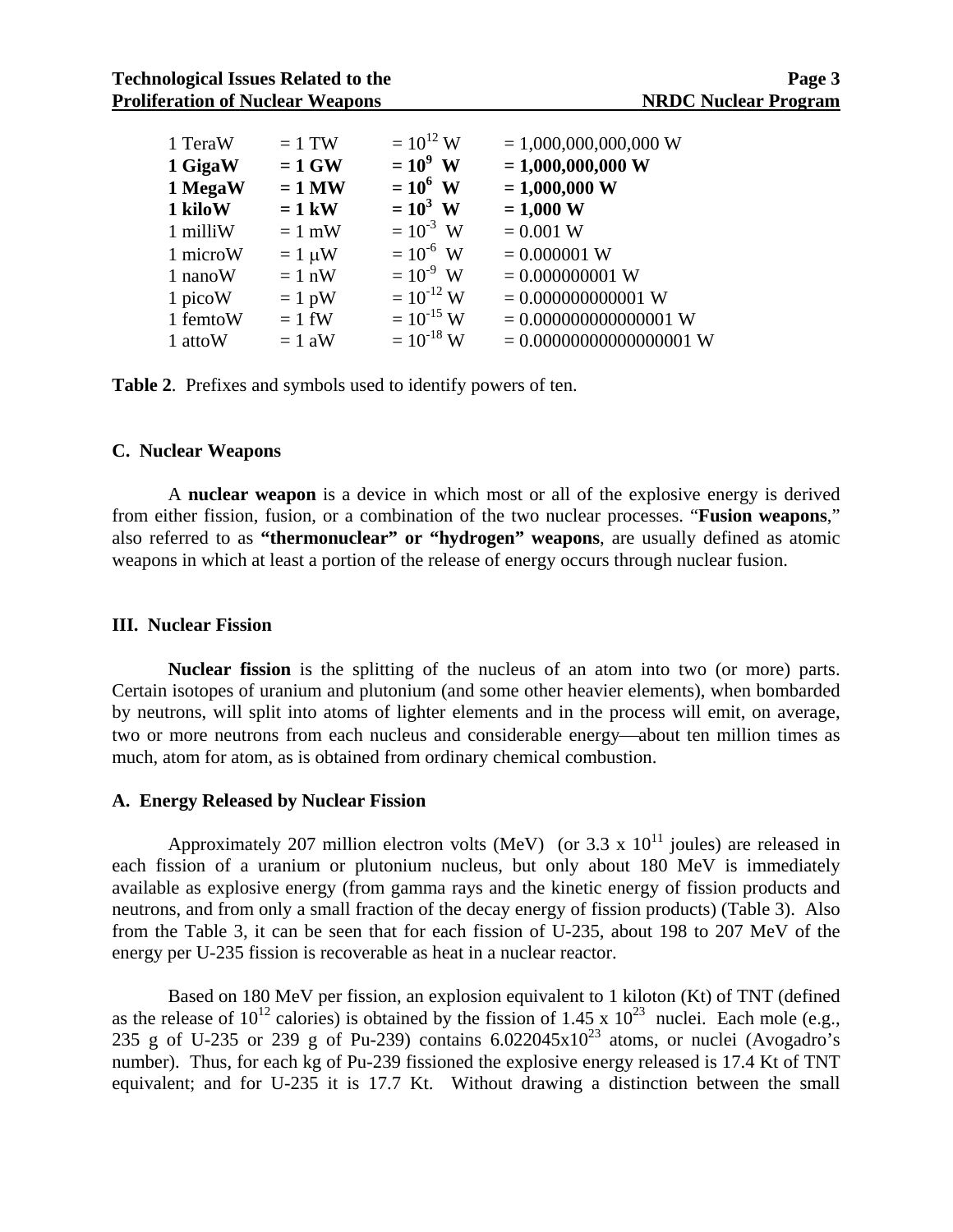differences in the mass of plutonium and uranium isotopes and differences in the energy released per fission, as a rule of thumb it is useful to remember:

**the complete fission of 1 kg of fissionable material produces about 17.5 Kt of explosive energy**, or 1 Kt is released from the complete fission of about 0.057 kg (57 grams or 2 ounces). $<sup>1</sup>$  $<sup>1</sup>$  $<sup>1</sup>$ </sup>

| Form                     | <b>Emitted Energy</b> | <b>Available Explosive Energy</b><br><b>In Nuclear WeaponsRecoverable Energy</b> | <b>Nuclear Reactor</b> |
|--------------------------|-----------------------|----------------------------------------------------------------------------------|------------------------|
|                          | (MeV)                 | (MeV)                                                                            | (MeV)                  |
| <b>Fission Fragments</b> | 168                   | 168                                                                              | 168                    |
| Fission product decay    |                       |                                                                                  |                        |
| $\beta$ -rays            | 8                     |                                                                                  | 8                      |
| $\gamma$ -rays           |                       |                                                                                  | 7                      |
| neutrinos                | 12                    |                                                                                  |                        |
| Prompt $\gamma$ -rays    | 7                     | 7                                                                                | 7                      |
| <b>Fission neutrons</b>  |                       |                                                                                  |                        |
| (kinetic energy)         | 5                     | 5                                                                                | 5                      |
| Capture $\gamma$ -rays   |                       |                                                                                  | $3-12$                 |
| <b>Total</b>             | 207                   | 180                                                                              | 198-207                |

**Table 3.** Emitted and recoverable energies per uranium-[2](#page-8-1)35 nucleus fissioned.<sup>2</sup>

 For a reactor we will assume about 200 MeV is recoverable per fission. Making use of the conversion factors in Table 1:

#### one megawatt (thermal)-day  $(1 \text{ MW}_t d)$  of energy is recoverable by

#### **the fissioning of 1.05 g of U-235, or the fissioning of 1.068 g of Pu-239.**

In about 14.5 percent of the cases where U-235 captures a neutron, it does so without fissioning, resulting in the production of U-236. Consequently, 1.169 grams of U-235 are consumed in a reactor for every gram of U-235 fissioned. As a rough rule of thumb we ignore

<span id="page-8-0"></span><sup>1</sup> <sup>1</sup> See, Samuel Glasstone and Philip J. Dolan, *The Effects of Nuclear Weapons*, 3rd ed. (Washington, D.C.: U.S. DOD and U.S. DOE, 1977), pp. 12-13.

<span id="page-8-1"></span><sup>2</sup> John R. Lamarsh, *Introduction to Nuclear Engineering* (Reading, MA: Addison-Wesley Publ. Co., 1975), p. 74. The 12 MeV released in the form if neutrinos is not recoverable, but 3-12 MeV of  $\gamma$ -ray energy associated with neutron capture is recoverable.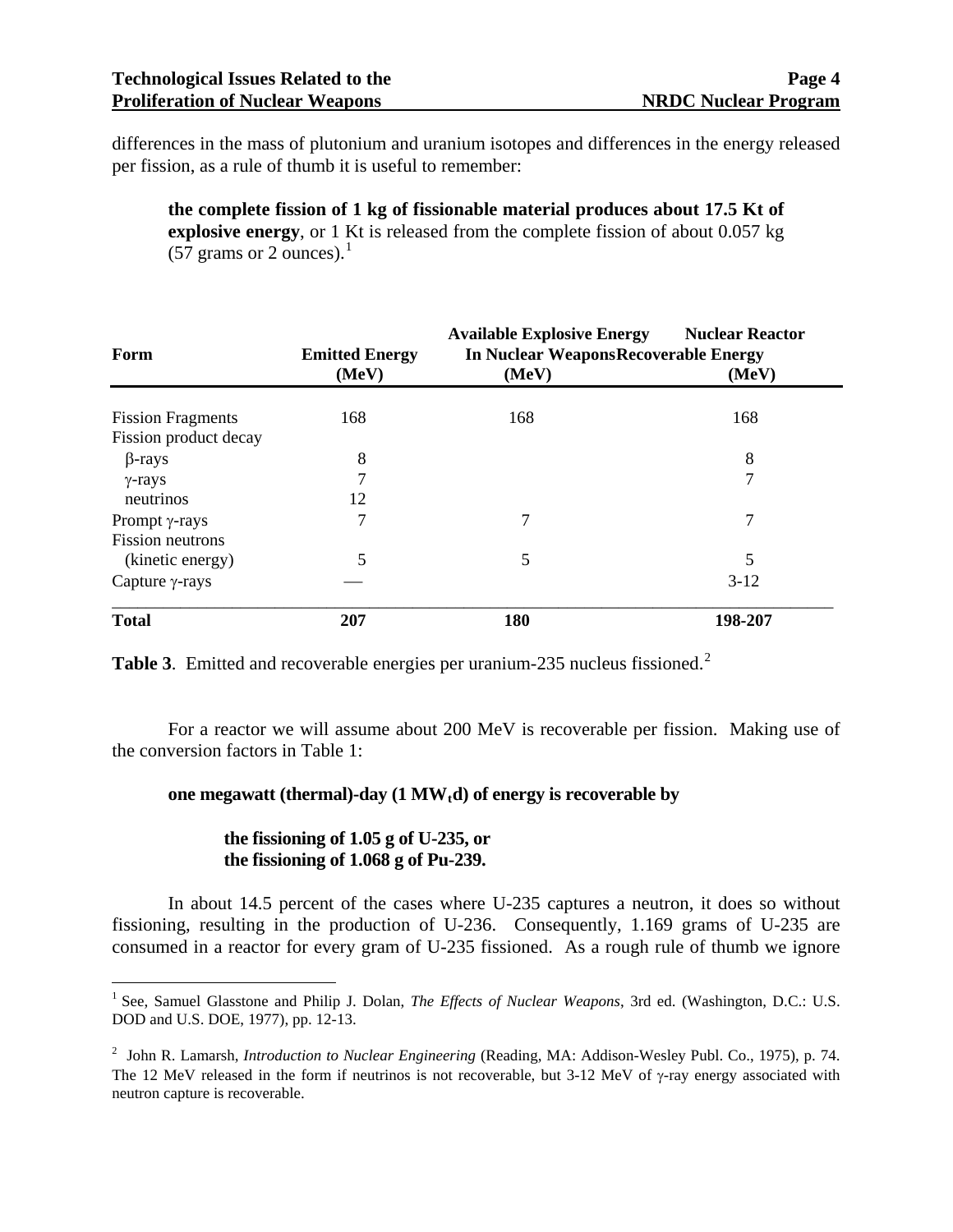all these fine points and, rounding the numbers, say that about  $1 \, MW_t d$  is produced by fissioning or burning (i.e., consumption) of 1 g of uranium or plutonium.

#### **B. Chain Reaction**

 In a fission device (a weapon or a reactor), it is necessary to achieve a **chain reaction**, whereby neutrons emitted by fissioning nuclei induce fission in other fissionable nuclei. The neutrons from the fissions, in turn, induce fission in still other fissionable nuclei, and so on. **When uranium-235 fissions, an average of about 2.56 neutrons are released; an average of**  about 2.9 to [3](#page-9-0).0 neutrons are released when a nucleus of plutonium-239 fissions.<sup>3</sup> A portion of these neutrons is captured by nuclei that do not fission, and others escape the material without being captured. What is left can cause further fissions. If more than one neutron per fission remains for the chain reaction, more fissions are achieved in the next "generation" than in the previous one. To achieve a high efficiency in a nuclear explosion, a very rapid growth in the number of fissions is sought—that is, a rapidly **multiplying chain reaction**. This means, among other things, that an effort must be made to keep down the leakage of neutrons out of the fissile material and to avoid neutron absorbing impurities in the fissionable material.

 When U-235 is fissioned by slow neutrons, 99.35 percent of the neutrons that are emitted in the fission process, are emitted on the order of  $0.1$  microsecond  $(10^{-7} s)$ . These are called **prompt neutrons.** Most of the remaining 0.65 percent of the emitted neutrons, so-called **delayed neutrons**, are emitted in groups with mean lifetimes between about 0.3 seconds and 80 seconds. The delayed neutron fractions  $(\beta)$  for several nuclei are shown in Table 4.

| Nuclide  | $\beta$ (thermal neutron fission) | $\beta$ (fast fission <sup>*</sup> ) |
|----------|-----------------------------------|--------------------------------------|
| $Th-232$ |                                   | 0.0203                               |
| $U-233$  | 0.0026                            | 0.0026                               |
| $U-235$  | 0.0065                            | 0.0064                               |
| $U-238$  |                                   | 0.0148                               |
| Pu-239   | 0.0021                            | 0.0020                               |
|          |                                   |                                      |

\* Fission induced by prompt neutron spectrum.

**Table 4**. Delayed neutron fractions.

 $\overline{a}$ 

<span id="page-9-0"></span> $3$  These values are for fission induced by 1 MeV neutrons. The average number of neutrons per fission decreases slightly as the energy of the neutron inducing the fission drops; see USAEC, *Reactor Physics Constants*, ANL-6800, July 1963, pp. 20-23, and A.M. Weinberg and E.P. Wigner, *The Physical Theory of Neutron Chain Reactors* (Chicago: University of Chicago Press, 1958), p. 129.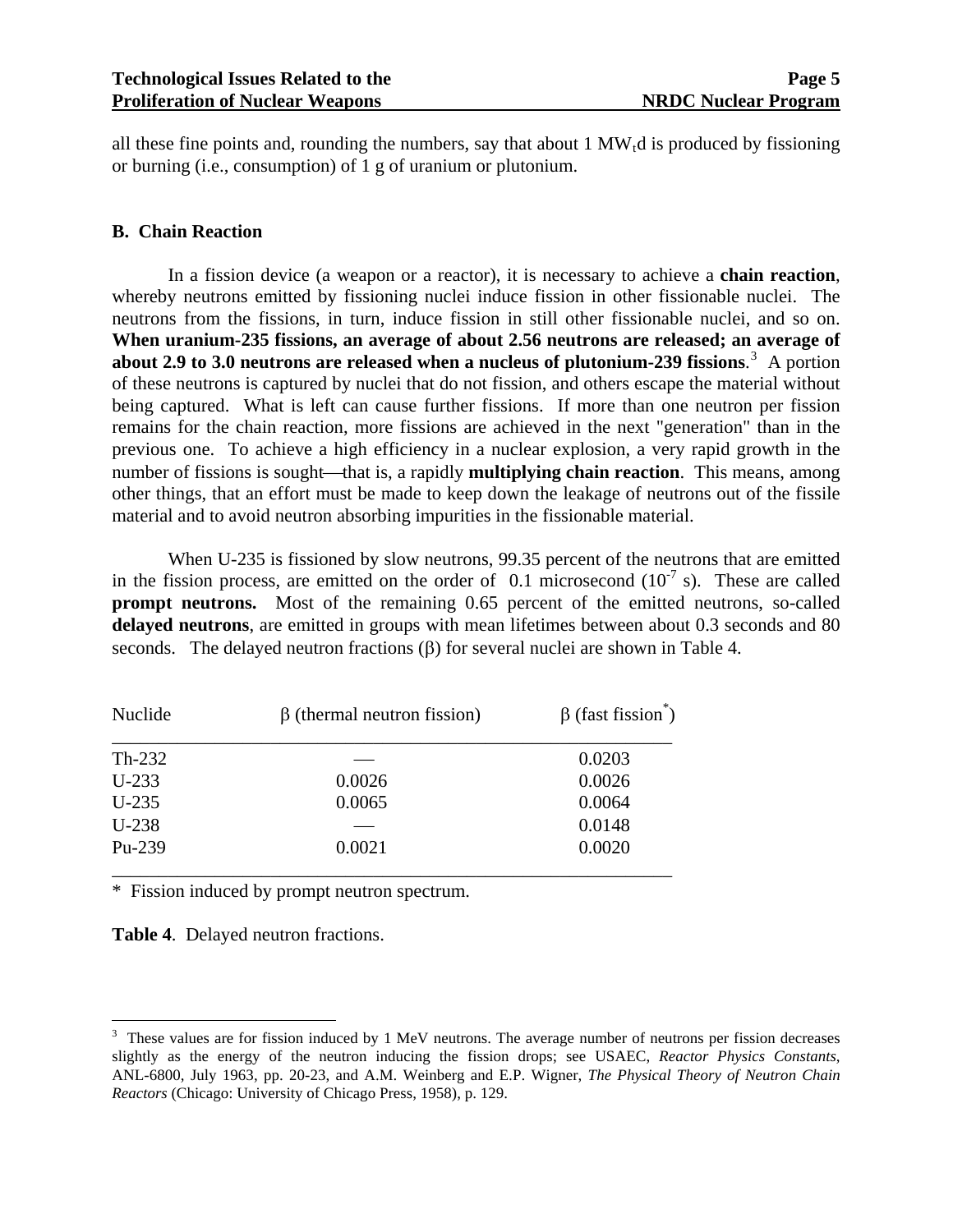Nuclear fission weapons are designed so that the fissile material achieves supercriticality, and consequently a rapidly multiplying chain reaction, due to the prompt neutrons alone. The time between neutron generations is thus on the order of 0.1 microsecond, short enough to permit a large amount of energy to buildup before the explosion blows the device apart. In a nuclear weapon explosion the delayed neutrons can be ignored for all practical purposes.

 The delayed neutron fraction is what permits a nuclear reactor to operate without exploding like a nuclear weapon. Even though the fraction of delayed neutrons is small, the mean time of emission of all neutrons is on the order of 0.1 second. The time between successive neutron generations is also increased, primarily in thermal reactors, as a consequence of the neutrons bounce around in the reactor moderator material—and thereby slowing down—before being reabsorbed in the fuel. Under normal conditions these factors permit the power level of the reactor to be controlled by reactor operators without danger that the reactor power level will increase too rapidly to a dangerous level. Nuclear reactors are designed so that achieving prompt criticality is either physically impossible, or the probability of it being reached accidentally is exceedingly low.

#### **C. Fissionable Materials**

 $\overline{a}$ 

 Many heavy atomic nuclei are capable of being fissioned; but only a fraction of these are fissile, which means fissionable by slow (or zero energy) neutrons, as well as fast (highly energetic) neutrons. Since the neutrons resulting from nuclear fission are emitted with a wide range of energies, nuclei which fission only from the capture of fast neutrons would generally not be able to sustain a chain reaction.<sup>[4](#page-10-0)</sup> From a practical point of view, fission weapons must be made using fissile materials,<sup>[5](#page-10-1)</sup> principally U-235, Pu-239, U-233, or some combination of these.

 U-238 and thorium-232 (Th-232), both abundant in nature, are also fissionable but only by fast neutrons, so they cannot sustain a chain reaction by themselves. Nevertheless, these two materials can contribute significantly to the yield in both fission and thermonuclear explosions where the many excess high-energy neutrons generated by other fission and by fusion reactions can cause them to fission. In a typical light water reactor using low-enriched uranium fuel, about 5 percent of the energy is produced by the fission of U-238 by high-energy neutrons.

 Uranium as found in nature consists primarily of two isotopes, U-235 and U-238, with U-235 (the fissile isotope) occurring only 0.711 percent in abundance, while U-238 constitutes 99.3 percent. Plutonium does not occur naturally except in minute concentrations. Therefore the fissile isotope Pu-239 is made artificially in nuclear reactors from U-238. $^6$  $^6$ 

<span id="page-10-0"></span><sup>&</sup>lt;sup>4</sup> Generally these would include isotopes of heavy elements with an even isotope number, e.g., U-236; U-238. Pu-240 is an exception in that it is not fissile and yet can sustain a chain reaction with fast neutrons.

<span id="page-10-1"></span><sup>&</sup>lt;sup>5</sup> Generally these would include isotopes of heavy elements with an odd isotope number, e.g., U-235; Pu-239; Pu-241.

<span id="page-10-2"></span><sup>&</sup>lt;sup>6</sup> In the reaction: U-238 (n, gamma)  $\rightarrow$  U-239 (beta)  $\rightarrow$  Np-239 (beta, T<sub>12</sub>=2.35d)  $\rightarrow$  Pu-239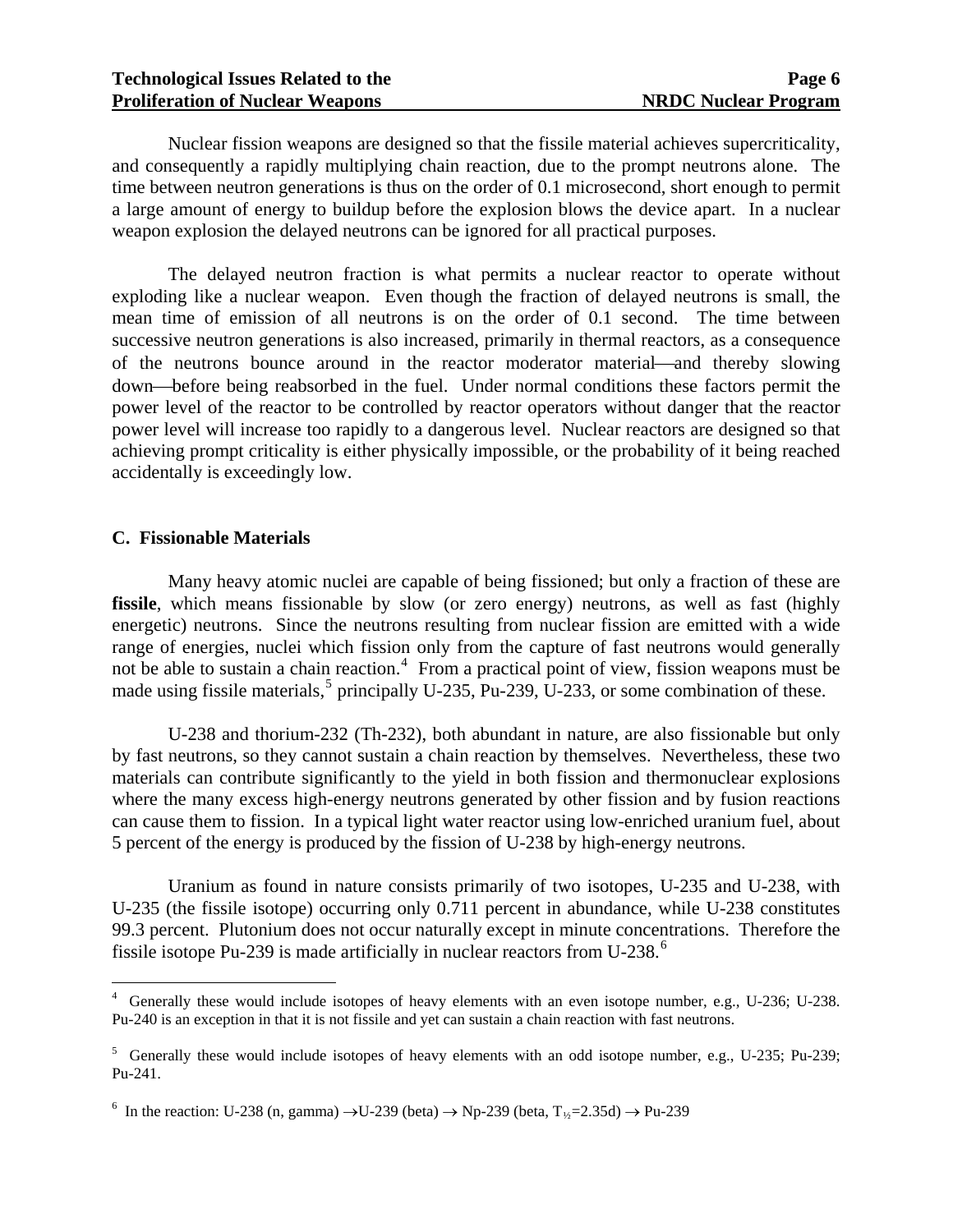To date only U-235 and Pu-239 seem to be used as the fissile material in stockpiled nuclear weapons. Other fissile isotopes of uranium and plutonium, e.g., U-233 and Pu-241, occur only in trace amounts in nuclear weapons. U-233 and Pu-241 are more difficult and costly to produce in quantity than U-235 and Pu-239. They are also more radioactive, can complicate weapons fabrication, and can degrade the reliability of other weapon components.<sup>[7](#page-11-0)</sup> U-238 is used to contribute to the yield of some fission and most thermonuclear weapons; Th-232 has also been similarly used.

 Fission weapons are made using grades of enriched uranium (from an enrichment plant) or plutonium (produced in a reactor) which contain the fissile isotopes U-235 and Pu-239, respectively, in levels which provide efficient reactions and use a minimum of materials. However, fission weapons do not require uranium or plutonium pure in the isotopes U-235 and Pu-239 to make an explosion, nor do they require uranium or plutonium in the form of a metal. Theoretically, uranium weapons cannot be made using uranium enriched to less than about 5-6 percent U-235 (See below, Figure 1 and the discussion under "Section D. Critical Mass"). In the range  $6-10$  percent U-235, very large quantities—thousands of kilograms (kg)—of uranium would be required. Most of the fissile uranium used in current nuclear weapons is 93.5 percent enriched U-235. $8$ 

 In theory plutonium compounds containing 6-10 percent (or even less) Pu-239 are usable for weapons. In practice, plutonium is produced from U-238 in a reactor to a purity of about 93.5 percent Pu-239 for weapons use. The element Pu-240, a byproduct of plutonium production, is an undesirable element for weapons design because of its high spontaneous fission rate. Consequently, in reactors used for the production of plutonium for weapons, the period of time that the U-238 is left in the reactor is restricted to limit buildup of Pu-240 (to about 6 percent) while creating the fissile Pu-239.

The U.S. Department of Energy categorizes plutonium according to the percentage of Pu-240 contained therein:

 $\overline{a}$ 

<span id="page-11-0"></span> $7 \text{ U-}233$  is produced in nuclear reactors from Thorium-232 in the reaction:

Th-232 (n, gamma) → Th-233 (beta, T<sub>12</sub>=22.2m) → Pa-233 (beta, T<sub>12</sub>=27d) → U-233

The U-233 is used as the primary fuel in some types of nuclear reactors. Interest in U-233 as a nuclear weapons usable material stems from concern that, like highly enriched uranium (U-235) and plutonium, U-233 may be diverted from its use in civil activities and used in weapons. (The U.S. has tested U-233 weapons.)

<span id="page-11-1"></span><sup>8</sup> SASC, FY 1983 DOD, Part 7, p. 4979.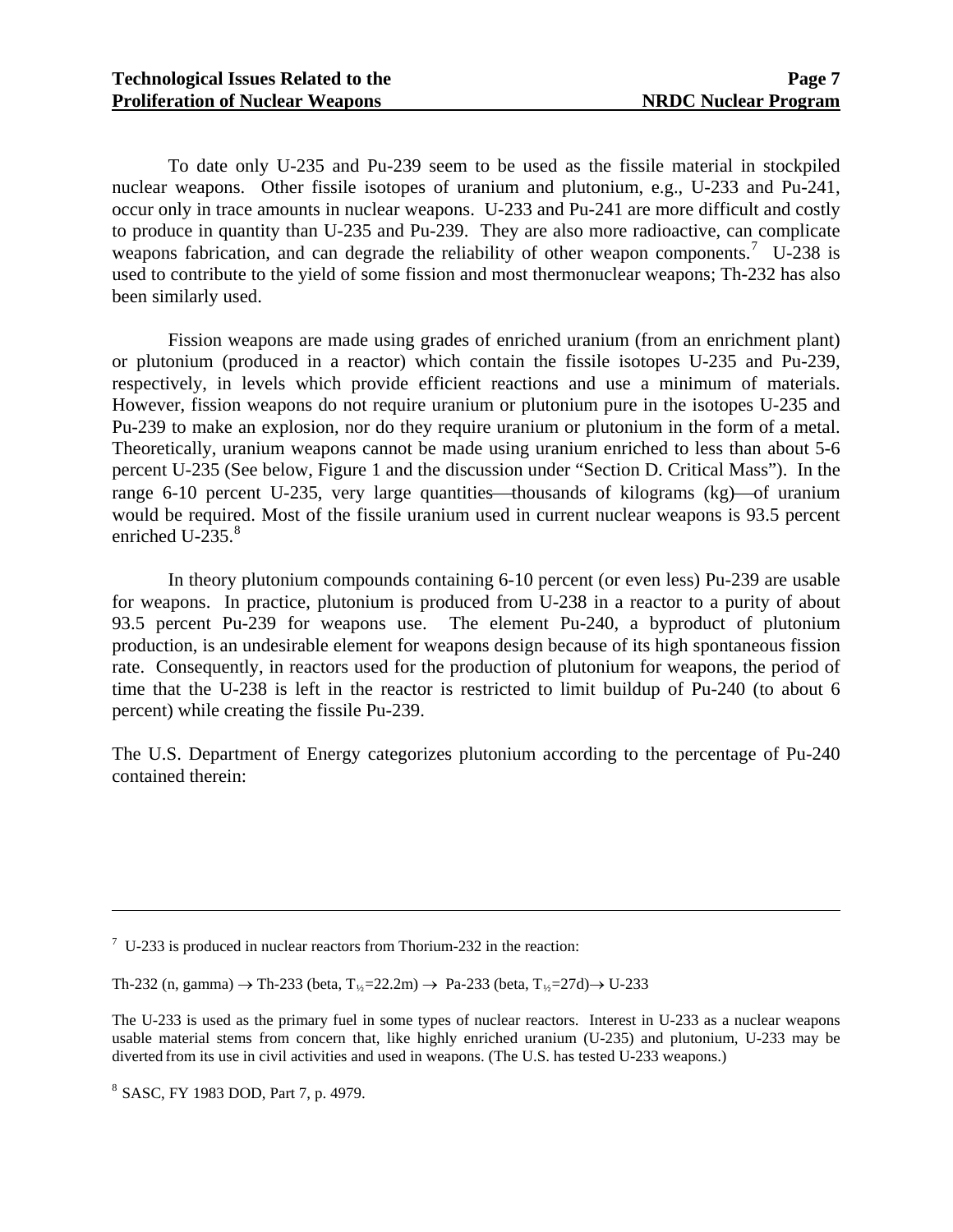| <b>Plutonium Category</b> | <b>Percent Pu-240</b> |
|---------------------------|-----------------------|
| Supergrade (high purity)  | 2 to 3                |
| Weapon-grade (WGPu)       | less than 7           |
| Fuel-grade (FGPu)         | 7 to less than 19     |
| Reactor-grade (RGPu)      | 19 or greater         |

**Table 5**. Categories of plutonium according to the percentage of plutonium-240 contained therein.

 Although one basic difference between U-235 and Pu-239 for weapons design is that U-235 occurs in nature, a larger amount of U-235 is required to make an explosion of equal yield to a plutonium weapon. Plutonium-239 is more expensive to produce and must be made artificially, but it can be used to obtain a higher yield-to-weight ratio, smaller weapons size, and decreased weight.

 From 1945-1947, the U-235/Pu-239 production ratio in the United States was approximately eight to one. It was therefore highly desirable to utilize U-235 and achieve the maximum efficiency in the use of both U-235 and Pu-239. Consequently, composite fission cores containing both U-235 and Pu-239 were developed; these fission cores were actually stockpiled at the end of 1947 for use in the Mark III implosion type bomb, although the percentage of plutonium needed to achieve maximum effect was then unknown.

#### **D. Critical Mass**

 $\overline{a}$ 

 Small amounts of fissile material will not sustain a chain reaction because a large fraction of neutrons leak out, making them unavailable to cause fission in other nuclei. The minimum mass of material necessary to sustain a chain reaction is called the **critical mass** and is dependent on the type of fissile material, its density, and its geometry. A mass that is less than the critical amount is said to be **subcritical**, while a mass greater than the critical amount to achieve a multiplying chain reaction is referred to as **supercritical**.

 Because a sphere has the highest volume-to-surface ratio of any solid shape and, therefore, the least number of escaping neutrons per unit of material, it is the shape for which the critical mass is smallest. The critical mass of a bare sphere of U-235 at normal density is approximately 47 kg. The critical mass of uranium as a function of the U-235 enrichment of the metal is given in Figure 1. As can be seen from the figure, for a bare sphere of 93.8%-enriched (weapon-grade) uranium metal, the critical mass is 52 kg, containing 49 kg of U-235. The critical mass of a bare sphere of U-233 about 16 kg, and that of certain dense metallurgical phases of Pu-23[9](#page-12-0) as low as 10 kg (Table 6).<sup>9</sup> The critical mass can be lowered in several ways.

<span id="page-12-0"></span><sup>&</sup>lt;sup>9</sup> Pu in alpha phase. The critical mass of Pu-239 is lower than that of U-235 because it has a higher fission cross-section—that is, each Pu-239 nucleus is more likely than a U-235 nucleus to capture a neutron and fission—and it produces on the average more neutrons per fission than U-235.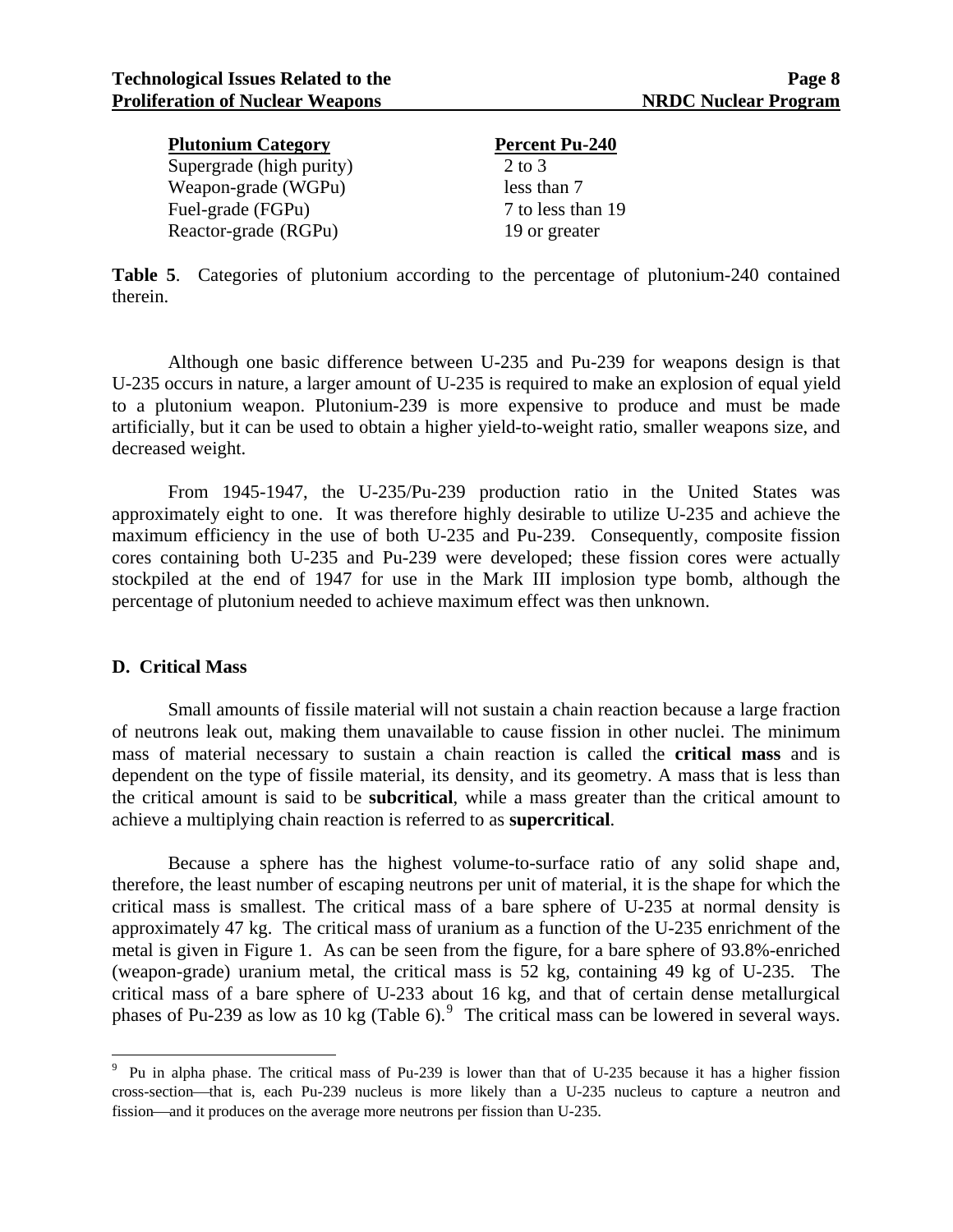The fissile material may be surrounded by a shell of other material to reflect some of the neutrons which would otherwise escape. Practical **reflectors** can reduce the critical mass by a factor of two or three so that about 5-10 kg of either Pu-239 or U-233 and about 13-25 kg of U-235 at normal density can be made critical. $^{10}$  $^{10}$  $^{10}$ 

The critical mass is also lowered if the material is compressed to increase its density.<sup>[11](#page-13-1)</sup> Consequently, an efficient practical fission bomb, which depends on extremely high compression of the nuclear core, could use significantly smaller amounts of fissile materials than mentioned above. On the other hand, to obtain an appreciable fission yield without boosting more than one critical mass may be necessary. Thus, different types of nuclear weapons use different amounts of nuclear materials, and the reflected critical mass values discussed above—about 15 kg of U-235 and 5 kg of Pu-239—indicate only the order of magnitude of the actual amount of fissile material that may be required for a nuclear weapon.

|                | <b>Critical Mass (kg) for</b>                      | <b>Critical Mass (kg) for</b>                       |
|----------------|----------------------------------------------------|-----------------------------------------------------|
| <b>Isotope</b> | $\alpha$ -phase ( $\rho$ =19.6 g/cm <sup>3</sup> ) | $\delta$ -phase ( $\rho$ =15.66 g/cm <sup>3</sup> ) |
|                | <b>Plutonium</b>                                   | <b>Plutonium</b>                                    |

<span id="page-13-0"></span><sup>10</sup> M<sub>c</sub> = 26.6 kg for sphere of 94 percent U-235 surrounded by 1.74 inches natural uranium; M<sub>c</sub> = 8.4 kg for sphere of alpha phase Pu-239 (4.5 percent Pu-240) surrounded by 1.6 inches natural uranium; and  $M_c = 7.6$  kg for sphere of 98 percent U-233 surrounded by 2.1 inches natural uranium. Lower values of  $M_c$  can be achieved with other reflecting materials and/or thicker reflectors.

<span id="page-13-1"></span><sup>11</sup> For a spherical mass of fissile material of radius, R, and uniform density,  $\rho$ :

 $(\rho R)_{critical} = constant.$ 

If a fixed core mass, M, is uniformly compressed, the density is given by

 $\rho = 3M/4\pi R^3$ 

 $\overline{a}$ 

consequently, the critical mass is approximately proportional to the reciprocal of the square of the density, i.e.,

 $M_c = K/\rho^2$ .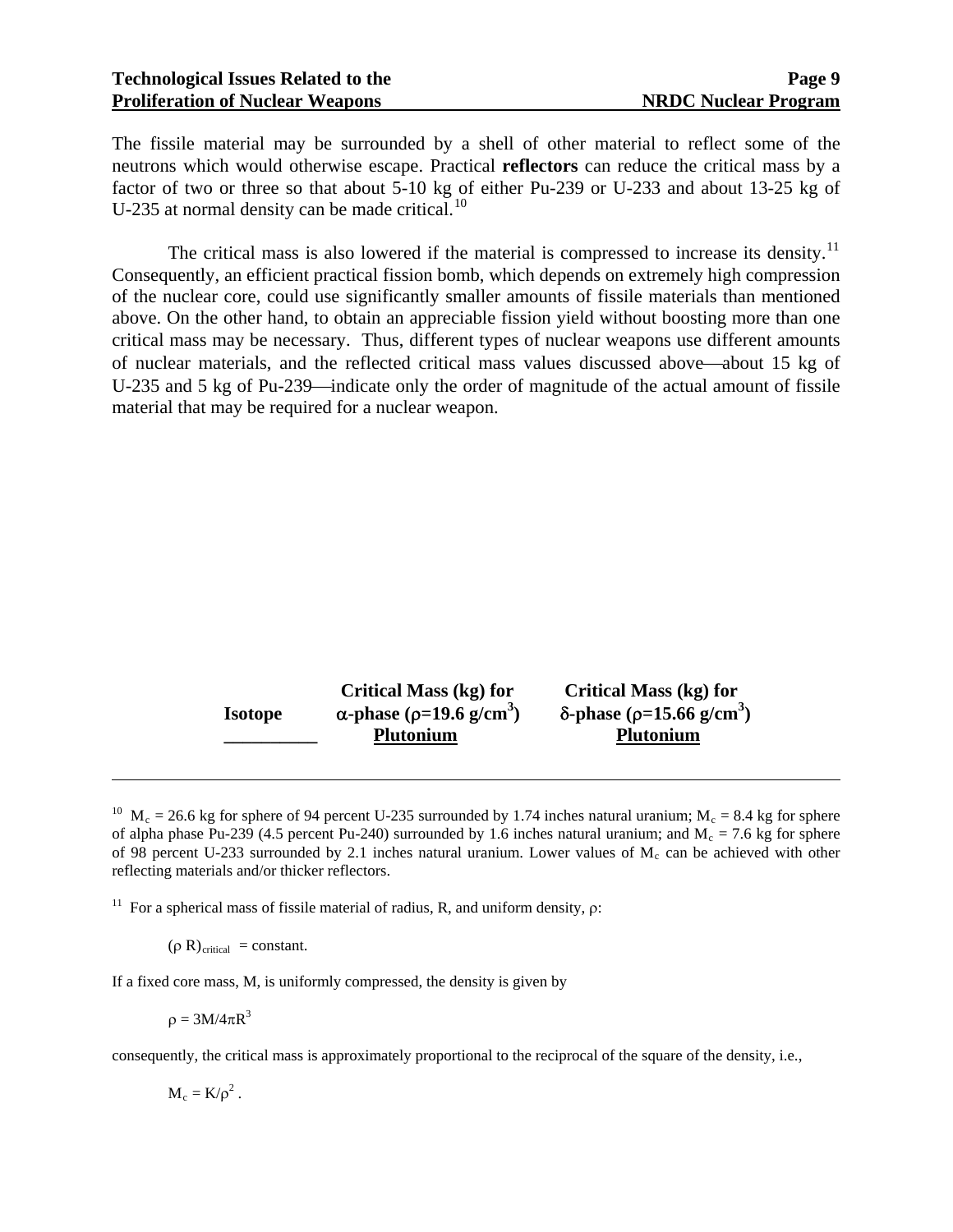| <b>Technological Issues Related to the</b><br><b>Proliferation of Nuclear Weapons</b> |      | Page 10<br><b>NRDC Nuclear Program</b> |
|---------------------------------------------------------------------------------------|------|----------------------------------------|
| <b>Pu-238</b>                                                                         | 10   | 15.7                                   |
| <b>Pu-239</b>                                                                         | 10   | 15.7                                   |
| $Pu-240$                                                                              | 40   | 62.7                                   |
| Pu-241                                                                                | 12   | 18.8                                   |
| <b>Pu-242</b>                                                                         | 100  | 157                                    |
| 6% Pu-240                                                                             | 10.5 | 16.4                                   |
| 24% Pu-240                                                                            | 13.3 | 20.8                                   |

**Table 6**. Critical mass of a bare sphere of plutonium.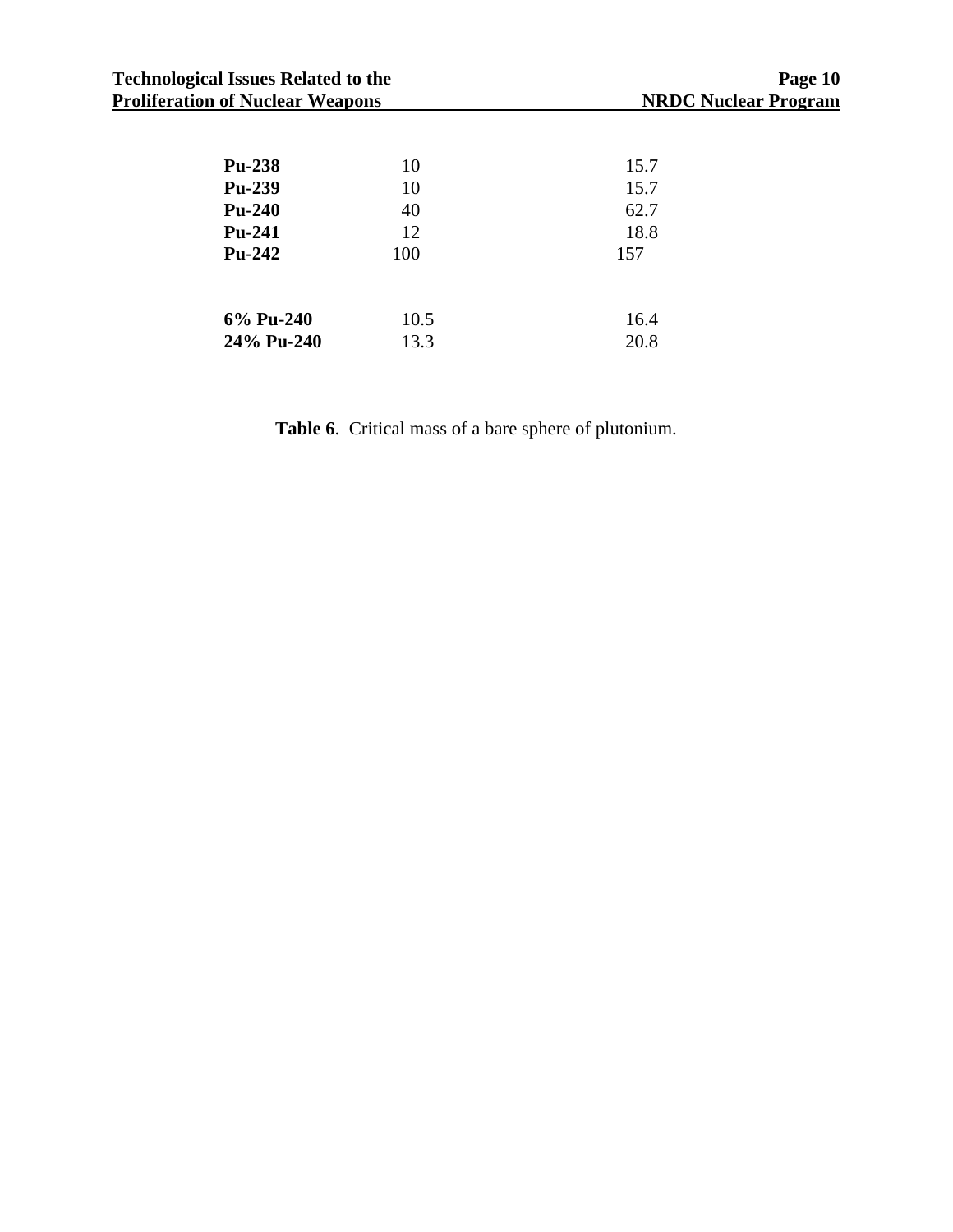$\overline{a}$ 



**Figure 1.** Critical mass versus  $U^{235}$  enrichment of uranium metal. The shaded strip represents the range of uncertainty in the value of  $U^{235}$  concentration below which uranium metal cannot be made critical. $^{12}$  $^{12}$  $^{12}$ 

<span id="page-15-0"></span><sup>&</sup>lt;sup>12</sup> H.C. Paxton, et al., "Critical Dimensions of Systems Containing  $U^{235}$ , Pu<sup>239</sup>, and  $U^{233}$ ," Los Alamos National Laboratory and Oak Ridge National Laboratory, June 1994, p. 23.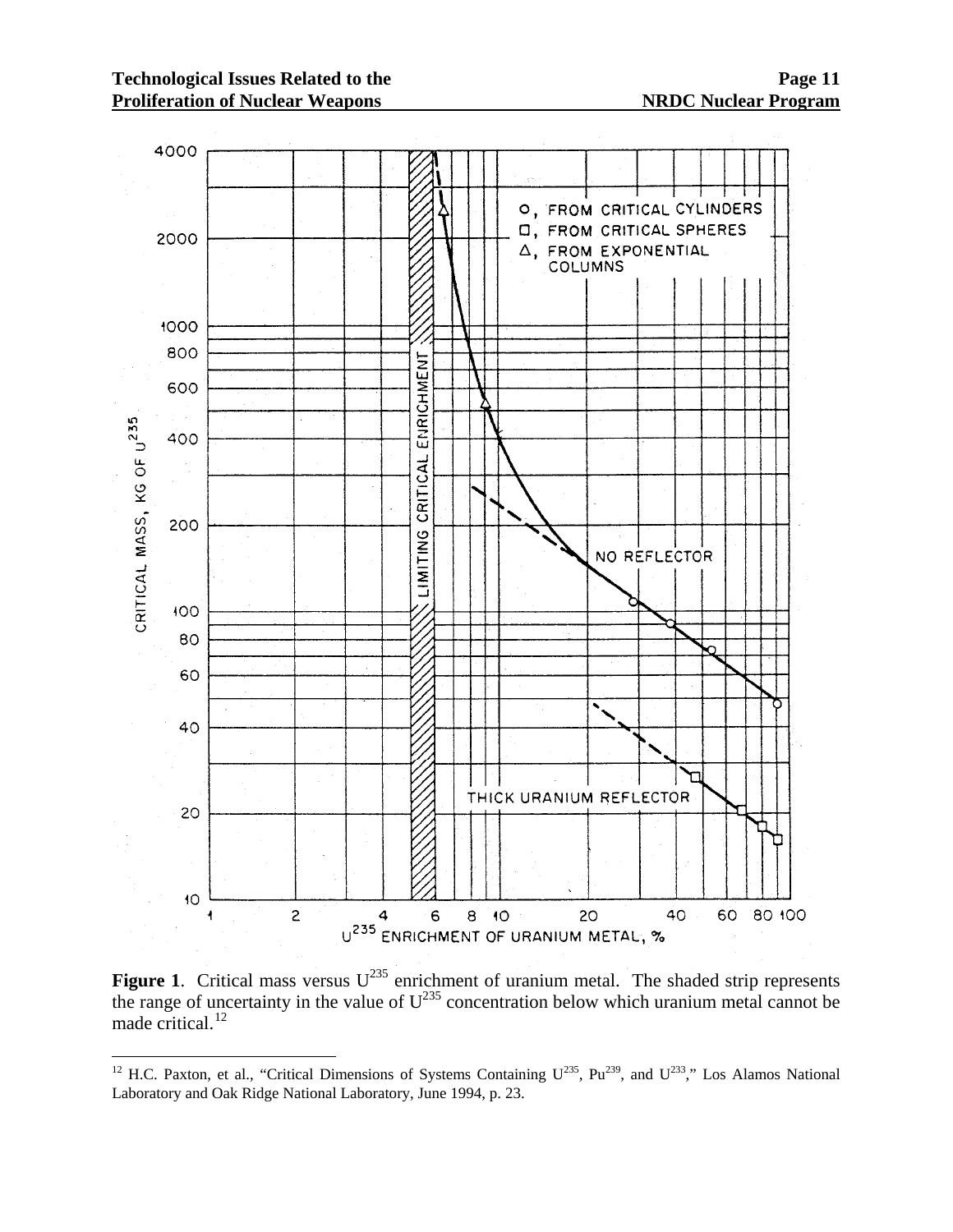$\overline{a}$ 

## **E. The Amount of Plutonium and/or Highly-Enriched Uranium Needed for a Pure Fission Nuclear Weapon**

 For single-stage pure fission weapons, a spherically symmetric implosion design requires the least amount of fissile material to achieve a given explosive yield, relative to other possible designs. For this type of device the amount of fissile material required depends primarily upon the type of fissile material used, e.g., plutonium or HEU, the desired explosive yield of the device, and the degree to which the fissile material is compressed at the time disassembly of the fissile material begins due to the release of energy from the rapid nuclear chain reaction. The degree of compression achieved depends on the sophistication of the design and degree of symmetry achieved by the imploding shock wave. There are, of course, other factors—such as the timing of the initiation of the chain reaction and the type of neutron reflector used—but we will assume that the proliferant state or sub-national group already has acquired the necessary skills so that these factors are of secondary importance.

 In Figures 2 and 3 are graphs showing the explosive yield of a pure fission weapon as a function of the quantity of weapon-grade (WG) fissile material (WGPu in Figure 2 and HEU in Figure 3) for three degrees of average compression. In the figures the degree of compression is labeled according to our judgment as to the sophistication of the design; that is, whether it represents low, medium or high technology. As seen from Figure 2, the Nagasaki bomb, *Fat Man*, which produced a 20 Kt explosion with 6.1 kg of WGPu, falls on the "low technology" curve. However, only three kg of WGPu compressed the same amount would still have produced a 1 Kt explosion. During the *Ranger* series of tests in 1951, the U.S. used an even smaller quantity of Pu to achieve a yield of one Kt from the Mark 4 bomb design, which incorporated the principle of levitation (now declassified), first demonstrated by the United States in 1948.<sup>[13](#page-16-0)</sup>

 As seen from Figure 2, only about of one to three kg of WGPu is required to achieve an explosive yield of 1 Kt, depending upon the sophistication of the design. And from Figure 3, an estimated 2 to 7 kg of HEU is required to achieve an explosive energy release of 1 Kt. Table 7 presents some of the results of our calculations in a different form. It is estimated, for example, that as little as 2 kg of plutonium, or about 4 kg of HEU, are required to produce a yield of 10 Kt.<sup>[14](#page-16-1)</sup>

<span id="page-16-0"></span><sup>13</sup> R.S. Norris and T.B. Cochran, "United States Nuclear Tests: July 1945 to 31 December 1952," Natural Resources Defense Council, Washington, D.C., Working Paper NWD 94-1, 1 February 1994, p. 22.

<span id="page-16-1"></span><sup>&</sup>lt;sup>14</sup> These calculations received independent indirect corroboration from two unexpected sources. Russia revealed in May 1995 that destruction was imminent for a nuclear effects test device—originally emplaced in a horizontal tunnel at the Kazakh test site in May 1991—that contained "a total mass of almost 1 kg of plutonium" with a planned yield of "0.3 kilotons." These specifications are very close to those at the low end of the "high-tech" weapon design curve in Figure 2. Recently declassified documents in the U.K. reveal that its first test of an air-dropped weapon, on October 11, 1956, produced a yield of 3 kilotons from a 2 kg Pu core. These specifications lie extremely close to a point on the "medium-tech" weapon design curve in Figure 2. See Victor Litovkin, "Destroy Nuclear Device!..." *Moscow Izvestiya*, 23 May 1995, p. 1.; R.S. Norris, et al., Nuclear Weapons Databook Volume V, *British, French and Chinese Nuclear Weapons* (Boulder, CO: Westview Press 1994), p. 400; and Letter to NRDC from D. Forster, 28 October 1995, citing letter from R. Cook of AWRE to the Director General Atomic Weapons, 27 June 1956, on file in the U.K. Public Record Office.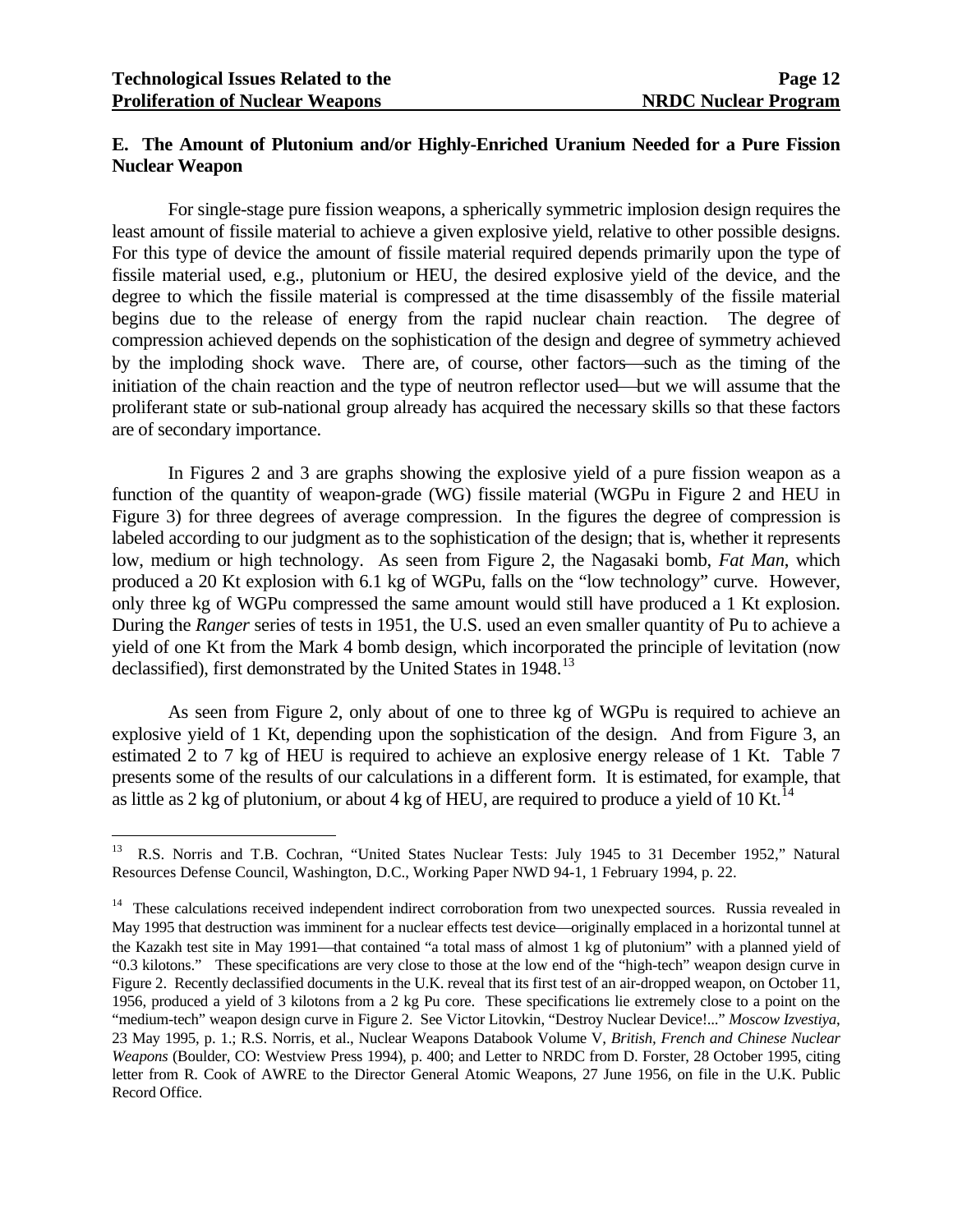

**Figure 2**. Nuclear weapon yield versus plutonium mass for pure fission weapons.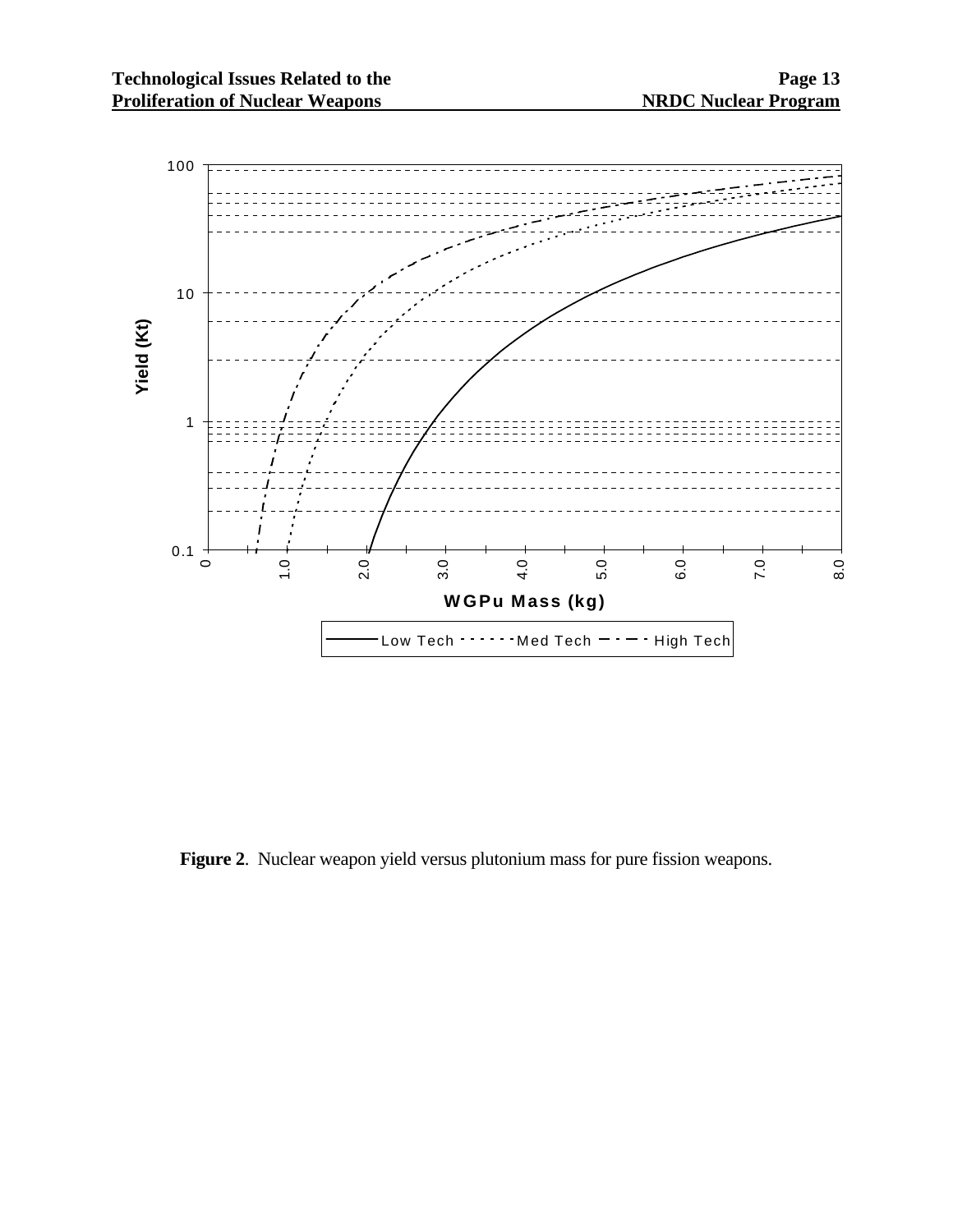

**Figure 3**. Nuclear weapon yield versus HEU mass for pure fission weapons.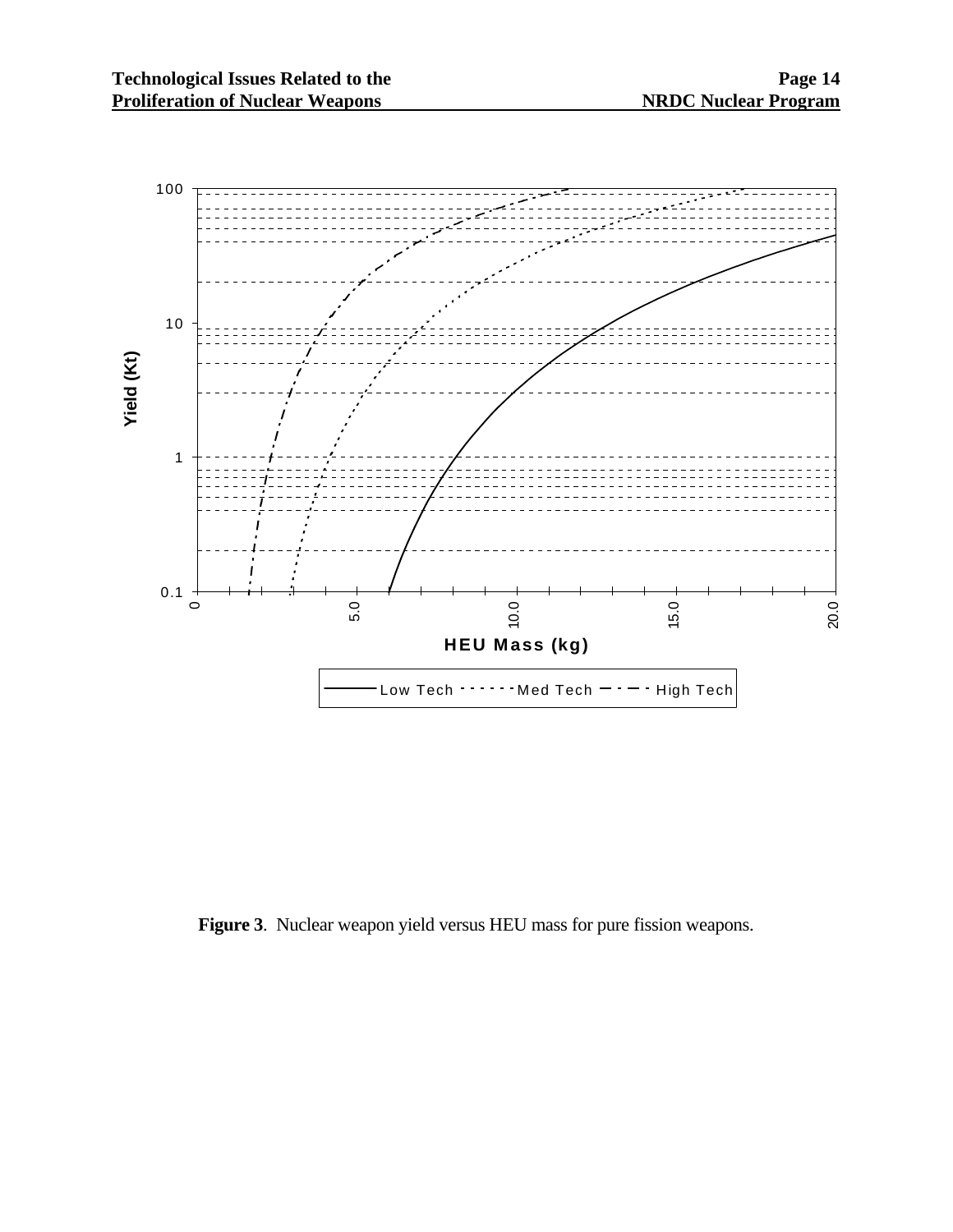|       |     | <b>WEAPON-GRADE PLUTONIUM (kg)</b> |                   |     | <b>HIGHLY-ENRICHED URANIUM (kg)</b> |             |
|-------|-----|------------------------------------|-------------------|-----|-------------------------------------|-------------|
| Yield |     | <b>Technical Capability</b>        |                   |     | <b>Technical Capability</b>         |             |
| (Kt)  | Low | <b>Medium</b>                      | <b>High</b>       | Low | <b>Medium</b>                       | <b>High</b> |
|       |     | 1.5                                |                   | 8   |                                     | 2.5         |
|       |     | 2.5                                | 1.5               |     |                                     | 3.5         |
| 10    |     | 3                                  | ⌒                 |     |                                     |             |
| 20    | h   | 3.5                                | $\mathbf{\Omega}$ | 16  |                                     |             |

Values rounded to nearest 0.5 kilograms.

| <b>Table 7.</b> Approximate fissile material requirements for pure fission nuclear weapons. |
|---------------------------------------------------------------------------------------------|
|---------------------------------------------------------------------------------------------|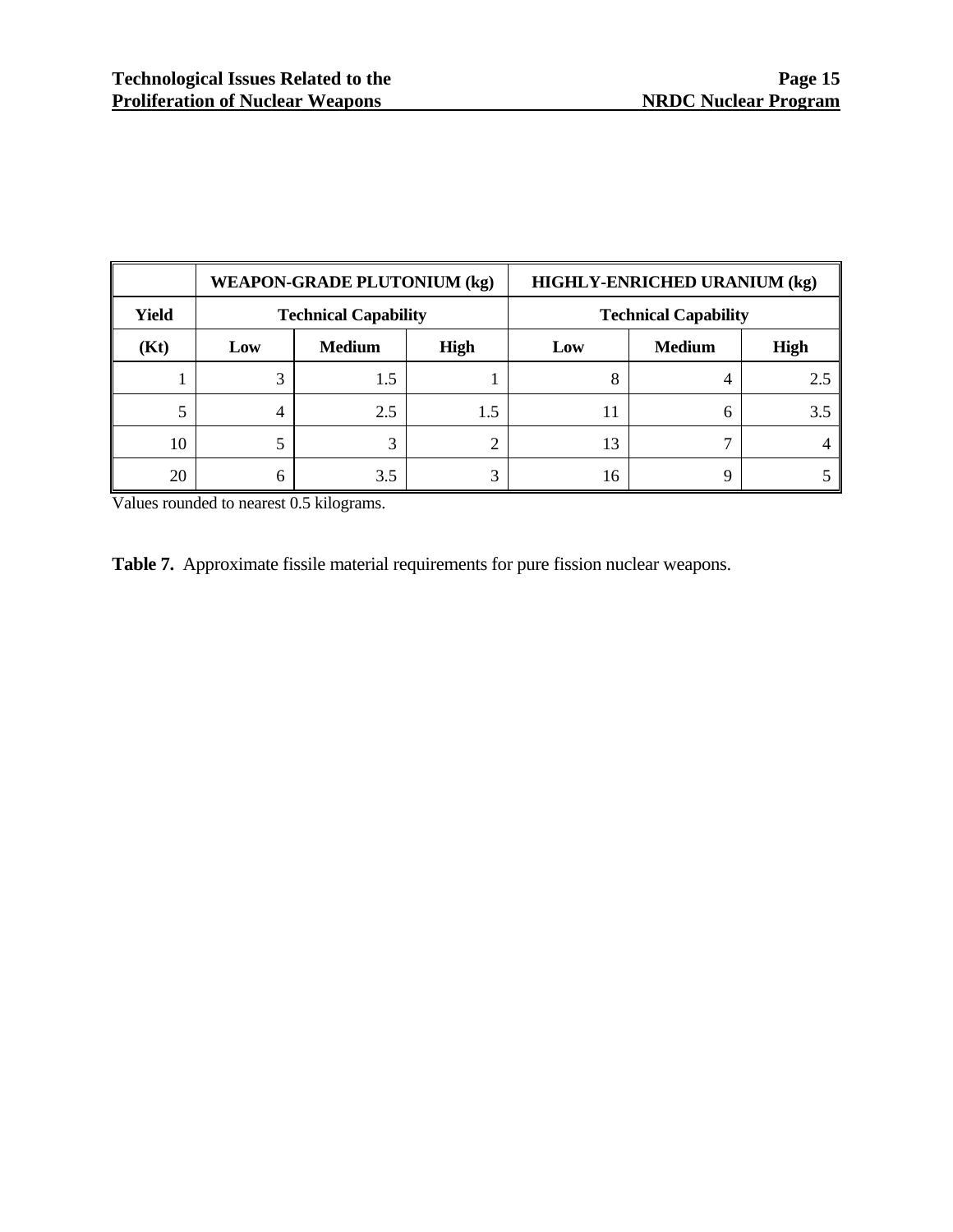$\overline{a}$ 

Other things being equal, fission weapons of higher yield require larger quantities of fissile material; therefore, the actual amount of fissile material in a weapon depends on the desired yield and the sophistication of the design.

#### **F. The Amount of Plutonium Used in Boosted Fission Primaries**

 Boosted primaries of modern thermonuclear weapons in the U.S. arsenal contain on average about 3 kg of WGPu, thus the fissile component is a fraction of a critical mass (at normal density)—a "fractional crit"—as the fissile component.<sup>[15](#page-20-0)</sup>

#### **G. The Effect of Using "Civil Plutonium" of Widely Varying Isotopic Composition on the Efficiency of a Nuclear Explosive —the Issue of Preinitiation**

 The curves in Figure 2 apply to WGPu, where the Pu-240 content is less then 7 percent. Most of the plutonium in the civil sector is RGPu with a Pu-240 content in the range of 20-35 percent. Pu-240 can be troublesome for some bomb designs, but not because of its inability to sustain a chain reaction. Pu-240, in fact, has a bare sphere fast neutron critical mass of 40 kg, less than that of U-235. The critical mass of RGPu falls between that of WGPu and HEU, typically about 25 percent, or so, greater than WGPu. Although the critical mass of RGPu is higher than that of WGPu, the undesirable aspects of Pu-240 arise primarily from the fact that it fissions spontaneously with a much shorter fission half-life than Pu-239.

 For one kilogram of U-235, spontaneous fission produces approximately one neutron per second. The spontaneous fission rates of weapons-grade and reactor-grade plutonium are on the order of 60,000 and 300,000 times higher, respectively. Another [smaller] source of neutrons is the alpha-n reaction. In this case, radioactive decay of the fissile isotope yields alpha particles, some of which then collide with impurities such as boron, carbon, or oxygen to yield neutrons.

<span id="page-20-0"></span><sup>&</sup>lt;sup>15</sup> The idea of using a fraction of a critical mass ("fractional crit") for an atomic explosion was originated by Hans A. Bethe from implosion calculations during the Manhattan project. After fission bombs had been thoroughly developed by postwar Los Alamos Laboratory the fractional crit became a practical possibility. It was strongly advocated by the Laboratory and the AEC in 1948-1949; see Hans A. Bethe, "Comments on the History of the H-Bomb," 1954, reprinted in *Los Alamos Science*, Fall 1982, p. 45.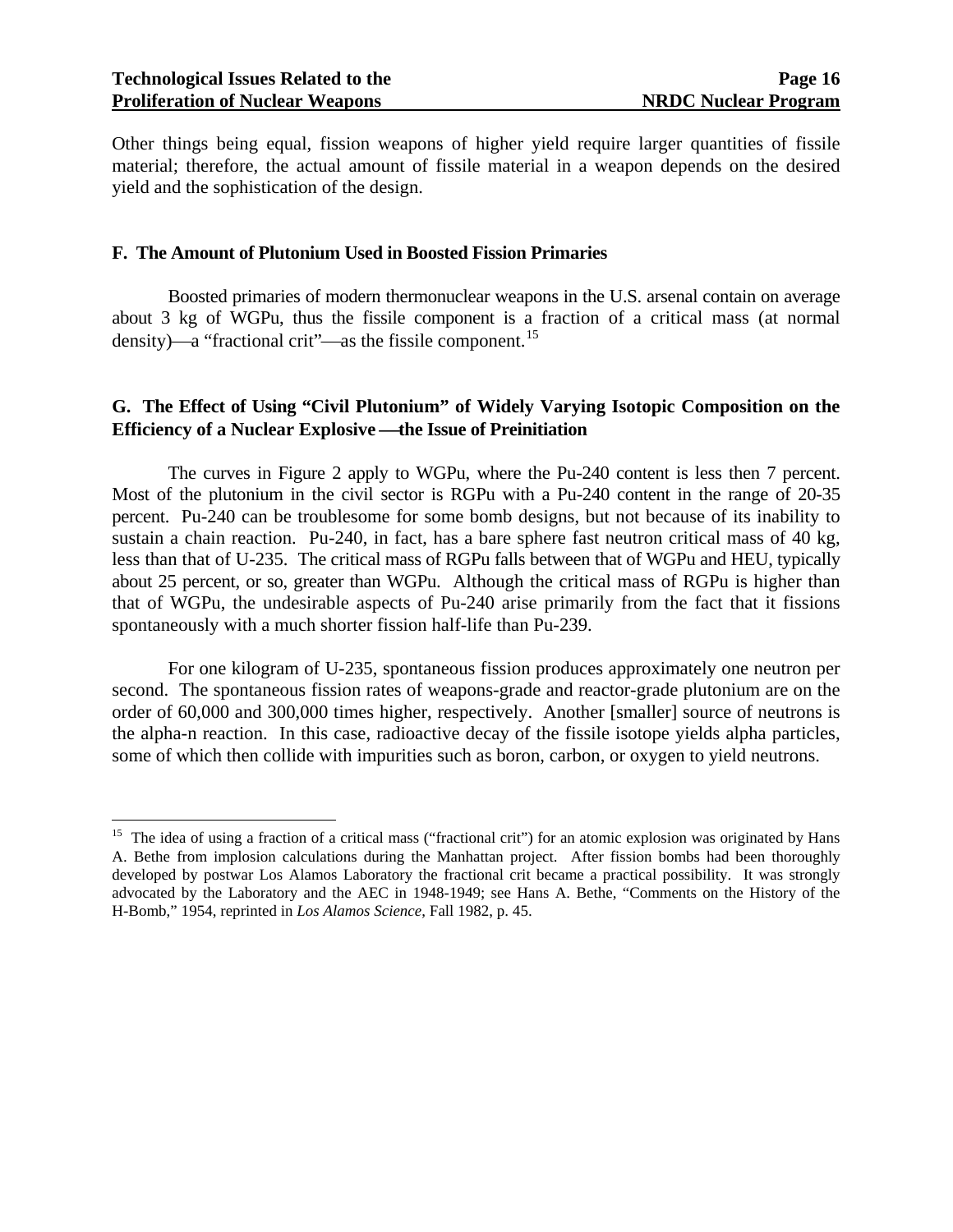The classic problem presented by background neutrons is that of **preinitiation** of the nuclear-fission chain reaction, also referred to as "predetonation." In order to assemble fissionable material to produce a nuclear explosion, a subcritical mass (or masses) of material must be rapidly moved into a configuration which has a level of supercriticality sufficient to produce a significant nuclear yield before it blows itself apart. Preinitiation in a nuclear explosive is defined as the initiation of the neutron chain reaction before the desired degree of supercriticality has been achieved. Because the nuclear yield depends upon the degree of supercriticality at the time the chain reaction is initiated, preinitiation will result in a lower yield. However, initiation is a statistical process that can be understood using statistical techniques.

 Preinitiation, by itself, does *not* necessarily make an explosive unreliable. Preinitiation *does* result in a statistical uncertainty in the yield. Another way to state this is that the probable nuclear yield is statistically distributed between predictable upper and lower limits, which are likely to be more than a factor of 10 apart. For a well-understood design properly constructed, however, the most probable yield range could be predicted within much closer limits.<sup>[16](#page-21-0)</sup>

 Because of their particular sensitivity to preinitiation, gun assembly nuclear devices (discussed below) are never designed with plutonium of any quality.

 For low-technology [implosion] devices, e.g., "solid pack implosion devices (discussed below), using high neutron background materials the probable yields could be lower by a factor of 3 to 10 or more (depending on the design) than using low-neutron background materials (i.e., U-233 , U-235 and weapons-grade plutonium). In spite of this difficulty, *military useful weapons with reliable yields in the kiloton range can be constructed using low technology*. (emphasis added)<sup>[17](#page-21-1)</sup> Had the first U.S. nuclear device (*Trinity* test, 16 July 1945) been constructed with reactor-grade plutonium its yield would have exceeded one kiloton. This is also reflected in the conclusions of a recent study by the National Academy of Sciences in the United States, based in part on a classified 1994 study by scientists at the Lawrence Livermore National Laboratory:

 even if pre-initiation occurs at the worst possible moment (when the material first becomes compressed enough to sustain a chain reaction), the explosive yield of even a relatively simple device similar to the Nagasaki bomb [or the *Trinity* test, 16 July 1945] would be on the order of one or a few kilotons. *While this yield is referred to as the "fizzle yield," a one kiloton bomb would still have a destruction radius roughly one third that of the Hiroshima weapon, making it a potentially fearsome explosive. Regardless of how high the concentration of troublesome isotopes is, the yield would not be less*. With a more sophisticated design, weapons could be built with reactor-grade plutonium that would be assured of having higher yields.<sup>[18](#page-21-2)</sup>

 $\overline{a}$ 

<span id="page-21-0"></span><sup>16</sup> Mark, op. cit., p. 141.

<span id="page-21-1"></span> $17$  Ibid., p. 142.

<span id="page-21-2"></span><sup>&</sup>lt;sup>18</sup> *Management and Disposition of Excess Weapons Plutonium*, Committee on International Security and Arms Control, National Academy of Sciences (Washington, D.C.: National Academy Press, 1994), p. 33.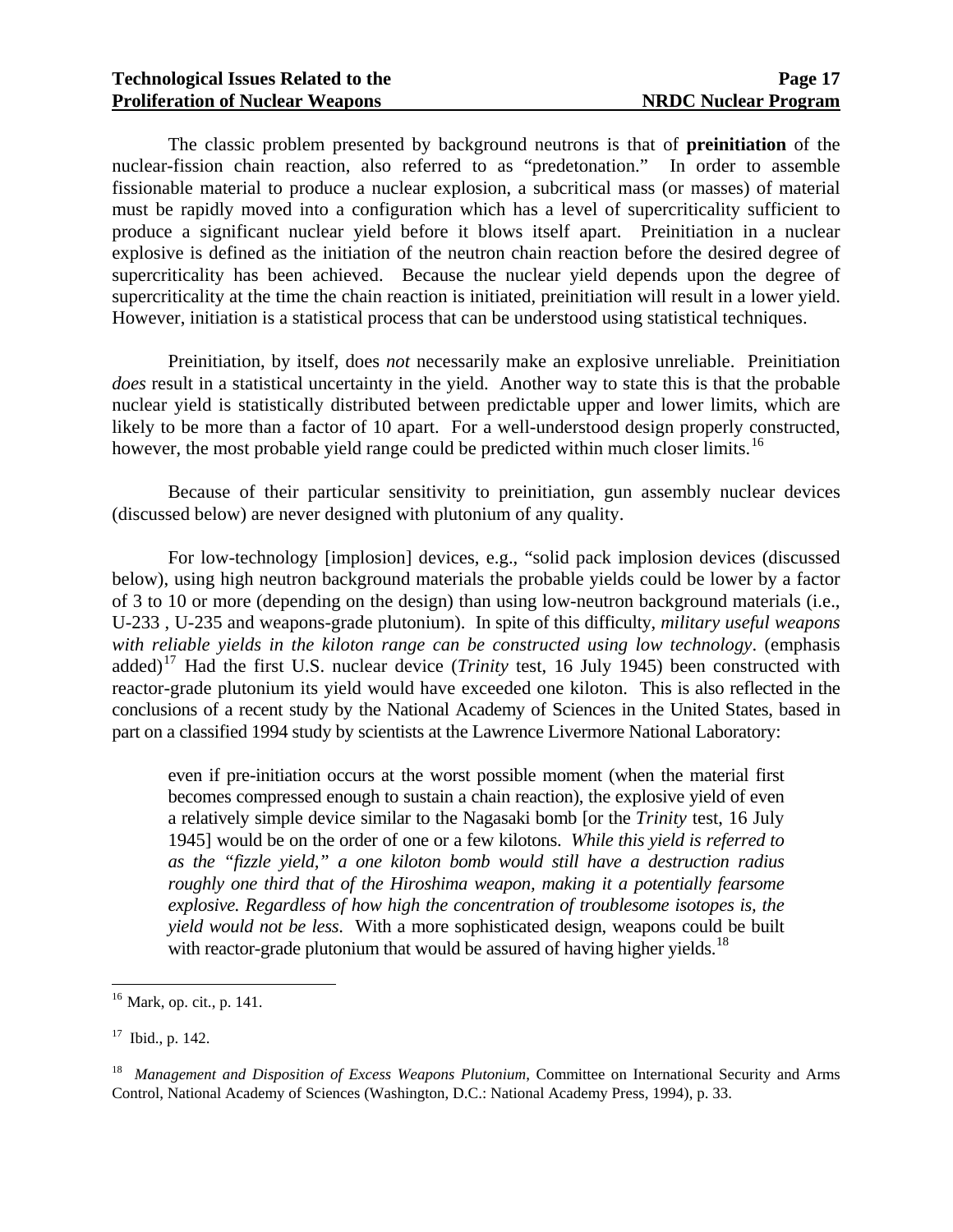$\overline{a}$ 

More recently, the Los Alamos National Laboratory released the following unclassified statement regarding the weapon-usability of RGPu:

 Except for high purity Pu-238, plutonium of any isotopic composition, including that in spent fuel from commercial power reactors, can be used to make a nuclear weapon that is capable of significant nuclear yield. Design and construction of any nuclear weapon is a difficult task -- but is a task that can be accomplished with a level of sophistication and computational capability that existed in the early 1950s at the nuclear-weapons design laboratories.

 Examination of designs typical of 1950s nuclear weapons indicate that replacing weapons grade plutonium with plutonium of other isotopic composition could have two results: it *might* decrease slightly the maximum yield of the weapon, and it *might* reduce the probability that the maximum yield would be obtained in an explosion. *However, even in extreme cases [i.e. involving high concentrations of Pu-240 and other non-fissile isotopes] yields on the order of kilotons would result*  [emphasis added]. $^{19}$  $^{19}$  $^{19}$ 

In this carefully crafted statement by one of the weapon laboratories the word "might" appears (twice in the last paragraph), rather than the word ""will," because the problem of preinitiation of the chain reaction can be avoided by using more sophisticated designs.

NRC Commissioner Victor Gilinsky similarly summed up the issue in 1976, when he stated,

Of course, when reactor-grade plutonium is used there may be a penalty in performance that is considerable or insignificant, depending on the weapon design. But whatever we once might have thought, we now know that even simple designs, albeit with some uncertainty in yield, can serve as effective, highly powerful weapons—reliably in the kiloton range.<sup>[20](#page-22-1)</sup>

 The U.S. tested in 1957 a weapon constructed with plutonium whose Pu-240 content was greater than weapon-grade.<sup>[21](#page-22-2)</sup> This alone is not particularly revealing, in that the yield of the device and the precise Pu-240 concentration remain classified.

By making use various combinations of advanced technologies—improved implosion techniques such as levitated and hollow-core, the use of beryllium as a neutron reflector, boosting

<span id="page-22-0"></span><sup>&</sup>lt;sup>19</sup> Cited in Frank von Hippel, "Weapons-Usable Nuclear Materials Security after the Cold War," revised text of opening speech at a Symposium at the Konrad-Adenauer House, Bonn, May 9, 1995, p. 4.

<span id="page-22-1"></span><sup>&</sup>lt;sup>20</sup> Victor Gilinsky, "Plutonium, Proliferation and Policy," Commissioner, Nuclear Regulatory Commission, Remarks given at Massachusetts Institute of Technology, November 1, 1976 (Press Release No. S-14-76).

<span id="page-22-2"></span><sup>&</sup>lt;sup>21</sup> While the concentration of Pu-240 in this device remains classified, it is believer to have been about 18 percent.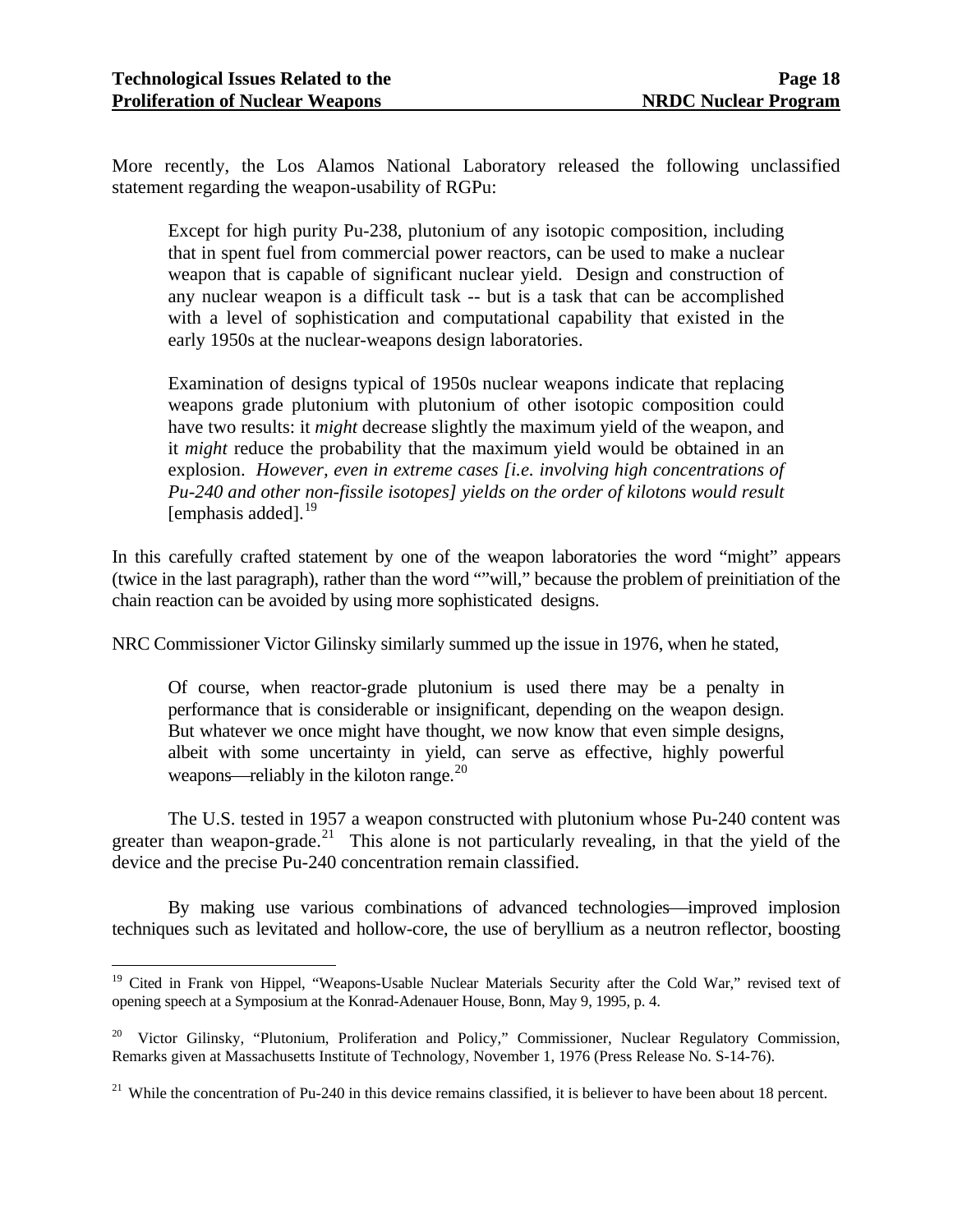with deuterium and tritium, and two stage weapon designs—it is possible to offset the problems created by the high rate of spontaneous fission of Pu-240. Using sophisticated designs, well within the capability of the declared weapon states, reliable light weight efficient weapons and high yield weapons whose yields have small statistical uncertainties can be constructed with plutonium regardless of the Pu-240 content. In fact, some, if not all, modern U.S. thermonuclear weapons which have boosted primaries, are designed so that preinitiation of the chain reaction is not possible—for example, by neutrons from an anti-ballistic missile warhead.

 Assuming an advanced design were attempted using reactor-grade (25% Pu-240) plutonium, the nominal yield potential of a modern thermonuclear weapon with a 3 kg WGPu core could be maintained by increasing the mass of the core by about 25 percent—the ratio of the respective reflected critical masses—and a corresponding increase in the amount of chemical high explosive. While the primary of the weapon with the WGPu core would weigh about 25 percent more, the overall weight of the weapon would be increase by only a few percent.

 Fuel-grade and reactor-grade plutonium are not used in U.S. weapons, but not primarily because of preinitiation. Pu-240 (and Pu-241) are more radioactive than Pu-239 and therefore generate more heat that must be dissipated if the integrity of the device is to be maintained for extended periods of time. Pu-240 is also more hazardous to handle than Pu-239, thus complicating further the manufacture of weapons using reactor-grade and fuel-grade rather than weapon-grade plutonium.

#### **IV. Nuclear Fusion**

 $\overline{a}$ 

**Nuclear fusion** is the joining (or fusing) of the nuclei of two atoms to form a single heavier atom. At extremely high temperatures—in the range of tens of millions of degrees (the interior of the sun is 14 million degrees Kelvin)—the nuclei of isotopes of hydrogen (and some other light elements) can readily combine to form heavier elements and in the process release considerable energy. Only at these high temperatures are the nuclear fusion reaction rates sufficiently high to make fusion weapons (or reactors) possible; hence the term "**thermonuclear**." In thermonuclear weapons, the required temperatures and the required density of the fusion materials are achieved with a fission explosion.

#### **A. Thermonuclear Reactions and Fuels**

While there are numerous thermonuclear reactions,  $22$  the most relevant to nuclear weapons and controlled fusion energy research are given in Table 8.

<span id="page-23-0"></span> $22$  See for example, M.B. Neyman and K.M. Sadilenko, "Thermonuclear Weapons," translation by Technical Information Center (Wright Patterson AFB, OH, October 1960, p. 8.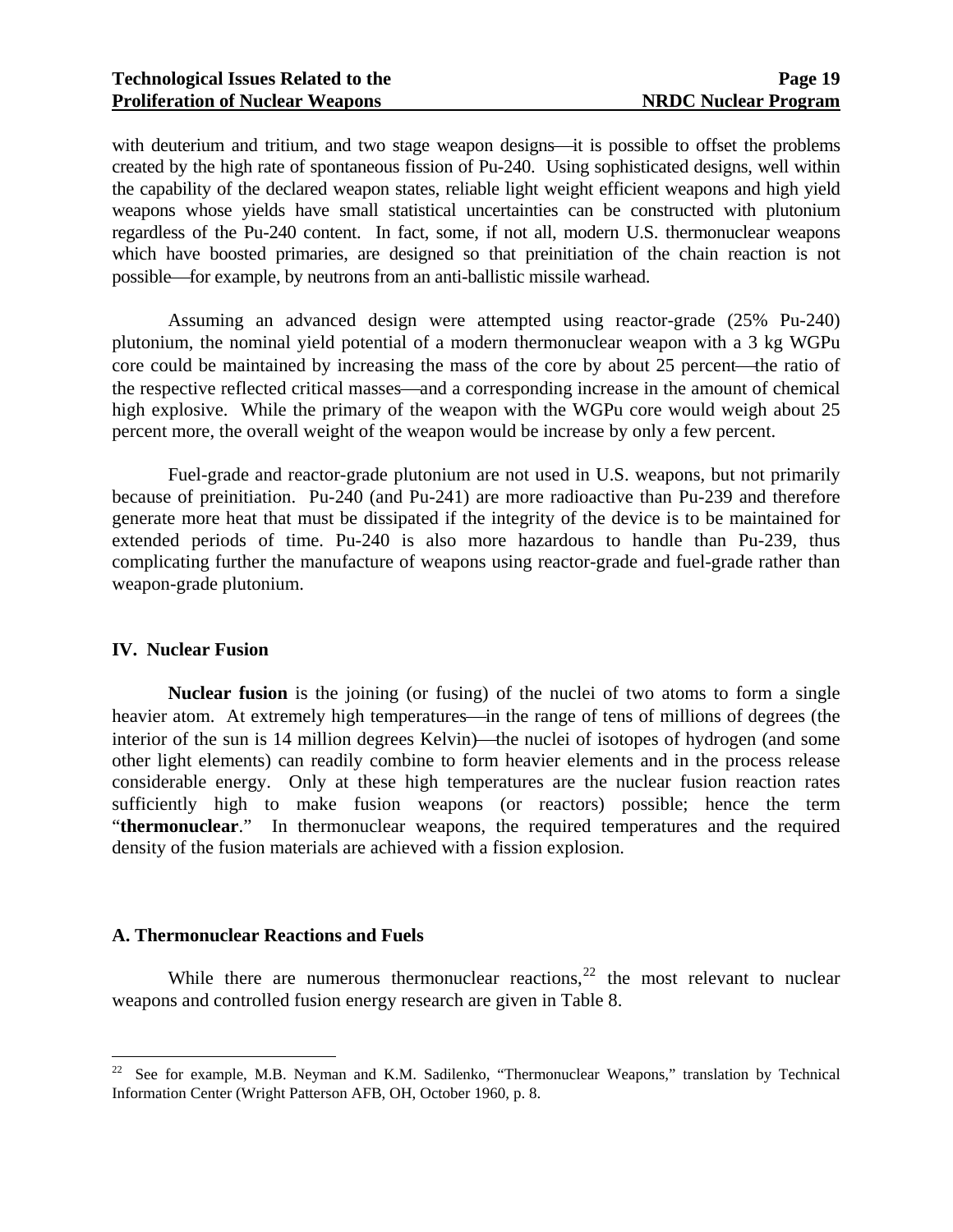| Reaction                                                                        | E(MeV)                             |
|---------------------------------------------------------------------------------|------------------------------------|
| (i) $D+T \rightarrow He^4$ (3.52 MeV) + n (14.06 MeV)                           | 17.58                              |
| (ii) D+D $\rightarrow$ He <sup>3</sup> (0.82 MeV) + n (2.45 MeV)                |                                    |
| (iii) D+D $\rightarrow$ T (1.01 MeV) + p (3.02 MeV)                             | 3.6 (average for the two channels) |
| (iv) D+He <sup>3</sup> $\rightarrow$ He <sup>4</sup> (3.67 MeV) + p (14.67 MeV) | 18.34                              |
| (v) T+T $\rightarrow$ He <sup>4</sup> + 2n                                      | 11.32                              |

**Table 8**. Thermonuclear reactions important to nuclear weapons and controlled nuclear fusion. The (D-D) reaction proceeds with approximately equal probability via the two channels, so that the weighted average total energy released is 3.6 MeV and the weighted average energy released per gram is  $8.67 \times 10^{10}$  joules.

 Thermonuclear reaction rates are strongly temperature dependent, and DT is by far the easiest fuel to ignite. The (D-T) reaction, (i) in Table 8, is about 100 times more probable than the (D-D) reactions, (ii) and (iii), at realizable temperatures, i.e., in the temperature range 10-100 keV, where 1 keV = 11.6 million degrees K. Alternately, a given reaction rate can be achieved at a lower temperature for the  $(D-T)$  reaction than for other fusion fuels.<sup>[23](#page-24-0)</sup>

The D-T reaction is the principal source of fusion energy in thermonuclear weapons.<sup>[24](#page-24-1)</sup> It is not necessary, however, to use elemental deuterium and tritium, which are gases at ordinary temperatures, directly in a thermonuclear weapon. The principal thermonuclear material in most thermonuclear weapons is lithium-6 deuteride, which is a solid chemical compound at normal temperatures. In this case the tritium is produced in the weapon itself by neutron bombardment of the lithium-6 isotope during the course of the fusion reaction. The tritium is bred from lithium-6 in the reaction:

 $Li^6 + n \rightarrow He^4 + T + 4.8$  MeV.

When this reaction is combined with reaction (i) in Table 8, the net thermonuclear reaction is:

 $Li<sup>6</sup> + D \rightarrow 2 He<sup>4</sup> + 22.4 MeV.$ 

Since tritium decays radioactively  $(5.5$  percent is lost each year),  $^{25}$  $^{25}$  $^{25}$  lithium-6 deuteride has the added advantage of a longer storage life compared to tritium. Once fusion burn has been

 $\overline{a}$ 

<span id="page-24-0"></span><sup>&</sup>lt;sup>23</sup> Booth, et al., "Prospects of Generating Power with Laser-Driven Fusion," *Proceedings IEEE*, 64, October 1976, p. 1461.

<span id="page-24-1"></span><sup>24</sup> A notable exception is the first full-scale American thermonuclear explosion (*Mike* Shot, Operation Ivy, Enewetak Atoll, 31 October 1952), which used liquid deuterium and had a yield of 10.4 megatons (Mt), but this was a nuclear "device" designed for experimental purposes, not a prototype for an operational bomb.

<span id="page-24-2"></span> $25$  Tritium has a half-life of 12.33 years.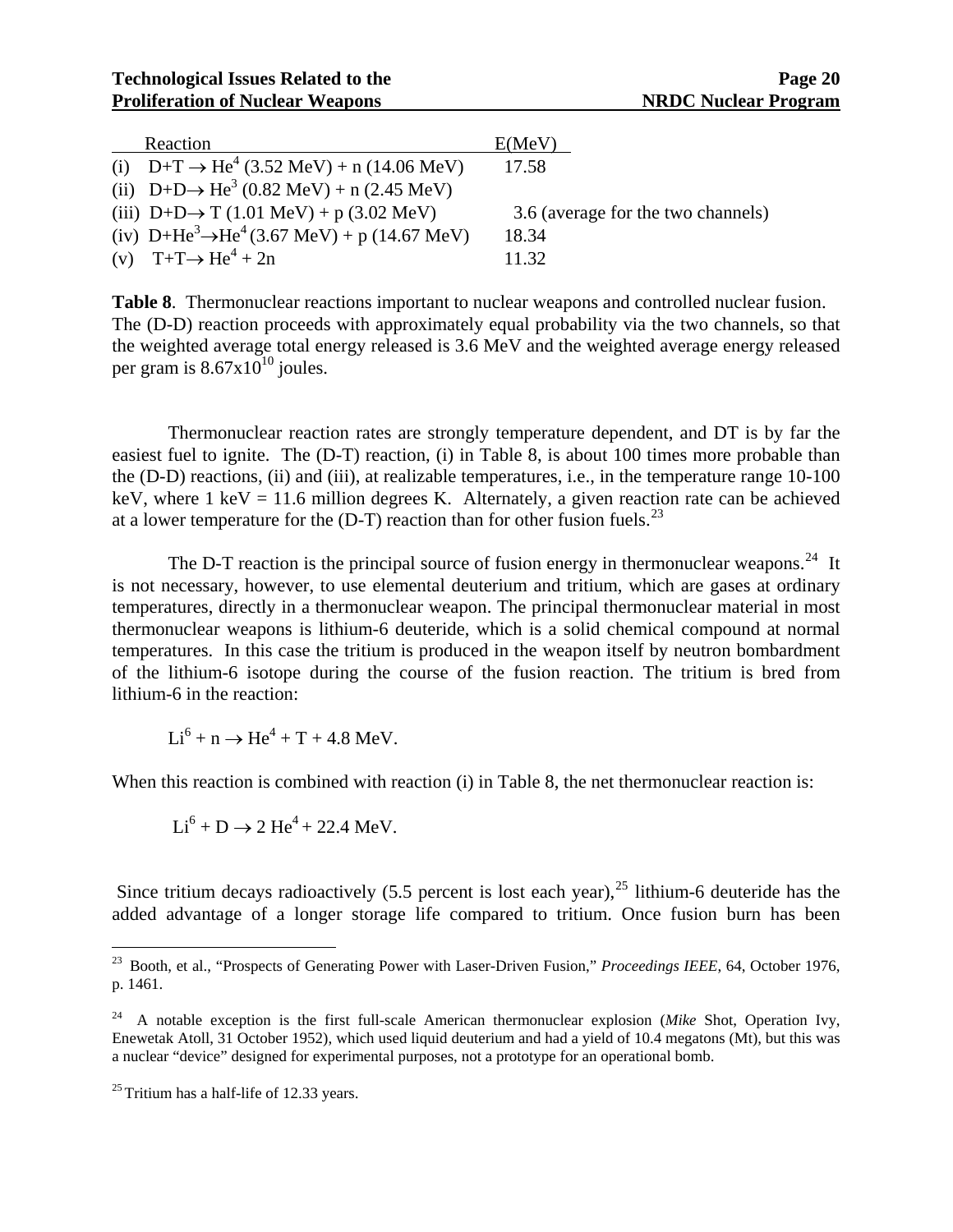initiated, the action of fast neutrons on the isotope lithium-7, in the material lithium-7 deuteride, could be the source of additional tritium.<sup>[26](#page-25-0)</sup>

#### **B. Energy Released in Nuclear Fusion Processes**

Atom for atom, the energy released in fission is greater than that released in fusion. For example, as indicated above, the fission of a uranium or plutonium nucleus releases about 180 MeV of explosive energy, whereas the fusion of a deuterium nucleus and a tritium nucleus releases 17.6 MeV. However, the nuclei involved in fusion are much lighter, so in theory, as shown in Table 9, the maximum energy per unit mass obtainable from DT fusion is typically about 4.7 times as great as that obtainable from fission of plutonium.

| <b>Nuclear Reaction</b>            | <b>Energy density</b> |         |  |
|------------------------------------|-----------------------|---------|--|
|                                    | (J/g)                 | (Kt/kg) |  |
| U-235 fission $(180 \text{ MeV})$  | $7.39x10^{10}$        | 17.7    |  |
| Pu-239 fission $(180 \text{ MeV})$ | $7.27 \times 10^{10}$ | 17.4    |  |
| DT fusion (17.58 MeV)              | $3.39x10^{11}$        | 82.0    |  |
| DD fusion (3.6 MeV)                | $8.67x10^{10}$        | 20.1    |  |
| Li-6D fusion $(22.4 \text{ MeV})$  | $2.70x10^{11}$        | 64.5    |  |

**Table 9**. Explosive energy available per unit mass of fissile and fusion materials.

#### **V. Nuclear Weapon Types**

 Here we review the various types of warhead designs that are typically found in the arsenals of nuclear weapons states.[27](#page-25-1) These can be categorized as either pure fission, boosted fission, or thermonuclear devices. The latter, also referred to as "fusion" or "hydrogen" weapons, are usually defined as nuclear weapons in which a significant portion of the release of energy occurs through nuclear fusion. In a strict sense, boosted fission weapons can be categorized as thermonuclear weapons since they utilize fusion materials. However, since the fusion reaction accounts for only a tiny fraction of the total yield of boosted fission weapons, they are often treated as a distinct weapon category.

 $\overline{a}$ 

<span id="page-25-0"></span> $^{26}Li^7 + n \rightarrow T + He^4 + n.$ 

This tritium bonus was verified in 1954; see Lee Bowen, *A History of the Air Force Atomic Energy Program 1943-1953* (Washington: USAF Historical Division), Vol. IV, p. 40.

<span id="page-25-1"></span> $27$  We do not discuss here the full spectrum of possible designs. We omit, for example, a discussion of neutron warheads and various theoretical directed energy weapon designs.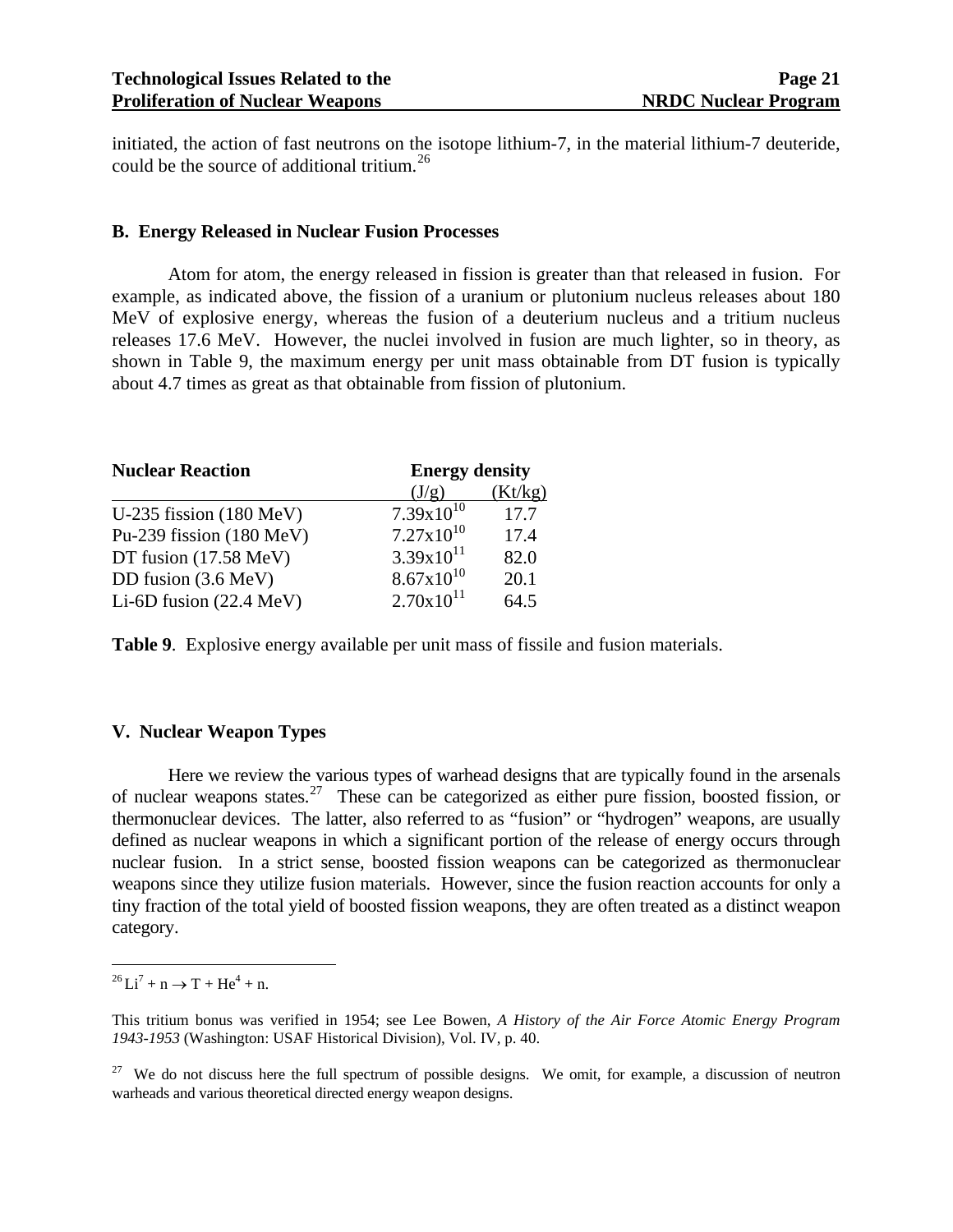Thermonuclear weapons (and even fission weapons) can be categorized as having one, or more than one, stage. Single stage pure fission designs are further characterized as being either of the gun-assembly or implosion type. The fissile core of an implosion type fission device can vary in sophistication from the low-technology *Trinity* type device—also called a "solid pack"—first tested by the United States in 1945, to the more sophisticated "levitated pit" design used in modern fission warheads and the fission primaries of thermonuclear warheads.

 A two-stage thermonuclear weapon has a fission or boosted fission "primary," also called a "trigger," and a separate component called the "secondary," both contained within a heavy casing. Very high yield thermonuclear devices, such as the 9 megaton (Mt) B53 bomb recently retired from the U.S. nuclear weapons stockpile, had a third stage—a "tertiary." In an efficient, modern staged device—such as a long-range ballistic missile warhead—the primary is boosted to conserve on volume and weight. The secondary usually contains a composite of fusion and fissile materials, although it is possible to construct secondaries from purely fissile or fusion materials. The outer casing of a staged thermonuclear device can be made of some type of fissionable material—depleted, natural, or enriched uranium, or even thorium.

#### **A. Gun-assembly Pure Fission Designs**

 $\overline{a}$ 

 The simplest weapon design is the pure fission gun-assembly device. Here two subcritical masses of fissile material at normal density are brought together to form a single "supercritical" mass. An explosive propellant is used to fire one of the subcritical masses down a "gun barrel" into the other. Plutonium cannot be used as the fissile material because the speed of assembly is too slow to preclude a high probability of preinitiation of the chain reaction by spontaneous neutron emission, thereby preventing the achievement of a yield in excess of a few tens of tons. Therefore, gunassembly weapons are made with high-enriched uranium (HEU), typically, uranium enriched to more than 80 percent in the isotope U-235.

 The relevant physics needed to construct a workable gun-assembly weapon is widely available in the open literature, as are most of the design details of *Little Boy*, the first U.S. gunassembly weapon. It is notable that the design of *Little Boy* predated the use of computers. *Little Boy* was not tested before it was used in warfare—at Hiroshima on August 6, 1945. Similarly, the six warhead arsenal of South Africa, since dismantled, was all gun-assembly type warheads, considerably smaller than Little Boy; and none were explosively tested.<sup>[28](#page-26-0)</sup>

 The yield of a gun-assembly device is a function of the number of critical masses of the final HEU assembly, which in turn depends on several key parameters, including the enrichment of the uranium, the type and amount of tamper/reflector material that surrounds the assembled HEU, and the geometry of the final HEU and tamper/reflector assembly. It is public knowledge that the *Little Boy* design used 64 kilograms of about 80%-enriched uranium; the target uranium was housed

<span id="page-26-0"></span><sup>&</sup>lt;sup>28</sup> According to the Institute for Science and International Security (May 1994), the South African bomb was reportedly 25 inches in diameter and 6 feet long and weighed 2000 lb., while Little Boy was 28 inches in diameter, 10 feet long and weighed 9000 lb.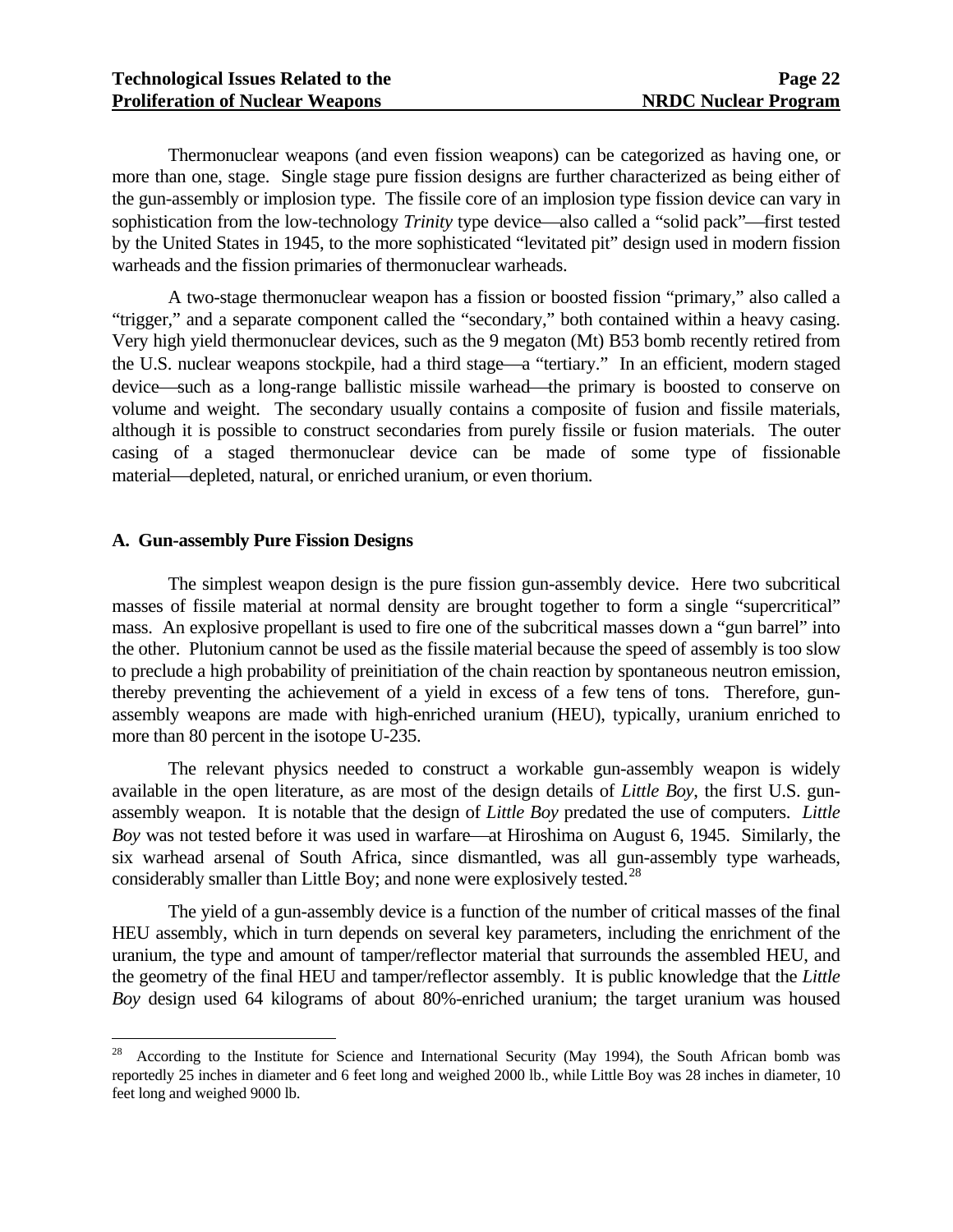within a thick tungsten carbide reflector/tamper surrounded by a much thicker steel tamper; the final supercritical assembly was on the order of 2.4 critical masses; and its yield was on the order of 15 kilotons. Any country can copy this design; or if a modified design is chosen, the number of critical masses of the final HEU/reflector assembly can be accurately estimated by conducting subcritical assembly measurements in the laboratory. Hence, there is no need for nuclear explosive testing to have high confidence of achieving a yield in the ten to twenty kiloton range.<sup>[29](#page-27-0)</sup>

 Although the yield of a gun-type design can be predicted using modifications of commercially available nuclear hydrodynamic computer codes, there is no guarantee that the prediction would be closer than a factor of two unless one had good equation-of-state data and high confidence in the computer modeling. On the other hand, a simple equation relating the efficiency (i.e., the ratio of actual yield to the yield if all the fissile material were fissioned) to the number of critical masses can be derived from open sources, so computer modeling is not necessary to predict the yield of gun assembly weapons to within a factor of two or so.

#### **B. "Solid-pack" Implosion Type Pure Fission Designs**

 $\overline{a}$ 

 In an implosion-type fission weapon a subcritical mass of fissile material is compressed by a chemical high explosive. The fissile material is typically either plutonium, or HEU, or a composite of the two. In the most straightforward design the core of fissile material is a solid sphere or cylinder, surrounded by a reflector/tamper, which in turn is surrounded by the chemical high explosive. A sphere has the smallest surface-to-volume ratio, and therefore the smallest neutron losses and smallest critical mass. Other geometries can be used where the diameter of the device must be kept small—to fit, for example, in an artillery shell. To obtain a given yield, considerably less fissile material is needed for an implosion weapon than for a gun-assembly device.

 Similar to the gun-assembly device, the yield of a solid-pack implosion device is a function of several factors, including the number of critical masses of the final assembly and the timing of the initiation of the chain reaction. The number of critical masses depends in turn on several other key parameters, including the size and enrichment of the fissile core, the type and amount of reflector/tamper material, and the geometry and density of the final assembly. Although the yield of the design can be predicted using modifications of commercially available nuclear hydrodynamic computer codes, accurately predicting the yield is somewhat more difficult than predicting the yield of a gun-assembly device.

On the other hand, the basic design concepts of *Fat Man* are publicly available, and any country can copy this design, as Russia did in 1949 using data obtained through espionage. As in the case of gun-type weapons, simple equations can be derived from open sources that relate efficiency to critical masses and amounts of fissile materials and chemical high explosives needed.

<span id="page-27-0"></span><sup>&</sup>lt;sup>29</sup> While hydronuclear testing can be used in developing gun-assembly designs, the marginal value of these tests is considerably less than the value of hydronuclear testing for implosion designs, for which predicting the number of assembled critical masses is more difficult.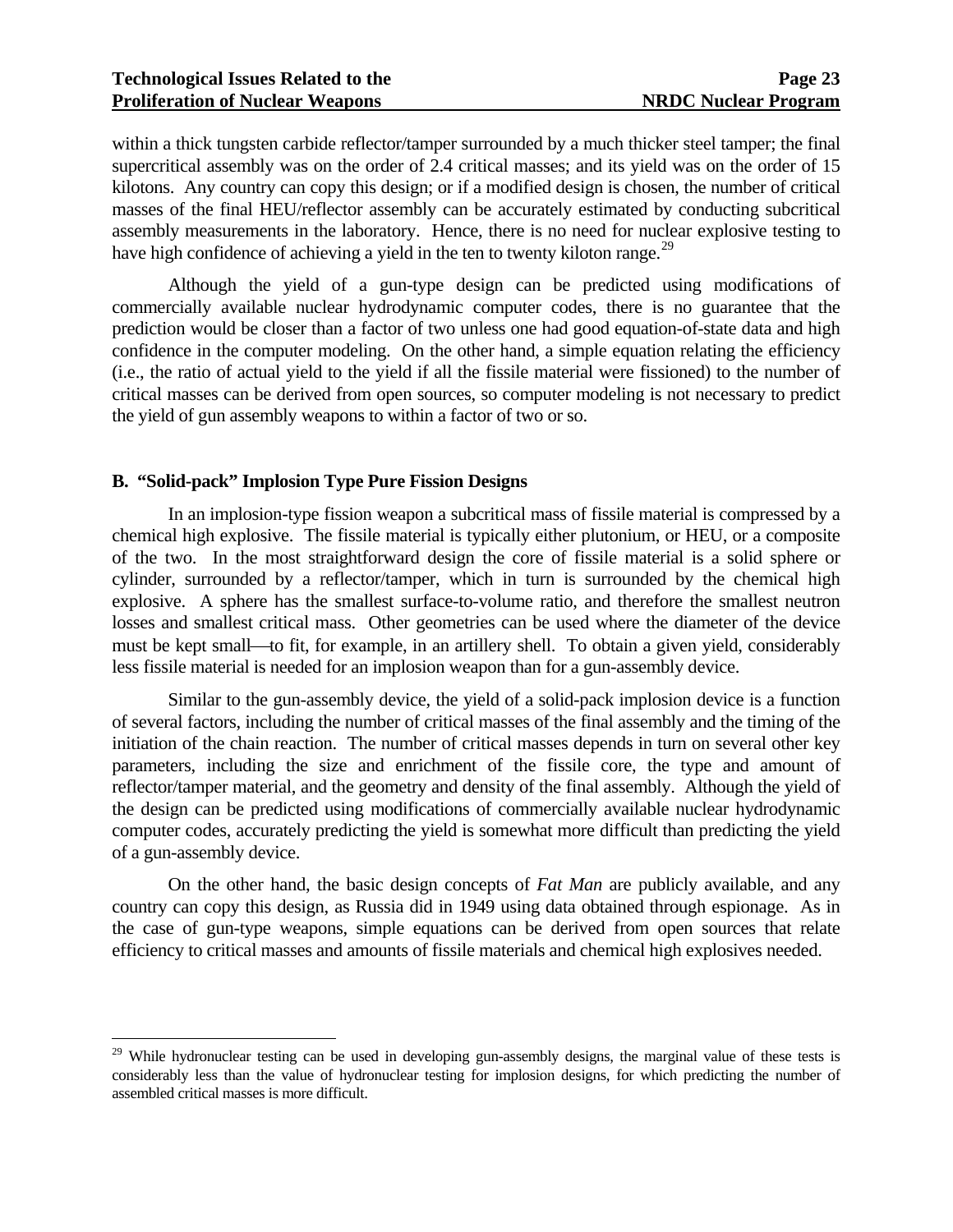$\overline{a}$ 

#### **C. Levitated Pit and Hollow Core Designs**

 The levitated pit design is an implosion weapon where there is a gap between a "flying plate" and the fissile core. The fissile core is supported, or "levitated," in the center of the device. As described by Ted Taylor, if you want to drive a nail you do not rest the hammer on the nail and push; rather, you hit the nail with the hammer. The flying plate—in this case a thin metal shell—is analogous to the head of the hammer. Driven by the chemical high explosive, it gains momentum as it accelerates through the free space before striking the fissile core. By achieving greater compression, levitated pit designs can be lighter and use less fissile material to achieve the same yield, or alternatively achieve a greater yield for the same device weight.

 The fissile core geometry may be solid, a hollow shell, or it may be a solid fissile core levitated within a fissile shell. The flying plate can serve as the reflector tamper, part of the reflector tamper, or, as in a hollow core design, it can itself be composed of the reflector and fissile material.

 The relevant physics for basic levitated pit designs is available in the open literature. Imploding hemispheric and hemicylindric flying plate systems, without the fissile materials, are used commercially to shape metals and for conducting materials research. Relative to the solid-pack nuclear warhead designs, the physics and nonnuclear experiments required to verify levitated pit and levitated core designs are more complicated, and the possibility of error is greater. Without nuclear explosive testing one could still have confidence that a conservatively designed weapon would work, although one would have considerable uncertainty about its yield, and the design would not be optimal in terms of its yield-to-weight or yield-to-volume ratios.

#### **D. Boosted Fission and Other Single-stage Thermonuclear Designs**

 By incorporating thermonuclear fuel, typically deuterium and tritium gas (or lithium hydrides) directly into (or proximate to) the core of fissile material, the efficiency of the fission bomb can be improved; that is, one can obtain a much higher yield from a given quantity of fissile material, or alternatively the same yield with a much smaller quantity. This process is called "**boosting**."[30](#page-28-0) The fusion process itself may add only slightly to the yield of the device. Far more important to the yield is the extra quantity of free neutrons produced as a result of the fusion reaction.<sup>[31](#page-28-1)</sup> These in turn produce additional fissions in the plutonium or uranium in the

<span id="page-28-0"></span> $30$  The boosting principle was recognized at least as early as November 1945 when possibilities of this general type were included in a patent application filed at Los Alamos. The designation "booster" only became general after its use by Edward Teller in September 1947; J. Carson Mark, "A Short Account of Los Alamos Theoretical Work on Thermonuclear Weapons, 1946-1950," LA-5647-MS, (Los Alamos: LASL, July 1974), p. 9. Teller in 1947 invented a "booster" design using liquid deuterium and tritium as the thermonuclear fuel. The design of this device was frozen in October 1950, and it was tested on 24 May 1951 in Shot *Item* of the Greenhouse series; J. Carson Mark, *The Bulletin of the Atomic Scientists*, March 1983, p. 47. The detonation of this 45.5 Kt device was a major contribution to the development of thermonuclear weapons. Shot *George*, an earlier detonation of this series (on 8 May 1951) produced the first significant U.S. thermonuclear reaction. *George* was an experiment using a fission bomb to ignite a small quantity of deuterium and tritium that contributed only a small amount to the 225 Kt yield.

<span id="page-28-1"></span> $31$  Complete fusion of D-T releases about 25 times as many free neutrons as the complete fission of an equal mass of uranium or plutonium. Alternatively, fusion produces up to 6 times more free neutrons than fission for the same energy.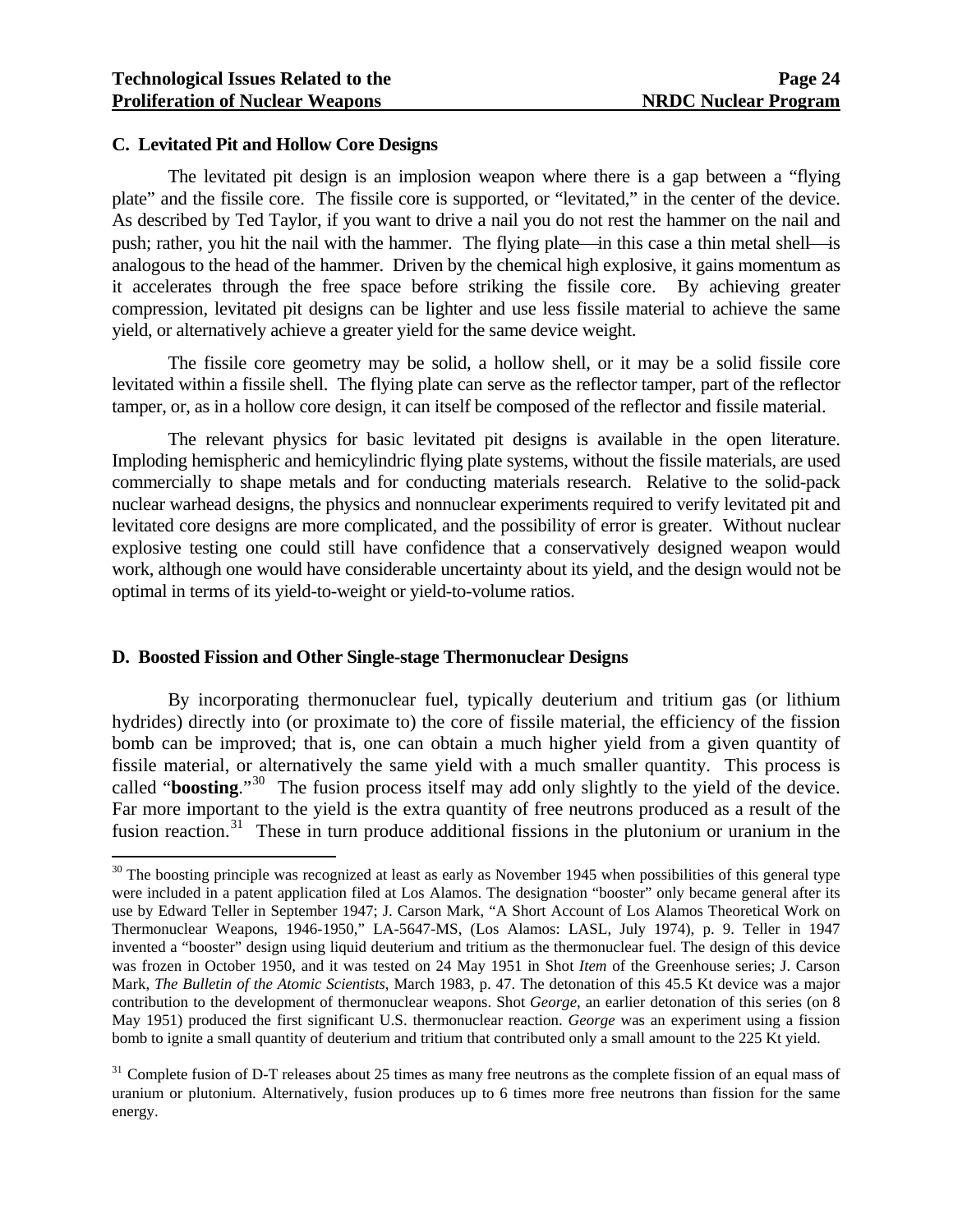weapon, resulting in the increased efficiency. Thus, in boosted weapons, the thermonuclear fuel is used primarily as a source of neutrons to help the fission reactions, rather than as a direct source of yield. Boosted weapons are therefore basically fission weapons.

 Because tritium decays radioactively, the effectiveness of the boosting process can degrade with time. Consequently, in stockpiled weapons which use tritium gas, the tritium is periodically replaced to ensure that a sufficient amount will be available.

 High-yield single-stage designs can be made very efficient without boosting. Boosting is most advantageous in lower yield single-stage weapons and in the primaries of multi-stage thermonuclear weapons. Boosted fission devices are likely to incorporate many of the features of levitated pit design. In a typical modern boosted fission primary, a few grams of deuteriumtritium (DT) gas are injected into the center of a hollow core of plutonium immediately prior to detonation of the surrounding chemical high explosive. Substantial DT burning does not take place until the energy released from fission of the plutonium has reached a few hundred tons of TNT equivalent. Then the rate at which the compressed plutonium undergoes fission is substantially increased ("boosted") during the explosion phase by a burst of additional energetic neutrons from fusion reactions. The boosted yield—typically, a few kilotons—can be five to ten times the unboosted yield. The quantity of high explosive and fissile material in a boosted device having a yield in the few kiloton range can be made sufficiently small to be made very safe from the standpoint of single-point asymmetric detonations; that is, the yield of a singlepoint detonation can be made extremely small.

#### **E. Staged Thermonuclear Designs**

 $\overline{a}$ 

In thermonuclear weapons, the fusion material can be incorporated directly into (or proximate to) the fissile core—for example in the boosted fission device—or external to the fissile core, or both. In the latter cases, radiation from a fission explosive is contained and used to transfer energy to compress and ignite a physically separate component containing the fusion material (and in some cases fissile material). The fissile core is referred to as the **primary**, and the component with the fusion material external to the primary is called the **secondary**. The weapon in this case would be said to have two stages.

 In a staged thermonuclear device, a fraction of the X-radiation from a fission or boosted fission primary is contained within a heavy metal case. The initial X-radiation from the primary heats up the inner surface of the casing turning it into an opaque plasma. Subsequent X-radiation from the primary is absorbed by the plasma surface and re-irradiated into the cavity. Some of the radiation trapped within this blackbody cavity, also called a "hohlraum," is absorbed by the surface of the secondary component or "capsule," which heats up in a manner similar to the case. The radiation absorbed at the surface of the secondary causes the surface of the secondary to ablate, that is, to "boil away." The reactive force from the ablation produces a rapid compression of the secondary. The density of the secondary material, achieved by compression with radiation from a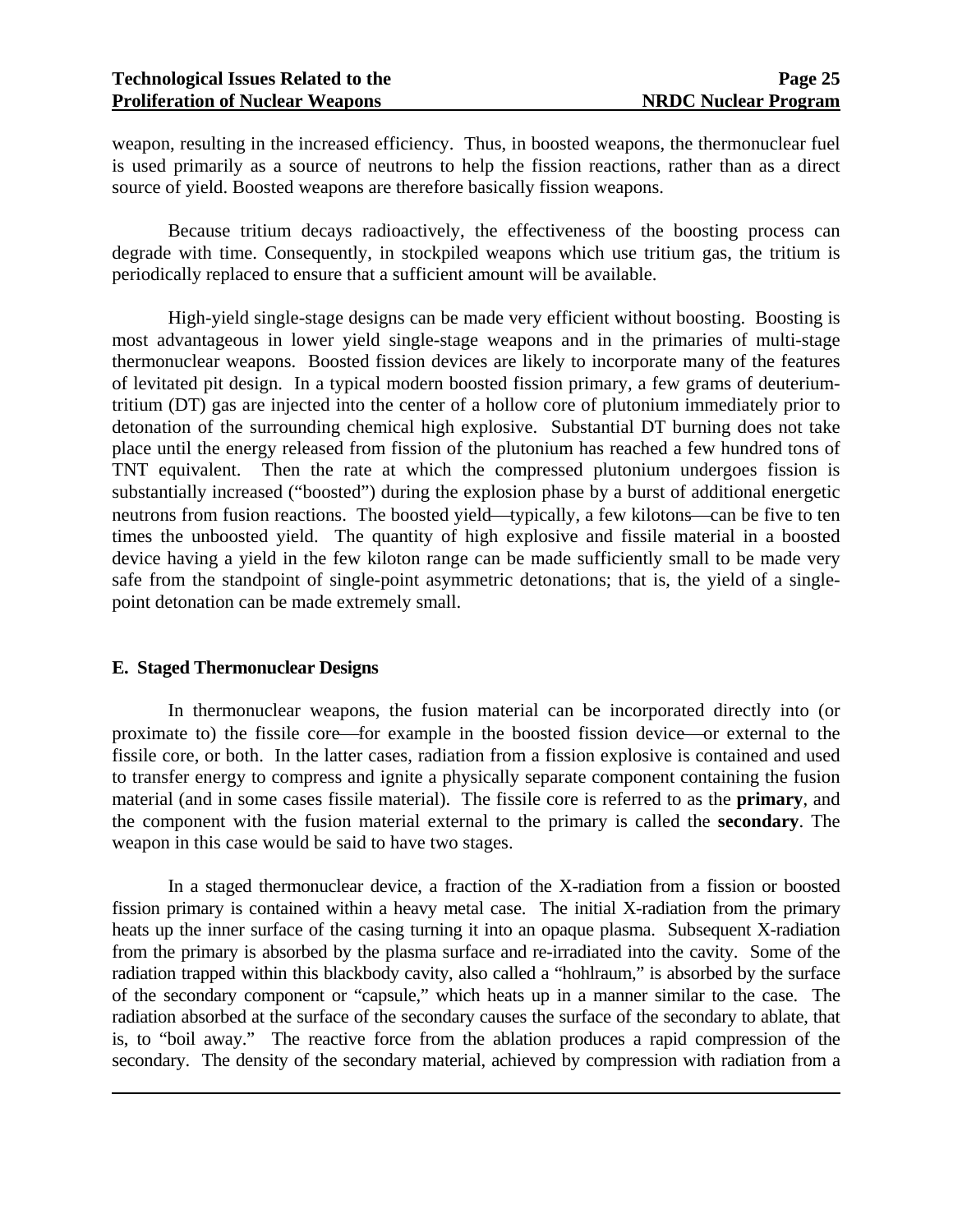$\overline{a}$ 

fission primary having a yield in the kiloton range, can be ten or more times greater than that achievable using chemical high explosives. Thus, the fission and fusion processes that take place in the secondary are generally much more efficient than those that take place in the primary.

 Early thermonuclear primaries of the implosion type probably had thick tampers and high yields. Since the objective is to utilize the X-radiation from the primary, in modern weapons the heavy tamper is typically replaced by a thin beryllium reflector. This modern pit, now considerably lighter, requires much less chemical high explosive to achieve the desired compression. The lack of a heavy tamper is partially offset by the fact that the radiation that escapes from the primary does not contribute to the disassembly of the primary core. The amount of high explosive needed can be reduced even further by boosting. Basic considerations of energy density and critical mass suggest that a typical modern thermonuclear primary might consist of a three kg plutonium core in the form of a spherical shell of 5-8 cm radius, a beryllium reflector and 20-40 kg, more or less, of high explosive.

 In a multi-stage device the secondary can be made entirely of fusion or fissionable material, or typically both. The casing can be made of fissile material (enriched uranium) or fissionable material (enriched, natural or depleted uranium, or thorium), or in the case of early British thermonuclear designs and the Soviet 58 megaton bomb, lead bismuth.

 Early conservative thermonuclear designs used heavy unboosted primaries with primary yields of a few hundred kilotons. Modern staged thermonuclear warheads use boosted fission primaries with primary yields on the order of a few to about 15 kilotons.<sup>[32](#page-30-0)</sup>

 The radiation from the fusion secondary can be contained and used to transfer energy to compress and ignite a third, or tertiary, stage, and the tertiary could similarly ignite a fourth, and so on. There is no theoretical limit to the number of stages that might be used and, consequently, no theoretical limit to the size and yield of a thermonuclear weapon. A thermonuclear weapon with a separate primary and secondary may, but does not necessarily, take advantage of boosting the primary.

 While uranium-238 cannot maintain a self-sustaining fission explosion, it can be made to fission by an externally maintained supply of fast (highly energetic) neutrons from the fission or fusion reactions. Thus the yield of a nuclear weapon can be increased by surrounding the device with U-238, in the form of either natural or depleted uranium.  $33$  This approach is particularly

<span id="page-30-0"></span> $32$  This estimate of the likely range of U.S. primary yields is derived from the high relative frequency of tests in the 1-15 Kt range given by R.E. Kidder, LLNL, in Proceedings of the Department of Energy Sponsored Cavity Decoupling Workshop, Pajaro Dunes, CA., 29-31 July 1985 (Washington, D.C.: DOE Report #850779) p. V-25; on Congressional testimony regarding yields required to evaluate weapon reliability, given in *Effects of a Comprehensive Test Ban Treaty on United States National Security Interests*, Hearings before the Panel on SALT and the CTB, HASC (USGPO: Washington, D.C., 1978), pp. 8 - 16; and our own calculations based on the published yield-to-weight ratio of about 0.1 Kt/kg for two compact single stage fission weapons in the former stockpile (see the *NRDC Nuclear Weapons Databook, Vol. 1*, p. 36).

<span id="page-30-1"></span><sup>&</sup>lt;sup>33</sup> While other fissionable materials such as U-234, U-236, and Th-232 could also be used, U-238 is used because it is readily available as tails from the enrichment plants (in quantities far more plentiful than U-234 or U-236), and it has a higher fission cross section than Th-232.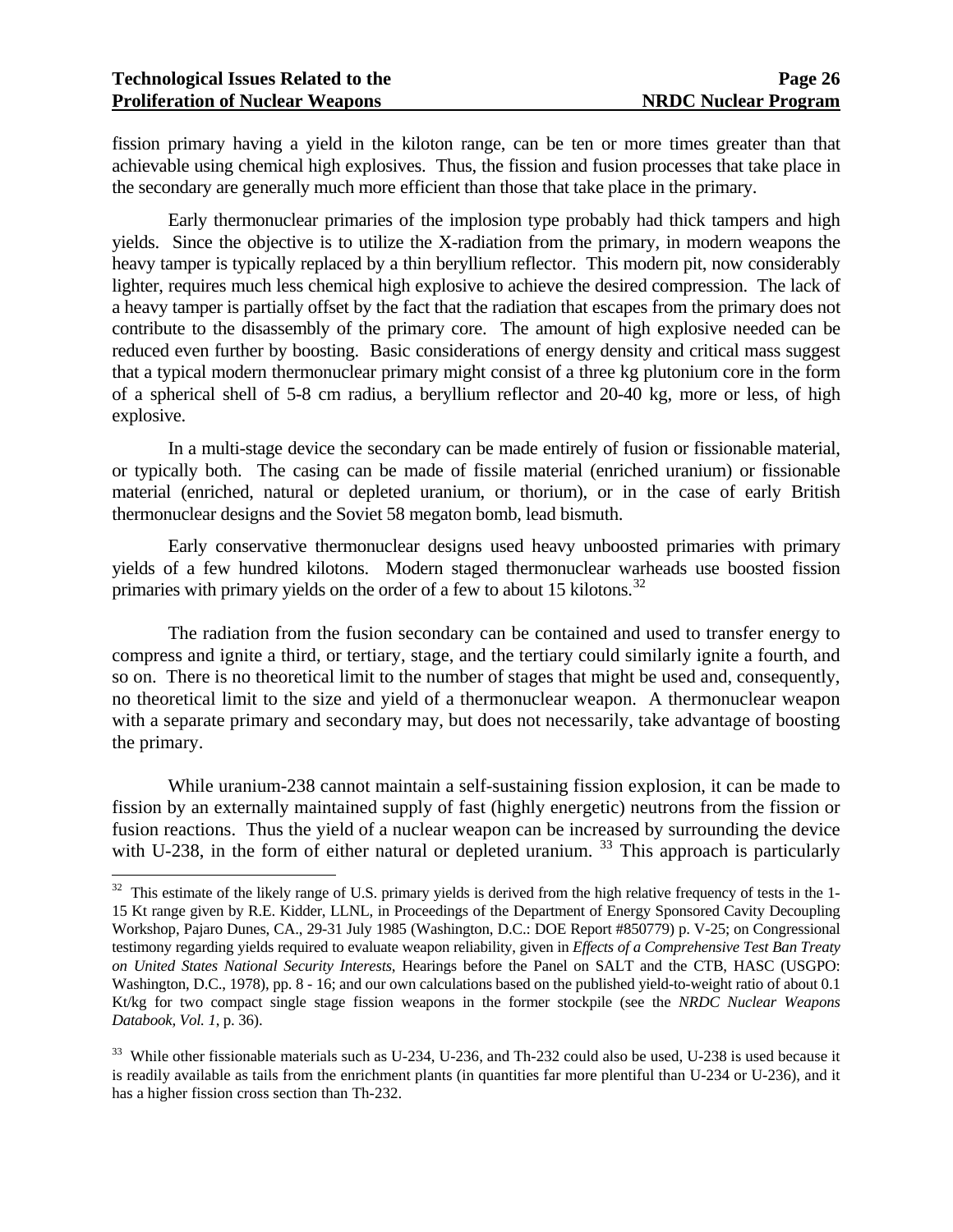advantageous in a thermonuclear weapon where there is an abundance of fast neutrons from the fusion reaction. In a thermonuclear device, this U-238 blanket is sometimes referred to as the third stage of what would otherwise be a two stage weapon. In general, the energy released in the explosion of a large thermonuclear weapon stems from three sources—a fission chain reaction, the first stage; "burning" of thermonuclear fuel, the second stage; and the fission of the U-238 blanket (if one exists), the third stage—with, very roughly, half the total energy stemming from fission and the other half from fusion. However, to obtain tailored weapons effects or to meet certain weight or space constraints, different ratios of fission-yield-to-fusion-yield may be employed, ranging from nearly pure fission yield weapons to a weapon where a very high proportion of the yield is from fusion.

#### **VI. Nuclear Reactor Fuel Cycle**

#### **A. Fuel Cycle Overview**

The fuel cycle of a nuclear reactor can be divided into three stages:

- "front-end"
- reactor
- "back-end"

**Front-end**. The so-called "front-end," refers to the preparation of uranium for use on the reactor. Uranium is **mined** from typically low-grade deposits, requiring the extraction of natural uranium (0.711% U-235, 99.3% U-238) by a milling process that leaves large, mildly-radioactive waste residue called **mill** "tailings." Further chemical refining produces a product called "yellowcake"  $(U_3O_8)$ . To fuel reactors that operate using enriched uranium, the yellowcake is then typically sent to a **conversion** plant where it is converted to uranium hexafluoride ( $UF<sub>6</sub>$ ), a gas at ordinary pressure and slightly elevated temperature. The  $UF_6$  is shipped to an **isotope separation** ("enrichment") plant where a "product" stream of enriched uranium is separated from a "tails" stream of "depleted" uranium. The enriched uranium—typically 3-5% U-235 for most commercial power reactors—is still in the form of gaseous  $UF_6$ . The  $UF_6$  is the converted to uranium dioxide (UO2) which is sent to a **fuel fabrication** plant, where it is converted into reactor fuel, typically in the form of solid pellets of  $UO<sub>2</sub>$  which are inserted into tubes to form fuel rods. The rods are assembled into bundles and shipped to the reactor site. Often the chemical conversion facilities are collocated with the enrichment of fuel fabrication facilities.

**Reactor.** The second stage of the fuel cycle involves use of the fuel in the reactor. For a plutonium production reactor the residence time is typically a few months, for power reactors a few years, and for naval reactor operating on HEU fuel, the residence time can be more than a decade. A portion of the U-235 atoms in the fuel undergo fission, releasing heat that can be used in a variety of ways. In power reactors the heat is transferred via a coolant (typically pressurized water) to a "steam generator" that drives turbines which in turn generate electricity. After the fuel is removed from the reactor it is referred to as "spent fuel."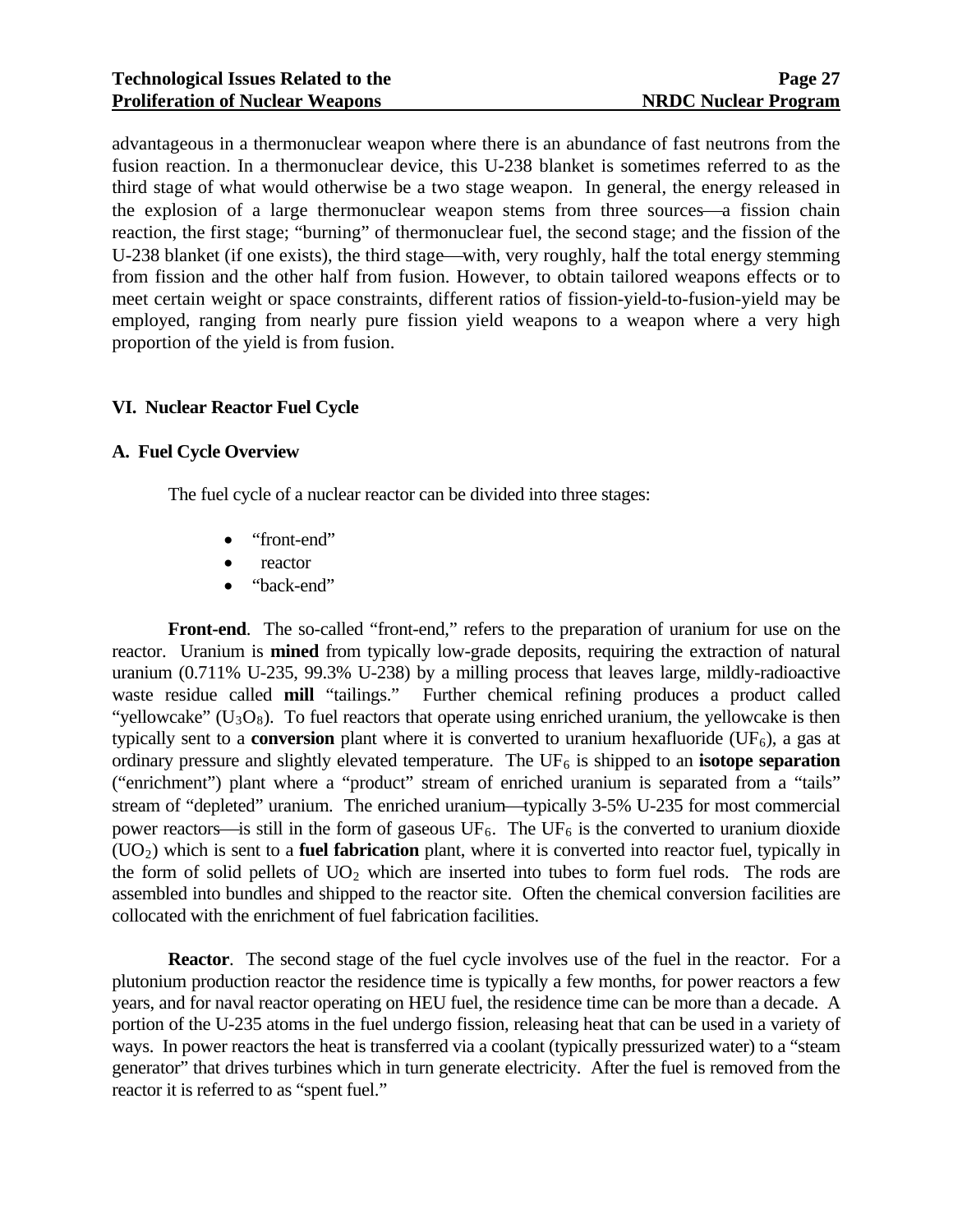**Back-end.** The third stage, the so-called "back-end" of the fuel cycle, refers to a variety of operations that may be performed on spent reactor fuel, ranging from "wet storage" in water-filled pools at the reactor site; to "dry-cask" interim storage at, or away from the reactor site; to "permanent disposal" in an underground high-level waste repository; to the possible "reprocessing" to extract the unused uranium and fissile plutonium for "recycling" into fresh mixed-oxide (mixed  $UO_2$ -PuO<sub>2</sub>, called MOX) fuel, in which plutonium takes the place of U-235.

 There are two approaches that various countries have taken to managing the back-end of their civil nuclear fuel cycles. One of these, called the **open cycle**, or "**once-through" cycle**, involves storing spent fuel indefinitely, and ultimately disposing of the nuclear waste. The United States has taken this approach to handling its spent fuel. The second approach, call the **closed cycle**, requires that the spent fuel be reprocesses to separate plutonium, unused uranium, and highly radioactive fission products into three streams. The plutonium and unused uranium can be reused as fresh fuel in nuclear reactors after suitable conversion and refabrication. The radioactive fission products are then disposed of as nuclear waste after conversion and packaging. The United Kingdom, France, Japan and Russia are currently reprocessing commercial spent fuel.

#### **B. Isotope Separation or Enrichment**

 Naturally occurring uranium contains only 0.711 percent (by weight) of the fissile isotope U-235 along with 99.3 percent of non-fissile U-238 and trace amounts of U-234. Enrichment processes concentrate the U-235.

 There are a wide variety of technologies that can be used to separate U-235 from U-238, and enriched uranium has a wide range of applications. The principal technologies that have been used to enrich uranium on an industrial scale are:

- electromagnetic
- gaseous diffusion
- gas centrifuge
- aerodynamic

 The United States used an electromagnetic process, called the Calutron isotope separator, to separate the first few kilograms of enriched uranium during the Manhattan Project in 1944. The Calutron is essentially a production mass spectrometer. Other early attempts at separating isotopes employed by the United States and the Soviet Union included thermal diffusion, gaseous diffusion and gas centrifuge technologies.

 From World War II to the present the dominant technologies deployed were gaseous diffusion (United States, Russia, United Kingdom, France, China, Argentina), gas centrifuge (Russia, United Kingdom, France, India, Pakistan, Brazil), and aerodynamic separation (South Africa, Brazil). Atomic vapor laser isotopic separation (AVLIS) is under development and being actively researched in several countries, and a wide variety of separation techniques have been the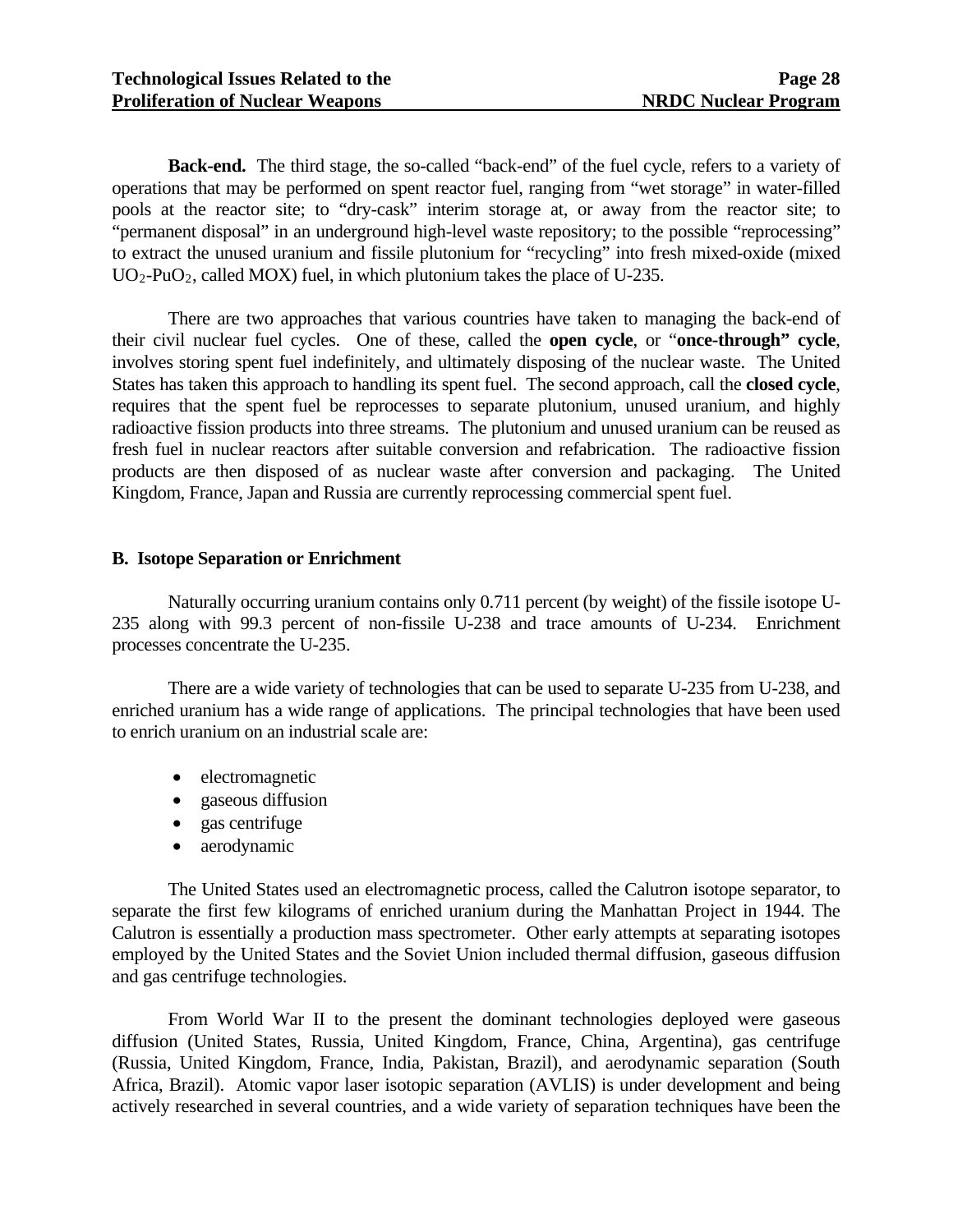$\overline{a}$ 

subject of various levels of research and development: molecular laser isotope separation (MLIS), and several other laser enrichment technologies, plasma and chemical separation and several combined techniques.

 The gaseous diffusion process makes use of the phenomenon of molecular effusion to effect separation. Molecules containing U-238 are slightly heavier than similar molecules containing U-235. In a vessel full of  $UF_6$ , all the molecules are in constant motion and have the same average kinetic energy (K.E. =  $\frac{1}{2}$  mv<sup>2</sup>, where m is mass of the molecule and v is its speed). In a mixture of two gases—one where the uranium in the UF<sub>6</sub> is U-238 (i.e., <sup>238</sup>UF<sub>6</sub>) and the other where the uranium is U-235—the molecules of the gas of lower molecular weight have on average higher speeds and strike the walls of the vessel more frequently, relative to their concentration, than do the molecules of the gases with higher molecular weight. In a gaseous diffuser, the walls are made of a porous material, where the holes just large enough to allow passage of the molecules one by one without permitting flow of the gas as a continuous fluid. As the  $^{235}$ UF<sub>6</sub> molecules collide with the pores more frequently than the heavier  $^{238}$ UF<sub>6</sub> the gas than passes through the barrier is slightly richer in  $^{235}$ UF<sub>6</sub> than the original mixture. Since the output gas is only about two thousandths greater than that of the feed, the process must be repeated over and over—many hundreds of times in order to increase from the natural uranium level of 0.711% U-235 to several or more percent U- $235.<sup>34</sup>$  $235.<sup>34</sup>$  $235.<sup>34</sup>$ 

 To enrich uranium on an industrial scale, several thousand diffusion barrier tubes, containing billions of pores per square centimeter, are contained in each diffuser. The diffuser together with its associated compressor and heat exchanger, make up an enrichment "stage." An industrial gaseous diffusion plant typically has a thousand or more stages linked together.

 Two aerodynamic processes have been developed on an industrial scale: the Becker jet nozzle process developed at Karlsruhe, West Germany, and the helikon process developed in Valindaba, South Africa. The latter was used by South Africa to produce HEW for seven gunassembly atomic bombs. In both the jet nozzle process and the helikon process, a mixture of  $UF_6$ gas and hydrogen gas flows at high speed in a sharply curved path. The resulting centrifugal acceleration partially separates the lighter and heavier elements.

 Iraq was developing a Calutron-type enrichment plant prior to its destruction during the Gulf war.

 Two of the most important concepts underlying operation of all enrichment plants are *material balance* and *separative work*.

**Material Balance.** Uranium is neither created nor destroyed in the enrichment process. Material balance implies that the amount of uranium that enters an enrichment plant (as the feed stream) equals the amount that leaves. It leaves in two streams—one containing enriched

<span id="page-33-0"></span><sup>34</sup> For more details, see Manson Benedict, Thomas Pigford and Hans Livi, *Nuclear Chemical Engineering* (New York: McGraw Hill Book Co., 1981) p. 818.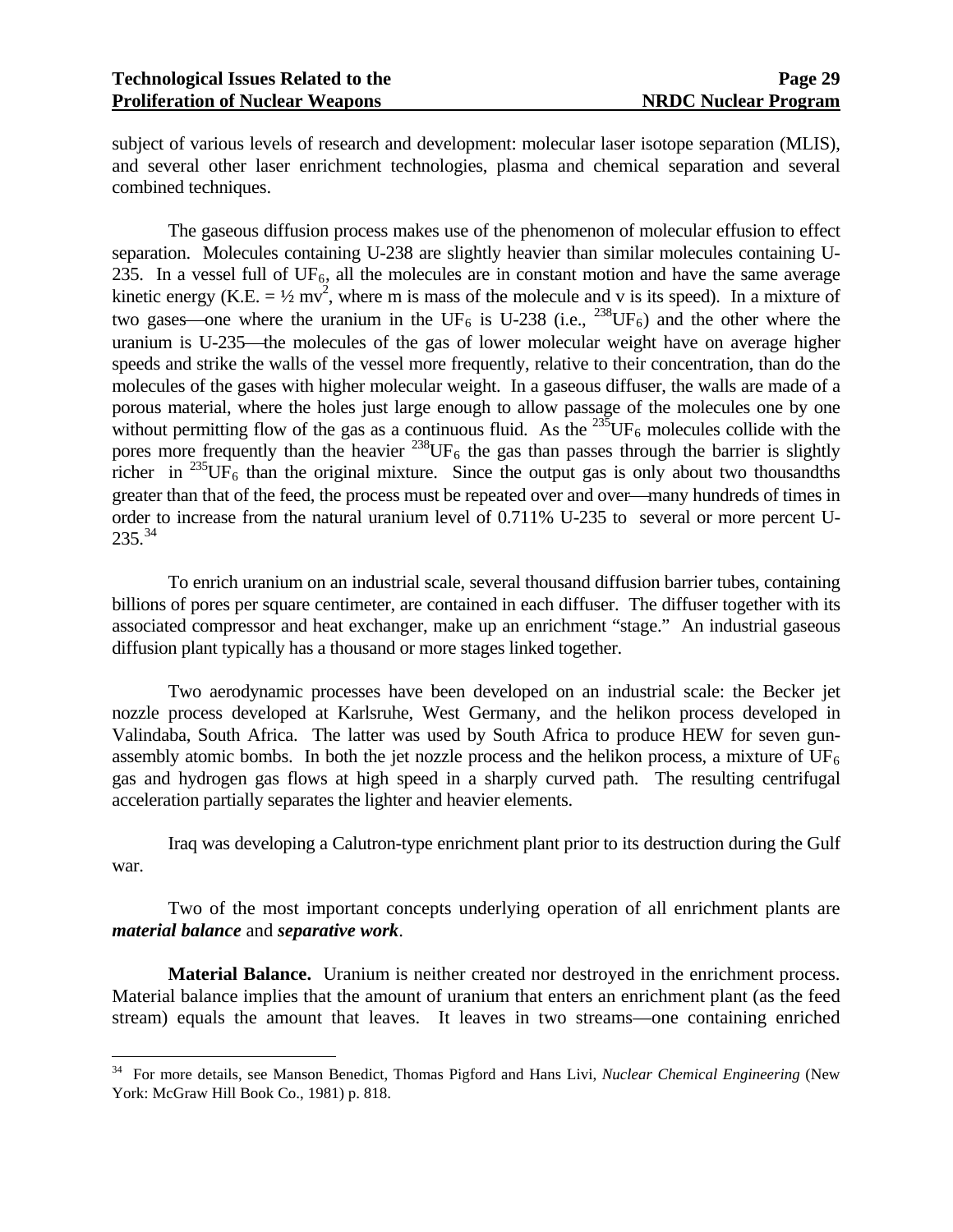*product* with a U-235 concentration greater than the feed, and the other containing depleted uranium *tails* with a lesser U-235 concentration. Despite shifts in the concentration of the uranium isotopes (e.g. U-235), the amount of each isotope entering the plant in the feed equals the amount leaving in the product and tails streams, i.e., **feed is equal to product plus tails both for the total amount of uranium and for each uranium isotope**.

 Suppose, for example, a customer orders 50,000 kg of 3 percent enriched uranium (containing 1500 kg U-235) and the plant operates with a tails assay of 0.2 percent. To do its job the plant requires a feed of 274,000 kg of natural uranium (containing about 1950 kg U-235) and, along with the desired product, produces a tails stream containing 224,000 kg depleted uranium (containing 450 kg U-235). The amount of material in and out of the plant balances; that is, for the total amount of uranium  $(274,000 \text{ kg} = 50,000 \text{ kg} + 224,000 \text{ kg})$  and for the amount of U-235 (1950 kg = 1500 kg + 450 kg).

 A handy mathematical formula is that for the ratio of feed to product. At equilibrium, the outflow of product P and tails T from an enrichment cascade must equal the inflow of feed. Thus, for all uranium,  $F = P + T$ , and for the U-235 alone,  $x_f F = x_p P + x_t T$ , so the ratio of feed to product for given U-235 fractions is:

$$
F/P = (x_p - x_f)/(x_f - x_t)
$$
,

where

 $x_p$  = assay of product, weight fraction of U-235,  $x_f$  = assay of feed (normally 0.00711), weight fraction of U-235, and  $x_t$  = assay of the cascade tails, weight fraction of U-235.

 The second column of Table 10 gives the quantity of feed needed per kilogram of product for the product assays contained in the first column and for a tails assay of 0.2 percent. Other situations may be calculated directly using the above formula.

**Separative Work.** *Separative work* measures the effort expended in separating the feed into product and tails. Enrichment demands effort: the larger the concentration of U-235 in the product and the smaller the concentration in the tails, the greater the effort required. The amount of separative work is expressed quantitatively in kilogram separative work units (kg SWUs or simply SWUs). The separative work performed by an enrichment plant (or smaller enrichment unit such as a single gas centrifuge machine) is proportional to the quantity of feed (kilograms) and independent of "assay" (the concentration of U-235). In many plants the capital investment is proportional to the separative work capacity, and the annual operating costs are proportional to the amount of separative work done. Enrichment services are sold in dollars per SWU; in 1998 separative work was selling for between \$80 and \$90 per SWU.

 The formula for separative work per unit product (S/P) is somewhat more complicated than the ratio of feed to product (F/P):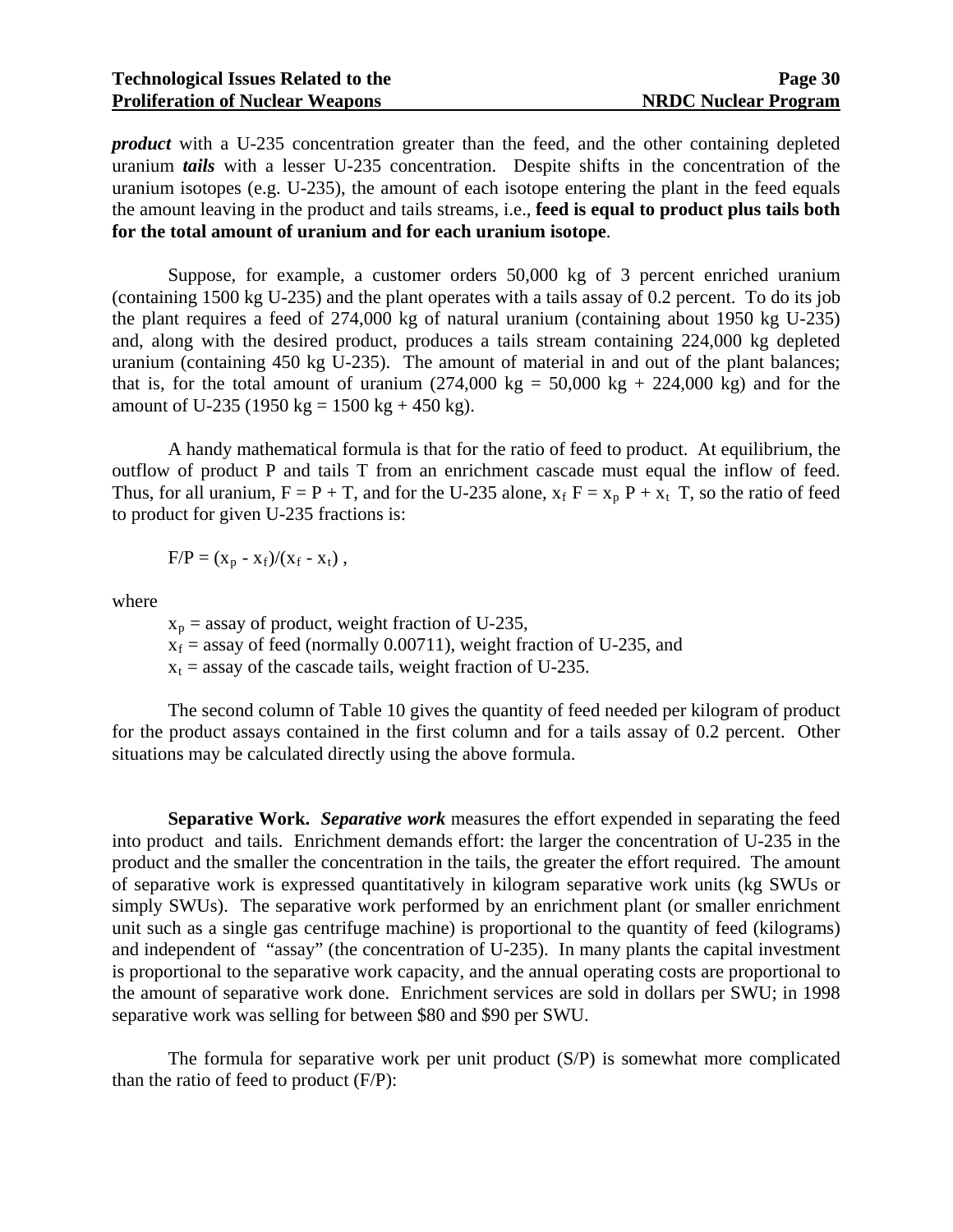$$
S/P = [V(x_p) - V(x_t)] - (F/P) [V(x_f) - V(x_t)],
$$

where

$$
V(x) = (2x-1) \ln[x/(x-1)],
$$

and  $V(x_p)$ ,  $V(x_t)$ , and  $V(x_f)$  are the values of  $V(x)$  at the assays of product, cascade tails, and feed, respectively, and ln is the natural logarithm.

 The separative work used by the enrichment plant may also be determined from Table 10. The third column shows that the enrichment of natural uranium to 3 percent at tails assay of 0.2 percent requires 4.306 kg SWU per kilogram of product. Thus the production of 50,000 kg of 3 percent enriched uranium requires about 215,300 SWU.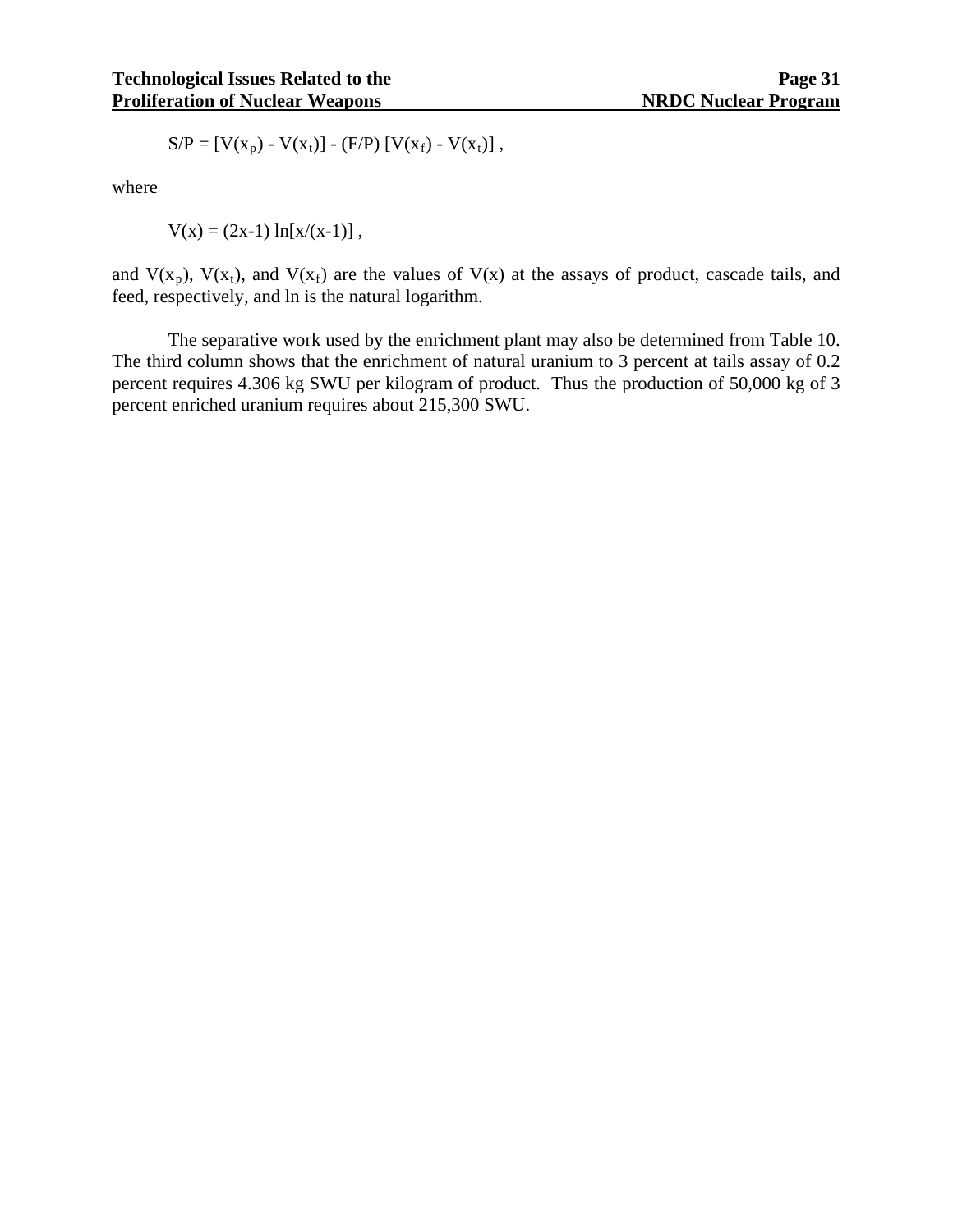# **Table 10. Enrichment Services**

## **(Standard Table of Feed and Separative Work Requirements)**

| 0.2 Percent Tails Assay |                       |                                             | 0.2 Percent Tails Assay |                                             |                        |
|-------------------------|-----------------------|---------------------------------------------|-------------------------|---------------------------------------------|------------------------|
|                         |                       | <b>Standard Table of Enriching Services</b> |                         | <b>Standard Table of Enriching Services</b> |                        |
|                         | <b>Feed Component</b> | <b>Separative Work</b>                      |                         | <b>Feed Component</b>                       | <b>Separative Work</b> |
|                         | (Normal)              | Component                                   |                         | (Normal)                                    | Component              |
| <b>Product Assay</b>    | (kg U Feed/kg U       | (kg SWU/kg U                                | <b>Product Assay</b>    | (kg U Feed/kg U                             | (kg SWU/kg U           |
| (wt. % U-235)           | Product)              | Product)                                    | (wt. % U-235)           | Product)                                    | Product)               |
| 0.20                    | 0.000                 | 0.000                                       | 2.60                    | 4.697                                       | 3.441                  |
| 0.25                    | 0.098                 | $-0.100$                                    | 2.80                    | 5.088                                       | 3.871                  |
| 0.30                    | 0.196                 | $-0.158$                                    | 3.00                    | 5.479                                       | 4.306                  |
| 0.35                    | 0.294                 | $-0.189$                                    | 3.20                    | 5.871                                       | 4.746                  |
| 0.38                    | 0.352                 | $-0.197$                                    | 3.40                    | 6.262                                       | 5.191                  |
| 0.40                    | 0.391                 | $-0.198$                                    | 3.60                    | 6.654                                       | 5.638                  |
| 0.42                    | 0.431                 | $-0.197$                                    | 3.80                    | 7.045                                       | 6.090                  |
| 0.44                    | 0.470                 | $-0.194$                                    | 4.00                    | 7.436                                       | 6.544                  |
| 0.46                    | 0.509                 | $-0.189$                                    | 4.50                    | 8.415                                       | 7.690                  |
| 0.48                    | 0.548                 | $-0.182$                                    | 5.00                    | 9.393                                       | 8.851                  |
| 0.50                    | 0.587                 | $-0.173$                                    | 5.50                    | 10.372                                      | 10.022                 |
| 0.52                    | 0.626                 | $-0.163$                                    | 6.00                    | 11.350                                      | 11.203                 |
| 0.54                    | 0.665                 | $-0.151$                                    | 7.00                    | 13.307                                      | 13.587                 |
| 0.56                    | 0.705                 | $-0.137$                                    | 8.00                    | 15.264                                      | 15.995                 |
| 0.58                    | 0.744                 | $-0.123$                                    | 9.00                    | 17.221                                      | 18.422                 |
| 0.60                    | 0.783                 | $-0.107$                                    | 10.00                   | 19.178                                      | 20.863                 |
| 0.65                    | 0.881                 | $-0.062$                                    | 12.00                   | 23.092                                      | 25.782                 |
| 0.70                    | 0.978                 | $-0.012$                                    | 14.00                   | 27.006                                      | 30.737                 |
| $0.711$ (normal)        | 1.000                 | 0.000                                       | 16.00                   | 30.920                                      | 35.719                 |
| 0.75                    | 1.076                 | 0.044                                       | 18.00                   | 34.834                                      | 40.724                 |
| 0.80                    | 1.174                 | 0.104                                       | 20.00                   | 38.748                                      | 45.747                 |
| 0.85                    | 1.272                 | 0.168                                       | 25.00                   | 48.532                                      | 58.369                 |
| 0.90                    | 1.370                 | 0.236                                       | 30.00                   | 58.317                                      | 71.064                 |
| 1.00                    | 1.566                 | 0.380                                       | 40.00                   | 77.886                                      | 96.616                 |
| 1.10                    | 1.761                 | 0.535                                       | 50.00                   | 97.456                                      | 122.344                |
| 1.20                    | 1.957                 | 0.698                                       | 60.00                   | 117.025                                     | 148.235                |
| 1.30                    | 2.153                 | 0.868                                       | 70.00                   | 136.595                                     | 174.302                |
| 1.40                    | 2.348                 | 1.045                                       | 75.00                   | 146.380                                     | 187.418                |
| 1.50                    | 2.544                 | 1.227                                       | 80.00                   | 156.164                                     | 200.605                |
| 1.60                    | 2.740                 | 1.413                                       | 85.00                   | 165.949                                     | 213.892                |
| 1.70                    | 2.935                 | 1.603                                       | 90.00                   | 175.734                                     | 227.341                |
| 1.80                    | 3.131                 | 1.797                                       | 92.00                   | 179.648                                     | 232.796                |
| 1.90                    | 3.327                 | 1.994                                       | 93.00                   | 181.605                                     | 235.550                |
| 2.00                    | 3.523                 | 2.194                                       | 94.00                   | 183.562                                     | 238.328                |
| 2.20                    | 3.914                 | 2.602                                       | 96.00                   | 187.476                                     | 244.842                |
| 2.40                    | 4.305                 | 3.018                                       | 98.00                   | 191.389                                     | 269.982                |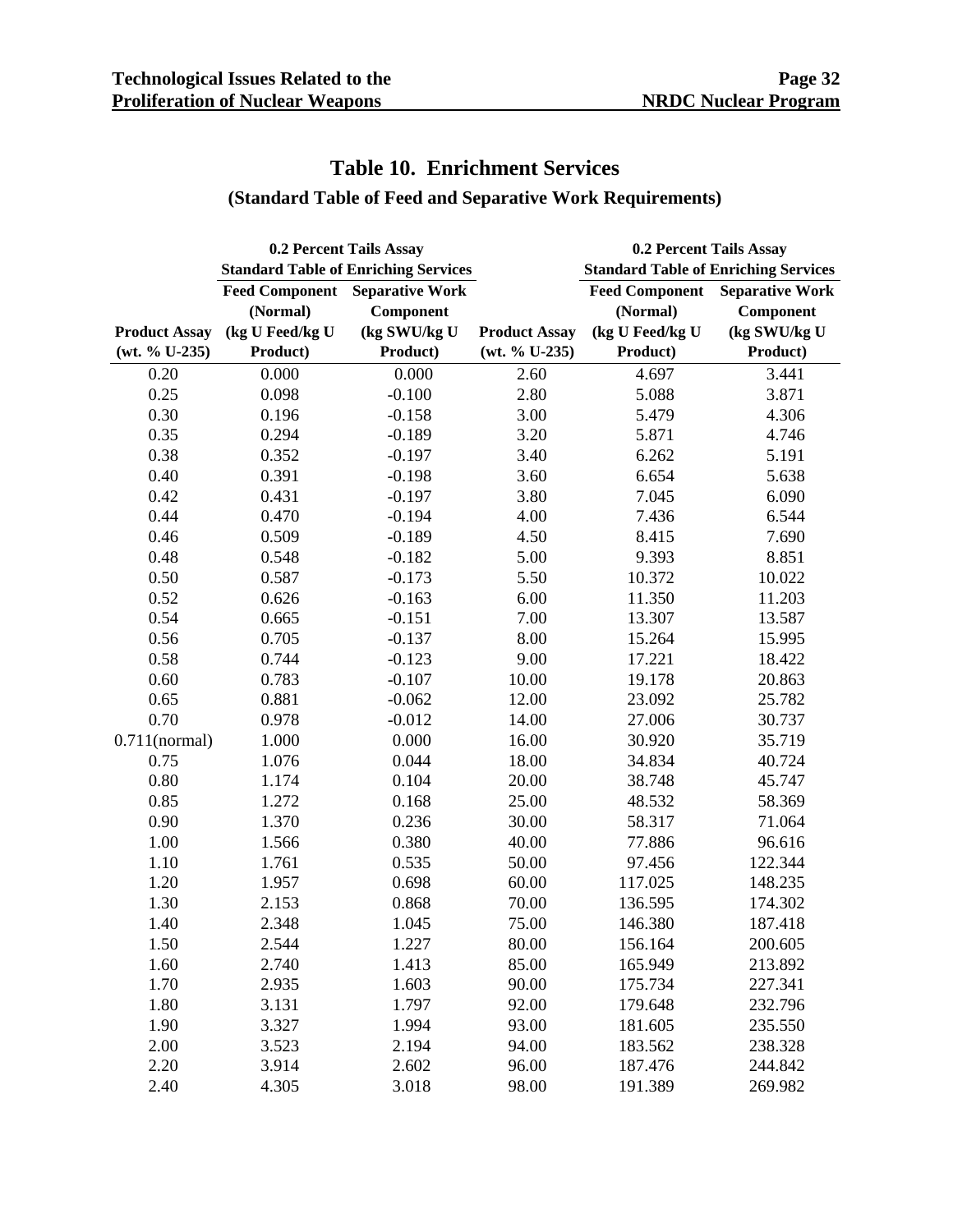Similarly, one can determine how much 93 percent enriched uranium the customer could have acquired for the same number of SWUs. According to Table 10, 235.55 SWU are expended per kilogram of 93 percent product at 0.2 percent tails assay, and 181.605 kg of natural uranium feed are required. Consequently, the expenditure of 215,300 SWUs produces only 914 kg of 93 percent enriched uranium and requires about 166,000 kg of feed.

The equation for  $S/P$  in Table 10 is based on the separation of a binary mixture—for example, U-235 and U-238. Natural uranium, however, contains a third isotope, U-234, assaying about 0.0055 percent by weight. The uranium enrichment plants enrich U-234 along with U-235. At U-235 assays greater than about 94 percent, there is sufficient U-234 present in the mixture being processed to require a "minor correction". Table 10 incorporates such a correction on the separative work component for product assays above 94 percent U-235. For example, at a product assay of 98 percent U-235, the tabulated separative work per unit product is about 8 percent higher than the value obtained for a binary mixture.<sup>[35](#page-37-0)</sup>

#### **C. Classification of Reactors**

 Their are a wide variety of nuclear reactors in the world that differ with regard design, purpose and power level. Some of the more important examples are given in 11.

#### **D. Reactor Characteristics Important from a Proliferation Prospective**

From a nuclear weapons proliferation and safeguards prospective there are several important distinctions that should be noted:

| <b>Fresh fuel composition</b> | Does the fresh reactor fuel contain weapon-usable material,<br>namely, plutonium or HEU?                                                      |
|-------------------------------|-----------------------------------------------------------------------------------------------------------------------------------------------|
| <b>Spent fuel composition</b> | What is the isotopic composition of the plutonium and<br>uranium in the spent fuel?                                                           |
| <b>Operating power</b>        | The amount of plutonium produced is a function of the total<br>energy produced, the product of thermal power level and<br>period of operation |
| Ease in refueling             | Can the reactor be refueled without shutting it down.                                                                                         |

#### **E. Fresh Reactor Fuel Composition.**

 $\overline{a}$ 

<span id="page-37-0"></span><sup>&</sup>lt;sup>35</sup> U.S. AEC, "Gaseous Diffusion Plant Operations," Oak Ridge Operations Office, Report No. ORO-684, 1972, p. 37.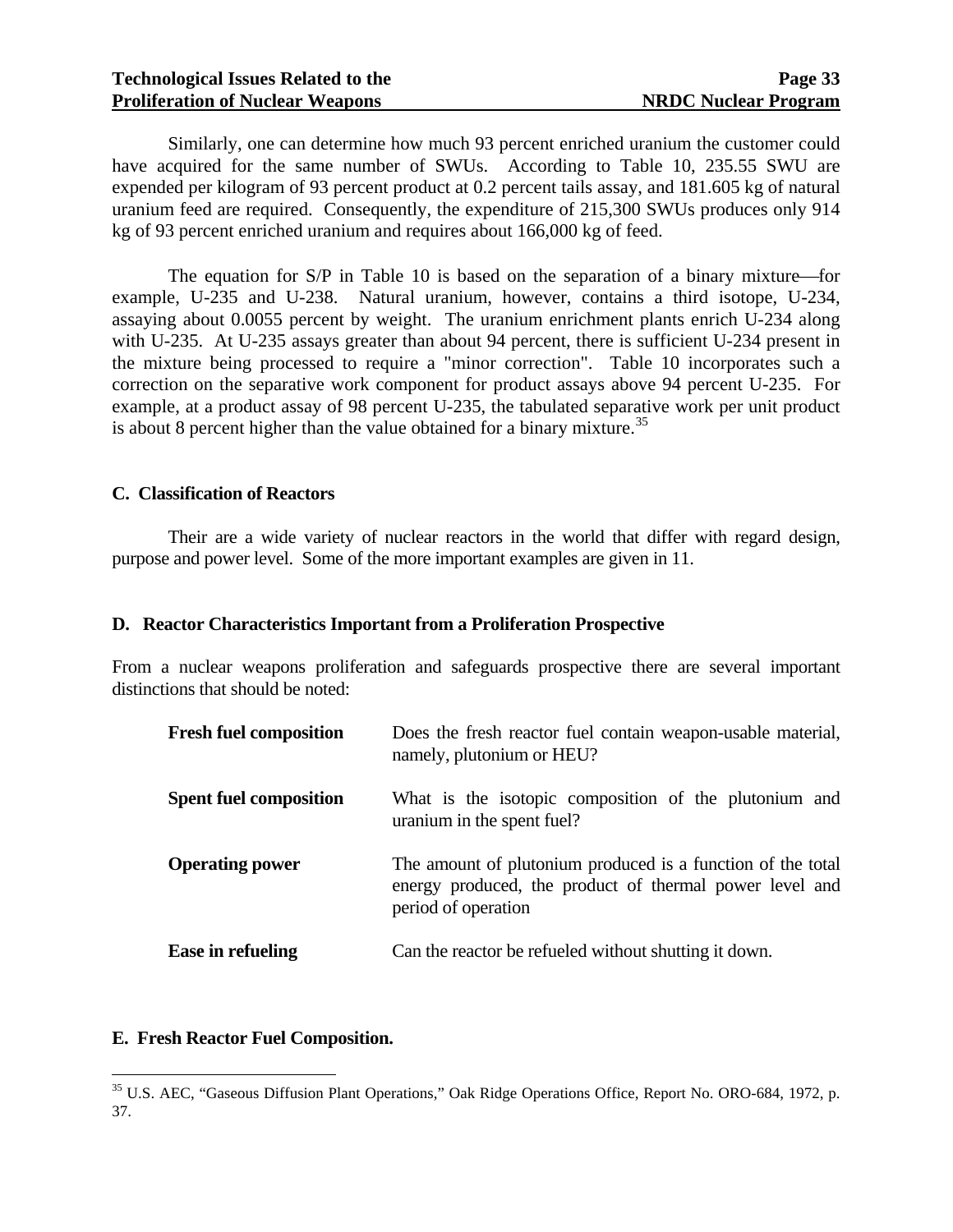There are numerous research and test reactors throughout the world used for basic nuclear research, industrial applications and for the production of isotopes for medical and agricultural purposes. Typically, these are low power reactors. Many were designed to be fueled with weaponusable HEU as a fuel. Some of the existing operating research reactors have been converted to use non-weapon-usable LEU fuel under the Reduced Enrichment for Research and Test Reactors (RERTR) program initiated by the United States in 1978.

 When operating with HEU fuel, it is possible to obtain a higher neutron flux for basic neutron research and some industrial applications. Consequently, some reactor owners have been reluctant to switch to an low-enriched uranium (LEU) fuel, and a new research reactor scheduled to be built in Germany is being designed for HEU fuel.

 Most plutonium production reactors in weapon states have been shut down. Three such reactors are still operating in Russia because they produce heat for nearby residential use. Like the original eight graphite production reactors at Hanford—all now shut down—these reactors are fueled primarily with natural uranium. However, a ring of HEU fuel is used to flatten the neutron spectrum across the reactor, thereby increasing the efficiency of plutonium production in the reactor. Russia has announced that the plutonium produced in these reactors will not being used for weapons, however, in order to increase the fuel residence time in the reactor and reduce costs, Russia is considering switching to the use of HEU fuel throughout the entire core.

 All U.S. naval reactors use 97.3%-enriched HEU fresh fuel which is weapon-usable. Most Russian naval reactors have cores with zones characterized by fuel of different enrichments, including some that weapon-usable. A few Russian reactors use HEU fuel enriched to about 90 percent.

 Light-water power reactors use LEU fuel, on the order of 4-5%-enriched. These reactors are designed to operate, and some are currently operating, using mixed-oxide (MOX) fuel. MOX is a mixture of uranium oxide and plutonium oxide. Here, most of the U-235 in the conventional fuel is replaced by plutonium. Thus, LWR MOX fuel contains about 5-7% plutonium oxide. To make it weapon-usable the plutonium would have to be recovered from the fuel.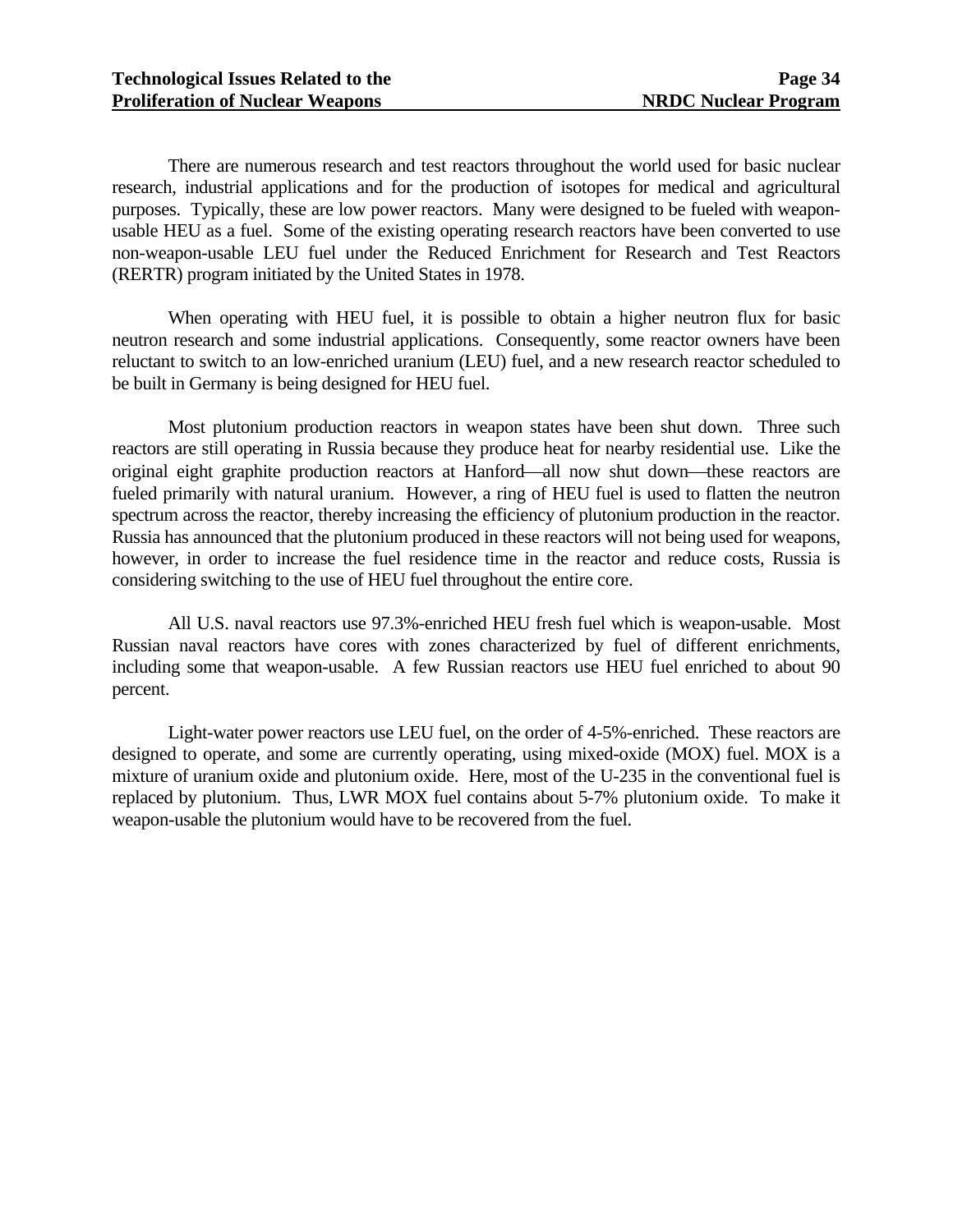#### **Reactors Classified by Purpose**

| <b>Production Reactors</b>                                          |
|---------------------------------------------------------------------|
| B, D, F, H, DR, C, KW, KE and N-reactors at the Hanford Reservation |
| R, P, L, K, and C reactors at the Savannah River Site               |
| <b>Research and Test Reactors</b>                                   |
| <b>Naval Propulsion Reactors</b>                                    |
| <b>Power Reactors</b>                                               |
| Pressurized Water Reactor (PWR)                                     |
| <b>VVER (Russian PWR)</b>                                           |
| Boiling Water Reactor (BWR)                                         |

#### **Reactors Classified by the Neutron Spectrum**

| <b>Thermal Reactors</b> |                                            |
|-------------------------|--------------------------------------------|
|                         | Pressurized Water Reactor (PWR)            |
|                         | Boiling Water Reactor (BWR)                |
|                         | High-Temperature Gas-Cooled Reactor (HTGR) |
|                         | RMBK (Russian Chernobyl-type)              |
|                         | <b>VVER (Russian PWR)</b>                  |
| <b>Fast Reactors</b>    |                                            |

 Liquid Metal Fast Breeder Reactor (LMFBR) BN-350, -600, -800 type (Russian LMFBR designs) Gas-Cooled Fast Breeder Reactor (GCFBR)

#### **Reactors Classified by Rate of Plutonium Conversion**

 Conversion Reactors all reactors that are not of the breeder type Breeder Reactors Liquid Metal Fast Breeder Reactor (LMFBR) Gas-Cooled Fast Breeder Reactor (GCFBR)

#### **Reactors Classified by the Type of Neutron Moderator and Coolant**

 Graphite Reactors (graphite moderator, ordinary water-cooled) B, D, F, H, DR, C, KW, KE and N-reactors at the Hanford Reservation RMBK (Russian-made Chernobyl-type) Light Water Reactors (ordinary water serving as moderator and coolant) Pressurized Water Reactor (PWR) Boiling Water Reactor (BWR) VVER (Russian-made PWR) Heavy Water Reactors (heavy water  $(D<sub>2</sub>O)$  moderated and cooled R, P, L, K, and C production reactors at the Savannah River Site serving as moderator and coolant) Candu (Canadian-design, graphite moderator, heavy water-cooled) MAGNOX Reactor (graphite moderator, air-cooled) Liquid Metal Reactors (no moderator, sodium cooled) Liquid Metal Fast Breeder Reactor (LMFBR) Russian lead-bismuth cooled fast reactor High-Temperature Gas-Cooled Reactor (HTGR) (graphite moderator, helium-cooled)

**Table 11.** Various ways in which nuclear reactors are classified.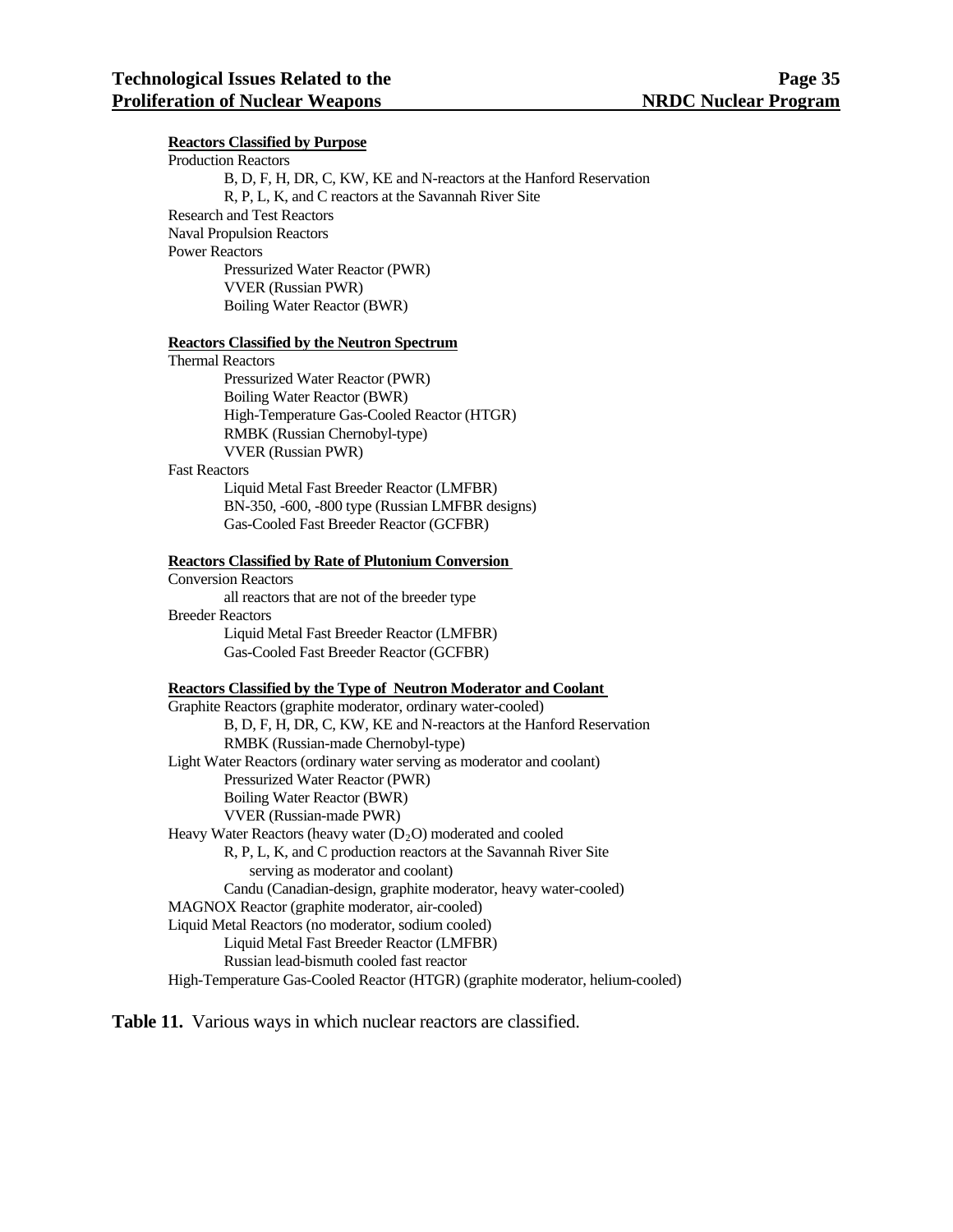#### **F. Plutonium Production in Reactors**

 Plutonium-239 is produced in reactors through the absorption of neutrons in U-238 followed by two subsequent beta decays:

$$
n + U^{238} \longrightarrow U^{239} \xrightarrow{\beta-} Np^{239} \xrightarrow{\beta} Pu^{239}
$$
  
2.4d

Production of plutonium in quantity requires copious supply of neutrons. This is achieved in a reactor, where a sustained and controlled chain reaction of fissioning U-235 nuclei provides a steady flux of neutrons to bombard U-238. The rate of production of plutonium depends on the design of the reactor and its fuel and the total energy production of the reactor, i.e., the operating power of the reactor integrated over time. If the reactor is designed to operate at a low power level, the neutron flux will be small and plutonium production will be low. Also, if the reactor is fueled with HEU, and there is no additional U-238 target material present, then the absence of U-238 in quantity results in very little plutonium production. This is the case with U.S. naval reactors fueled with 97.3%-enriched HEU.

 In addition to Pu-239, heavier isotopes of plutonium, namely, Pu-240, Pu-241, and Pu-242 are also made by subsequent neutron absorption:

$$
n + Pu^{239} \longrightarrow Pu^{240}
$$
  
\n
$$
n + Pu^{240} \longrightarrow Pu^{241}
$$
  
\n
$$
n + Pu^{241} \longrightarrow Pu^{242}
$$

Also, Pu-238 is created by two sources: neutron capture by  $Np^{237}$  followed by beta decay of  $Np^{238}$ ; and alpha decay of  $\text{Cm}^{242}$  which comes from the beta decay of  $\text{Am}^{242}$ , which in turn comes from neutron capture of  $Am<sup>241</sup>$ .

The rate at which these competing reactions take place in the reactor, and the rate at which the various plutonium isotopes build up, are dependent on the design of the reactor and its fuel, and on the rate of energy production of the reactor.

 For a given reactor type, it is useful to express the plutonium isotopic concentration as a function of the fuel exposure, or "fuel burnup." "**Fuel burnup**" is a measure of the thermal energy generated per unit of fuel, and can be expressed in units of megawatt-days of thermal power per metric ton of heavy metal ( $MW_t d / tHM$ ). Heavy metal is the mass of the uranium exclusive of the mass of the fuel cladding material.

**Plutonium Production Reactors**. Table 12 displays the plutonium production characteristics of the B-Reactor at Hanford (now shutdown), a typical graphite-moderated plutonium production reactor.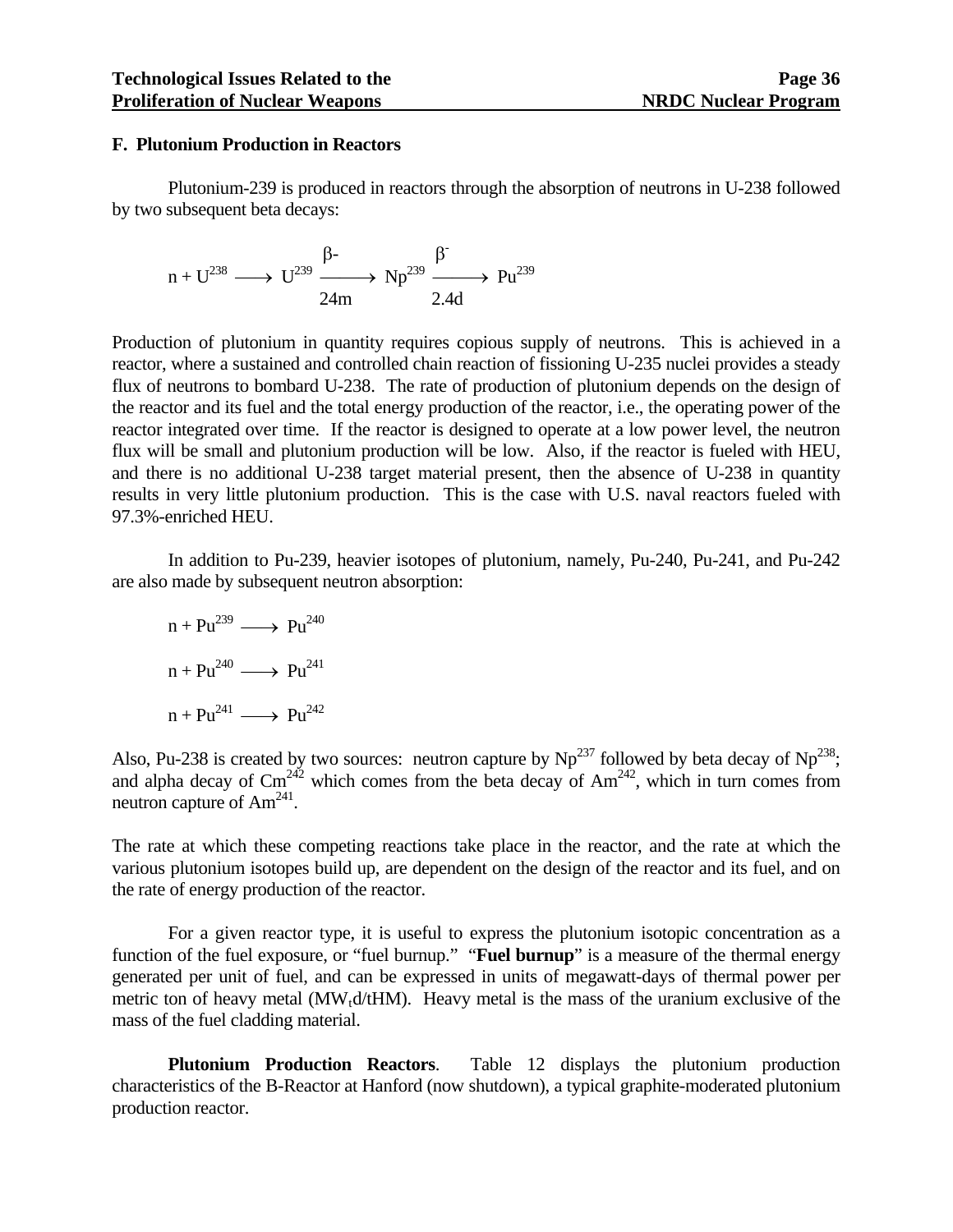| <b>Fuel Burnup</b> | <b>Pu Production</b>     | <b>Isotopic Concentration (%)</b> |          |         |                        |
|--------------------|--------------------------|-----------------------------------|----------|---------|------------------------|
| $MW_t d/tHM$       | $g$ Pu/MW <sub>t</sub> d | Pu-239                            | $Pu-240$ | Pu-241  | Pu-242                 |
| 0                  | 0.96                     | 100                               | 0.0      | 0.0     | 0.0                    |
| 100                | 0.938                    | 98.99                             | 0.9985   | 0.01121 | $4.907 \times 10^{-5}$ |
| 200                | 0.917                    | 98.00                             | 1.955    | 0.04430 | 0.0003142              |
| 300                | 0.897                    | 97.03                             | 2.874    | 0.09309 | 0.001018               |
| 400                | 0.879                    | 96.08                             | 3.756    | 0.1593  | 0.002321               |
| 500                | 0.862                    | 95.15                             | 4.605    | 0.2398  | 0.004336               |
| 600                | 0.846                    | 94.23                             | 5.42     | 0.3329  | 0.007274               |
| 673                | 0.835                    | 93.57                             | 6.00     | 0.4162  | 0.01012                |
| 700                | 0.831                    | 93.24                             | 6.21     | 0.4373  | 0.01115                |
| 800                | 0.817                    | 92.46                             | 6.97     | 0.5517  | 0.01608                |
| 900                | 0.804                    | 91.51                             | 7.703    | 0.6748  | 0.02215                |
| 1,000              | 0.792                    | 90.75                             | 8.411    | 0.8057  | 0.02941                |

**Table 12**. Plutonium production and the percent concentration of plutonium as a function of fuel exposure (mass  $%$  as a function of MW<sub>t</sub>d/tHM) for the Hanford B reactor.

 As can be seen from Table 12, to insure that the Pu-240 content does not exceed 7 percent (the upper limit for what is defined as WGPu), the average fuel exposure must be kept less than about 800 MW<sub>t</sub> $d$ /tHM. To prevent the buildup of Pu-240 beyond weapon-grade, the uranium fuel must be removed from the reactor early and often, typically after residing in the reactor for only a couple of months or so. Thus, reactors primarily for weapon-grade plutonium production are designed for rapid refueling and require a large amount of fuel to be "pushed" through the reactor. The N-Reactor at Hanford, which co-produced steam for electricity production, was somewhat different in this regard. During most of its operating life the N-Reactor was optimized for electricity production, and produced fuel-grade plutonium for use in civil research and development reactors.

 From the second column of Table 12, it can be seen that as the fuel burnup approaches zero the reactor produces about 0.96 g of Pu-239 per MW<sub>t</sub>d of energy production. As the fuel burnup increases some of the plutonium is fissioned. At about  $500-600$  MW<sub>t</sub>d/tHM, typical fuel burnups used for WGPu production, the reactor produces about 0.85 g of WGPu per  $MW<sub>t</sub>$ d of energy production.

 The first four production reactors at Hanford, B, D, DR and F, were initially designed to operate at 250 MW<sub>t</sub>. Over the years their power levels were upgraded to about 2100 MW<sub>t</sub>. For an example calculation, assume the B-Reactor operated at  $250 \text{ MW}$ <sub>t</sub> for 80 percent of the time during each year. We call the 80 percent figure the "**capacity factor**." Thus, during one year this reactor produced:

 $(250 \text{ MW}_1)$  (365 d) (0.8) = 73,000 MW<sub>t</sub>d of thermal energy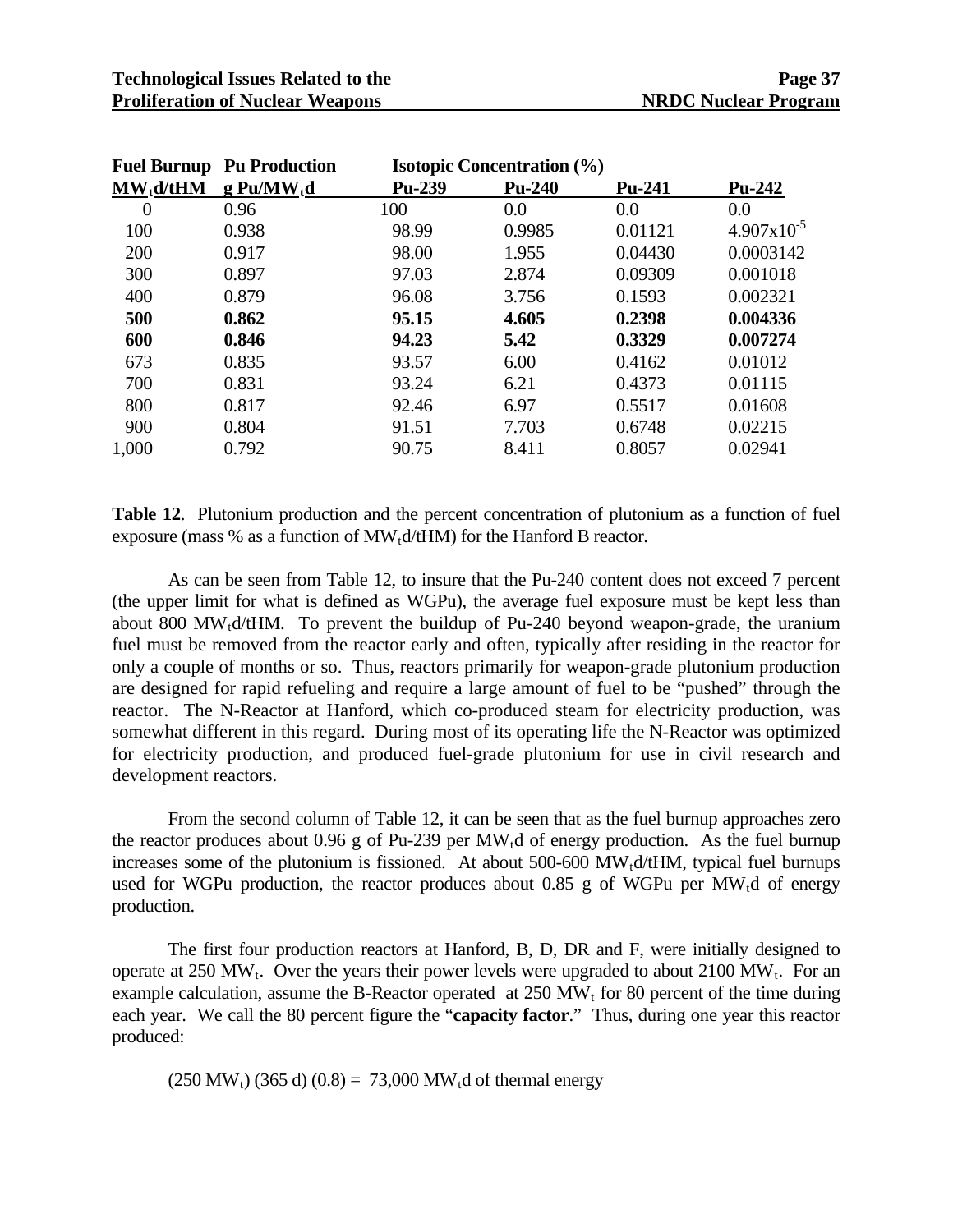and

#### $(73,000 \text{ MW}<sub>t</sub>d)$   $(0.85 \text{ g WGPu/MW}<sub>t</sub>d) = 62,050 \text{ g WGPu} = 62 \text{ kg of WGPu}$

This simple procedure can be used to estimate the plutonium production capability of other graphitemoderated reactors. As an example, consider the Cirus reactor in India which began operating in 1960. We do not know the average reactor capacity factor over its operating period, so we examine a range in the C.F. from 0.4 to 0.8:

| <b>Cirus</b>         |
|----------------------|
| India                |
| $40$ MW <sub>t</sub> |
| 1960                 |
| unknown              |
|                      |

|                     |                  | WGPu (total)  |
|---------------------|------------------|---------------|
| <b>Assumed C.F.</b> | WGPu/y           | $(1960-1998)$ |
| 0.8                 | $9.9 \text{ kg}$ | $367$ kg      |
| 0.6                 | 7.4              | 276           |
| () 4                | 5.0              | 184           |

**Table 13.** Plutonium production in India's Cirus reactor.

**Light Water Power Reactors.** Power reactors are designed to minimize the cost of electricity produced, rather than maximize WGPu production. Therefore, they operate at higher fuel burnups to reduce the downtime required to refuel the reactor. As a reference case we will consider the Russian-designed VVER-1000. There are seven such reactors operating in Russia, 10 in Ukraine, and 2 in Bulgaria. Russia has a contract to supply to Iran with two modified VVER-1000 reactors and two VVER-440 reactors.

The VVER-1000 is designed to operate with a thermal power output of 3000  $MW_t$  and a gross electric power output of 1000 megawatt-electric (MWe), which implies that the efficiency for converting thermal to electrical energy is 33 percent. The reactor core contains 72.6 tHM of uranium fuel. After the first couple of refuelings, VVER-1000 reactors are typically refueled with 4.4%-enriched uranium and are designed to burnup the fuel to  $35,000$  to  $40,000$  MW<sub>t</sub>d/tHM. Within this burnup range, one tonne of spent fuel will contain: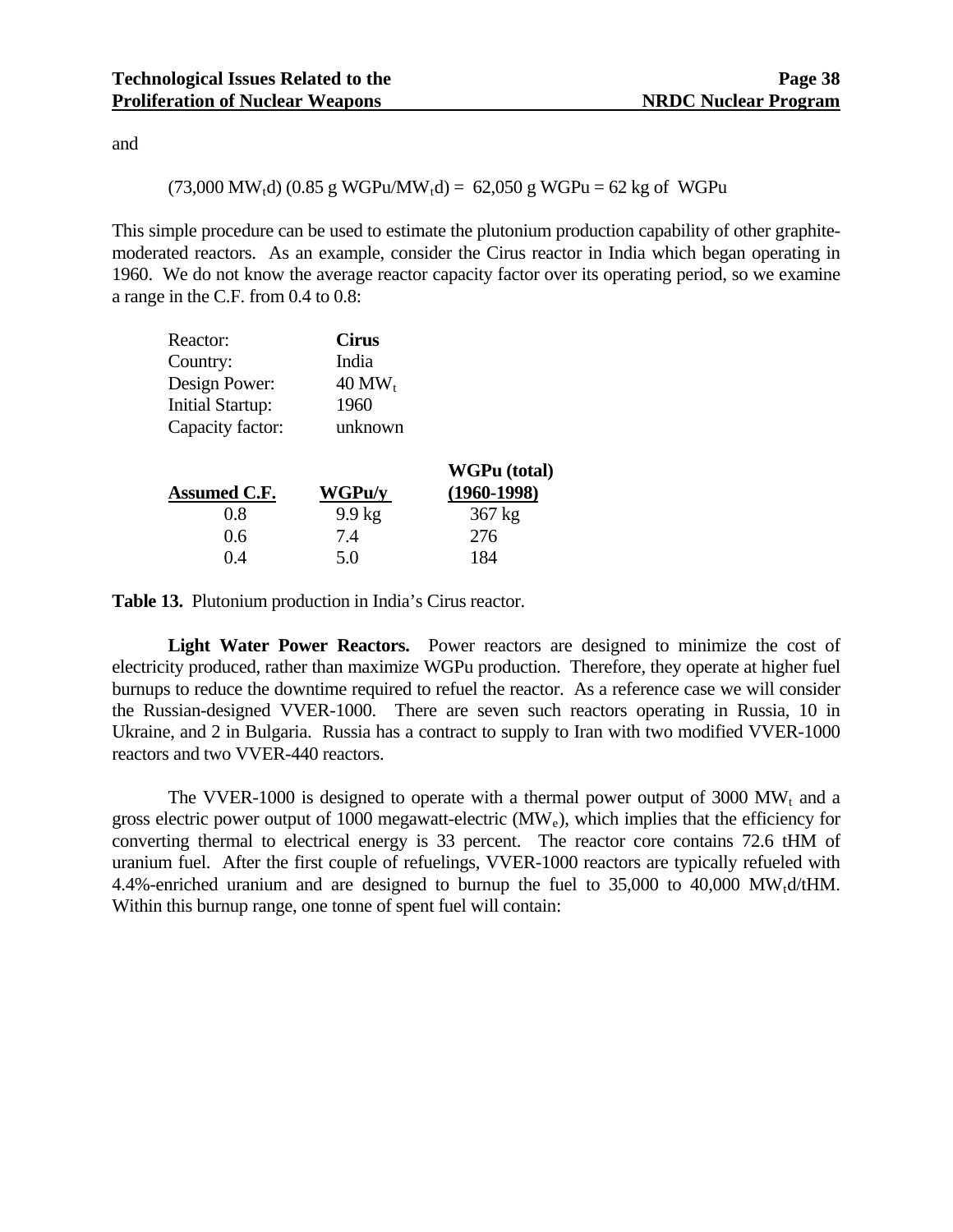### **Technological Issues Related to the Page 39**  Page 39 **Proliferation of Nuclear Weapons NRDC Nuclear Program**

|                                      | 35,000 MW <sub>t</sub> d/tHM | 40,000 MW <sub>t</sub> d/tHM |
|--------------------------------------|------------------------------|------------------------------|
| Uranium $(kg/HM)$                    | 953.8                        | 947.8                        |
| % U-235                              | 1.52                         | 1.26                         |
| % U-236                              | 0.554                        | 0.596                        |
| Plutonium $(kg/HM)$                  | 9.74                         | 10.49                        |
| % Pu-238                             | 1.408                        | 1.829                        |
| % Pu-239                             | 62.67                        | 59.34                        |
| % Pu-240                             | 20.46                        | 20.96                        |
| % Pu-241                             | 12.60                        | 14.02                        |
| % Pu 242                             | 2.855                        | 3.848                        |
| % fissile Pu (fPu = Pu-239 + Pu-241) | 75.27                        | 73.36                        |

**Table 14.** Characteristics of spent fuel from a VVER-1000 fueled with 4.4%-enriched uranium.

There are several things to note about these data for a typical 1000 MW(electric) light water power reactor:

- A typical 1000 MW<sub>e</sub> light water power reactor generates 3000 MW<sub>t</sub> of thermal power;
- at a nominal capacity factor of 70 percent, a  $3000 \text{ MW}_t$  plant generates:

 $(3000 \text{ MW}_1) (365 \text{ d}) (0.7) = 766,500 \text{ MW}_1 \text{ d}$  of heat energy per year;

• if a 3,000 MW<sub>t</sub> reactor operating 70 percent of the time achieves a fuel burnup of 40,000  $MW_t d/tHM$ , then the reactor discharges:

> 766,500 MW<sub>t</sub>d/y = 19.2 tHM/y in the form of spent fuel; 40,000  $MW_t d/tHM$

• this 19.2 tHM spent fuel contains:

 $(19.2 \text{ tHM}) (10.49 \text{ kg/tHM}) = 201 \text{ kg of}\text{ photonium};$ 

- the plutonium in the spent fuel is reactor-grade—about 20% Pu-240;
- the fuel burnup is 60-80 times that of a typical plutonium production reactor;
- since the VVER-1000 reactor core contains 72.6 tHM, and one-third of the core is replaced during each refueling, then the reactor refuelings occur every 1.26 years, or every 15 months;
- annually the net change in the uranium concentration is (1000 kg U/tHM 947.8 kg  $U/tHM$  = 52.2 kg U/tHM. This breaks down approximately as follows: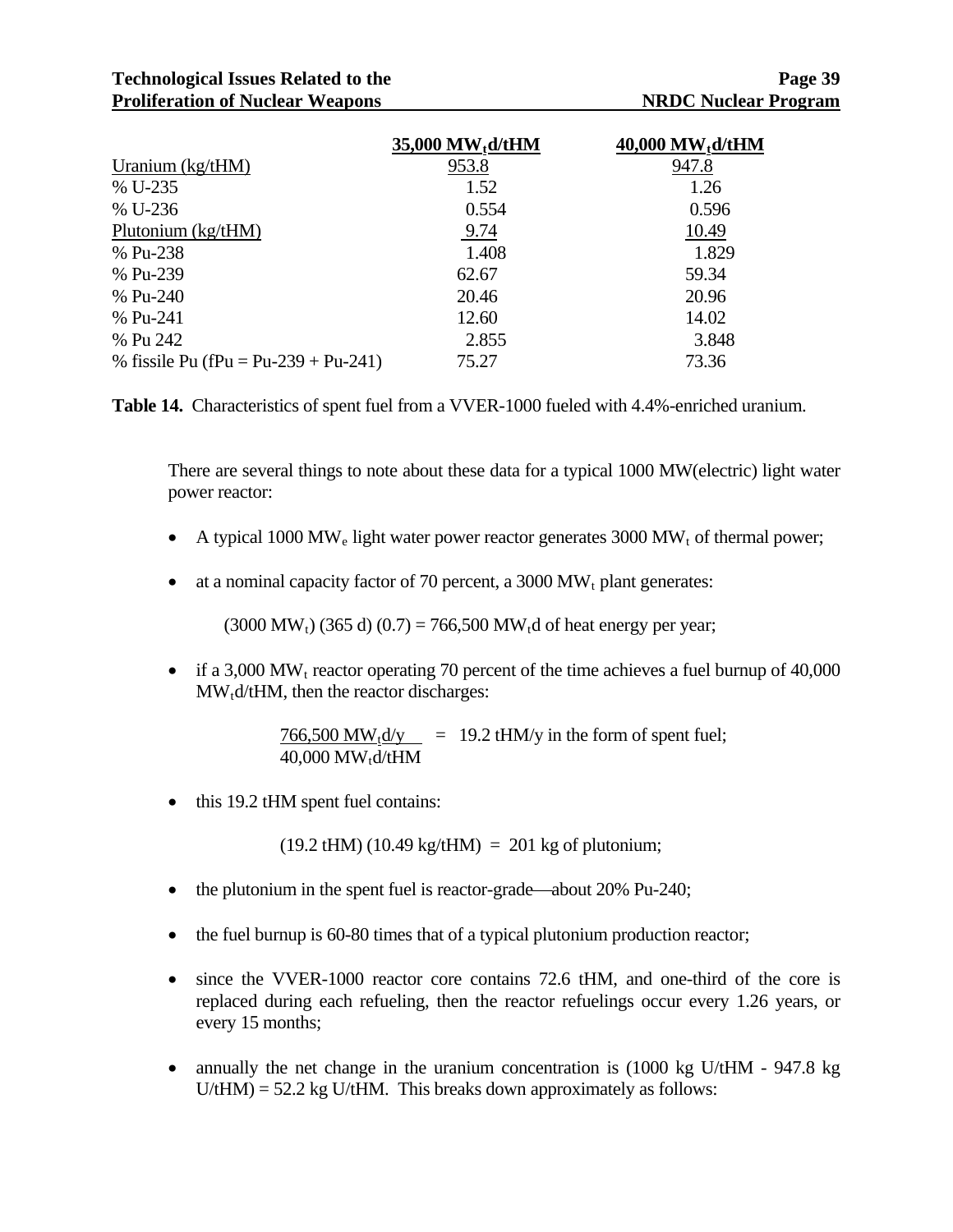32.06 kg of U-235 is lost: 26.22 kg of U-235 is fissioned 5.84 kg of U-235 captures a neutron and is converted to U-236 w/o fission 5.65 kg of U-236 is added: 5.84 kg U-236 is produced 0.19 kg of U-236 captures a neutron and is converted to Np-237 which captures a neutron to become Np-238 which subsequently decays into Pu-238 25.79 kg U-238 is lost: 1.4 kg of U-238 is fissioned 24.4 kg of U-238 captures a neutron and is converted to Pu-239

• Since 19.2 tHM spent fuel is discharged annually, some

 $(19.2 \text{ tHM/y}) (52.2 \text{ kg U/tHM}) = 1000 \text{ kg U/y}$  is consumed.

 The **conversion ratio** is defined as the ratio of fissile atoms produced to fissile atoms consumed. On a per tHM basis, in the VVER-1000—a typical commercial-size LWR—about 22.4 kg of fissile plutonium is produced. Of this amount about 14.7 kg is fissions in situ and 7.7 kg remains in the fuel as Pu-239 and Pu-241. During the same period some 32.1 kg of fissile U-235 atoms are consumed. Thus, the conversion ratio for this reactor is about 0.5  $[22.4/(14.7+32.1)=0.5]$ .

**Light Water Reactors Fueled with MOX**. The plutonium recovered from spent LWR fuel can be recovered and reused as a fuel, so-called mixed-oxide (MOX) fuel. Since the concentration of fissile plutonium (Pu-239 + Pu-241) is only about 75 percent in typical RGPu stocks, and because of other differences between the neutronic characteristics of U-235 and RGPu, fresh MOX fuel for a VVER-1000 will contain about 6 weight percent plutonium and about 94 weight percent depleted uranium: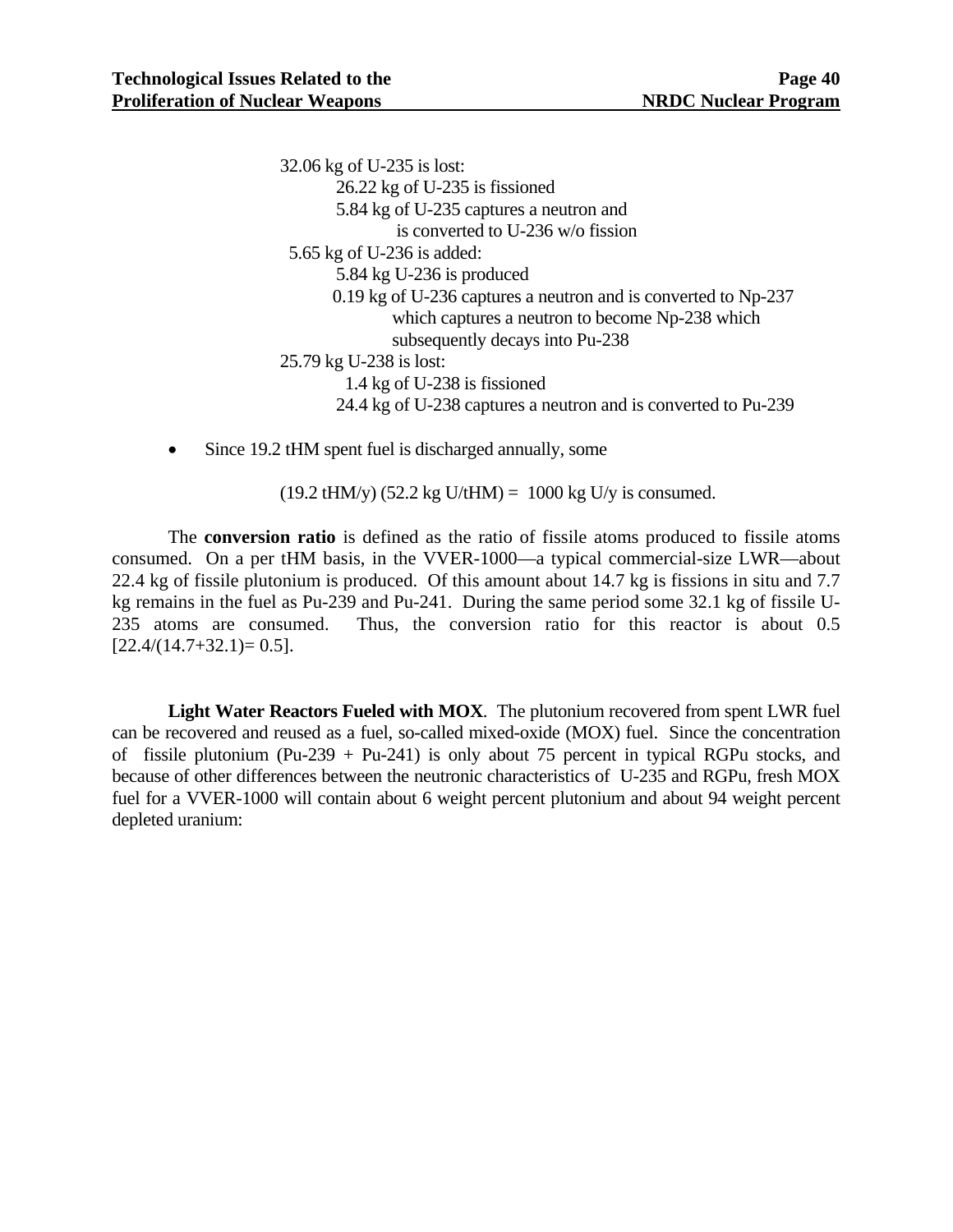|                             | Page 41 |
|-----------------------------|---------|
| <b>NRDC Nuclear Program</b> |         |

| $\Gamma$ result we than core in $\Delta \lambda$ , $\theta$ /0 in the $\theta$ , $\lambda$ + /0 depicted $\theta$ / |       |        |  |  |
|---------------------------------------------------------------------------------------------------------------------|-------|--------|--|--|
| Uranium (kg/tHM)                                                                                                    | 940.0 |        |  |  |
| % U-235                                                                                                             | 0.2   | 1.88   |  |  |
| % U-238                                                                                                             | 99.8  | 921.2  |  |  |
| Plutonium (kg/tHM)                                                                                                  | 60.00 |        |  |  |
| % Pu-238                                                                                                            | 1.829 | 1.0974 |  |  |
| % Pu-239                                                                                                            | 59.34 | 35.604 |  |  |
| % Pu-240                                                                                                            | 20.96 | 12.576 |  |  |
| % Pu-241                                                                                                            | 14.02 | 8.412  |  |  |
| % Pu 242                                                                                                            | 3.848 | 2.3088 |  |  |
| % fissile Pu (fPu = Pu-239 + Pu-241)                                                                                | 73.36 | 44.016 |  |  |
|                                                                                                                     |       |        |  |  |

### Fresh Fuel (full-core MOV: 60/<sub>2</sub> RCPu; 040/<sub>2</sub> depleted U)

**Table 15.** Characteristics of VVER-1000 fresh MOX fuel made with plutonium recovered from VVER-1000 spent fuel.

Thus, if the full VVER-1000 core—all 72.6 tHM—were replaced with MOX, the core would contain about 4.3 t of RGPu. Unless the reactor control systems are modified, for safety reasons, most PWR operating today are limited to one-third MOX fuel loading—1.5 t RGPu. After a fuel burnup of  $40,000 \text{ MW}_t \frac{d}{t}$  MM, the spent fuel would have the following characteristics:

#### **Spent fuel @ 40,000 MWD/tHM**

| Uranium $(kg/tHM)$                   | 911.2   |
|--------------------------------------|---------|
| % U-235                              | 0.09493 |
| % U-238                              | 99.88   |
| Plutonium (kg/tHM)                   | 29.59   |
| % Pu-238                             | 3.52    |
| % Pu-239                             | 28.76   |
| % Pu-240                             | 23.86   |
| % Pu-241                             | 26.80   |
| % Pu 242                             | 17.06   |
| % fissile Pu (fPu = Pu-239 + Pu-241) | 55.56   |

**Table 16**. Characteristics of VVER-1000 spent MOX fuel.

 Thus, when operating with MOX, the annual spent fuel discharge contains about 3 percent RGPu or:

 $(19.2$  tHM)  $(29.59 \text{ kg} \text{ Pu/thM}) = 568 \text{ kg of RGPu.}$ 

 One recycle of the all the RGPu recovered from spent LWR fuel, would reduces the content of RGPu in the spent fuel by about 40-50 percent, albeit at a substantially greater fuel cycle cost.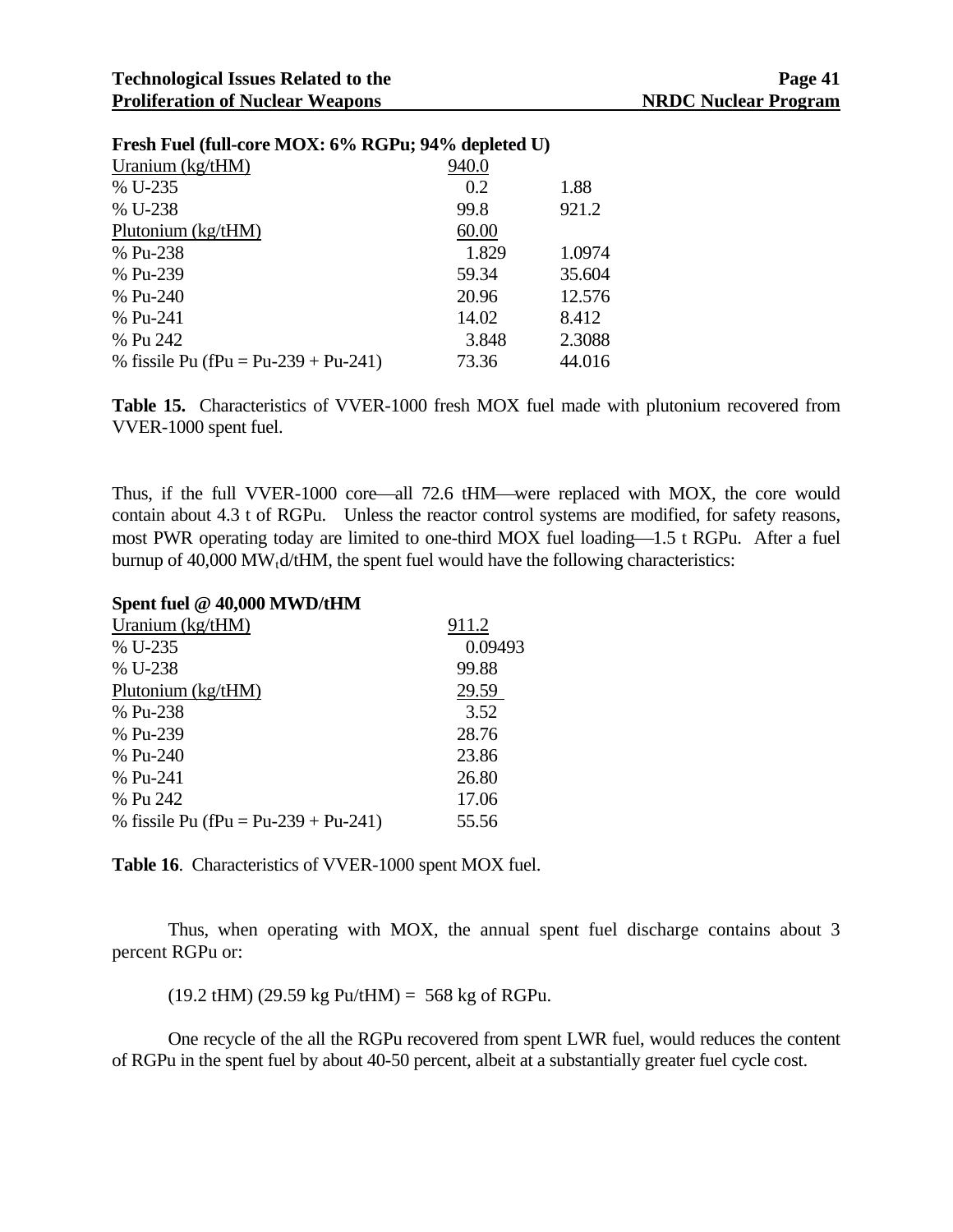$\overline{a}$ 

**Fast Breeder Reactors**. By judicious choice of fuel and reactor design the conversion ratio can be increased to greater than one, thereby producing more fuel than is consumed. In this case the conversion ratio is called the "**breeding ratio**," and the reactor is called a "breeder." For neutron energies above about 0.1 MeV—so-called "fast" neutrons—the average number of neutrons released in fission per neutron absorbed in U-235, U-233, and Pu-239 increases as the energy, or speed, of the neutron is increased. At neutron energies around 1 MeV the average number of neutrons released in fission per neutron absorbed by Pu-239 is 3—compared to an average of 2.07 neutrons per fission per thermal neutron absorbed by uranium-235. Thus, a plutonium fueled reactor that is designed so as not to slow down, or moderate, the neutrons, offers the prospect of achieving a higher conversion ratio relative to other reactor designs. One can find in the literature fast breeder reactor (FBR) designs with breeding ratios in the range 1.3 to 1.44.<sup>[36](#page-46-0)</sup> However, there is a tradeoff between the breeding ratio achieved and the safety of the design. More recent FBR designs offer breeding ratios in the range 1.0 to 1.3.

 In order to avoid slowing down the neutrons, the fast breeder reactor fuel, or core, must be very compact. The tightly compacted core places greater demands on the coolant, which also should have a low moderating effect on the neutrons. To meet these two objectives, low neutron moderation and good heat conductivity, liquid sodium was chosen as the preferred coolant, hence the name "liquid metal fast breeder reactor."<sup>[37](#page-46-1)</sup>

 The 280 Mwe Monju, the Japanese demonstration LMFBR, now shut down, required 1.4 t of fissile plutonium (fPu) for its initial core and  $0.5$  t fPu annually thereafter. The 350 Mw<sub>e</sub> CRBR in the U.S. was to have been loaded with 1.7 t of plutonium (86% Pu-239), about the same fPu inventory as Monju. $38$ 

 The plutonium inventory in a commercial-size breeder is about 5 t, of which 3.5 t is fissile.<sup>[39](#page-46-3)</sup> Although the net amount of plutonium produced in a fast breeder reactor annually is generally less than that produced in a conventional thermal power reactor of the same size,  $40$ one-third to one-half of the FBR fuel must be removed annually for reprocessing, plutonium recovery, and remanufacture into fresh fuel.[41](#page-46-5) Since the fuel will be outside of the reactor for

<span id="page-46-3"></span>39 The initial core of the Superphenix contained 5.2 t of plutonium; Nuclear Engineering International, *World Nuclear Industry Handbook*, 1991, p. 126. European commercial FBR designs contain 3.4-4.1 t of fissile plutonium; *Nucleonics Week*, April 28, 1988, p. 6.

<span id="page-46-4"></span> $40$  The net excess fissile plutonium for a European design commercial FBR with a breeding ratio of 1.17 is 10 kg, while the excess is 194-220 kg for a design with a breeding ratio of 1.26; *Nucleonics Week*, April 28,1988, p. 6.

<span id="page-46-5"></span>Superphenix requires 1.1 t of plutonium fuel annually; 0.9 t of plutonium for the Japanese advanced reactor

<span id="page-46-0"></span><sup>36</sup> U.S. Atomic Energy Commission, *Proposed Final Environmental Statement, Liquid Metal Fast Breeder Reactor Program*, WASH-1235, Vol. 2, December 1974, p. 4.2-170.

<span id="page-46-1"></span><sup>&</sup>lt;sup>37</sup> There are also fast breeder designs that utilize helium as a coolant, the so-called Gas-Cooled Fast Breeder (GCFB).

<span id="page-46-2"></span><sup>38</sup> U.S. Nuclear Regulatory Commission, *Safety Evaluation Report related to the construction of the Clinch River Breeder Reactor*, NUREG-0968, Vol. 1, Main Report, March 1983, p.4-122.